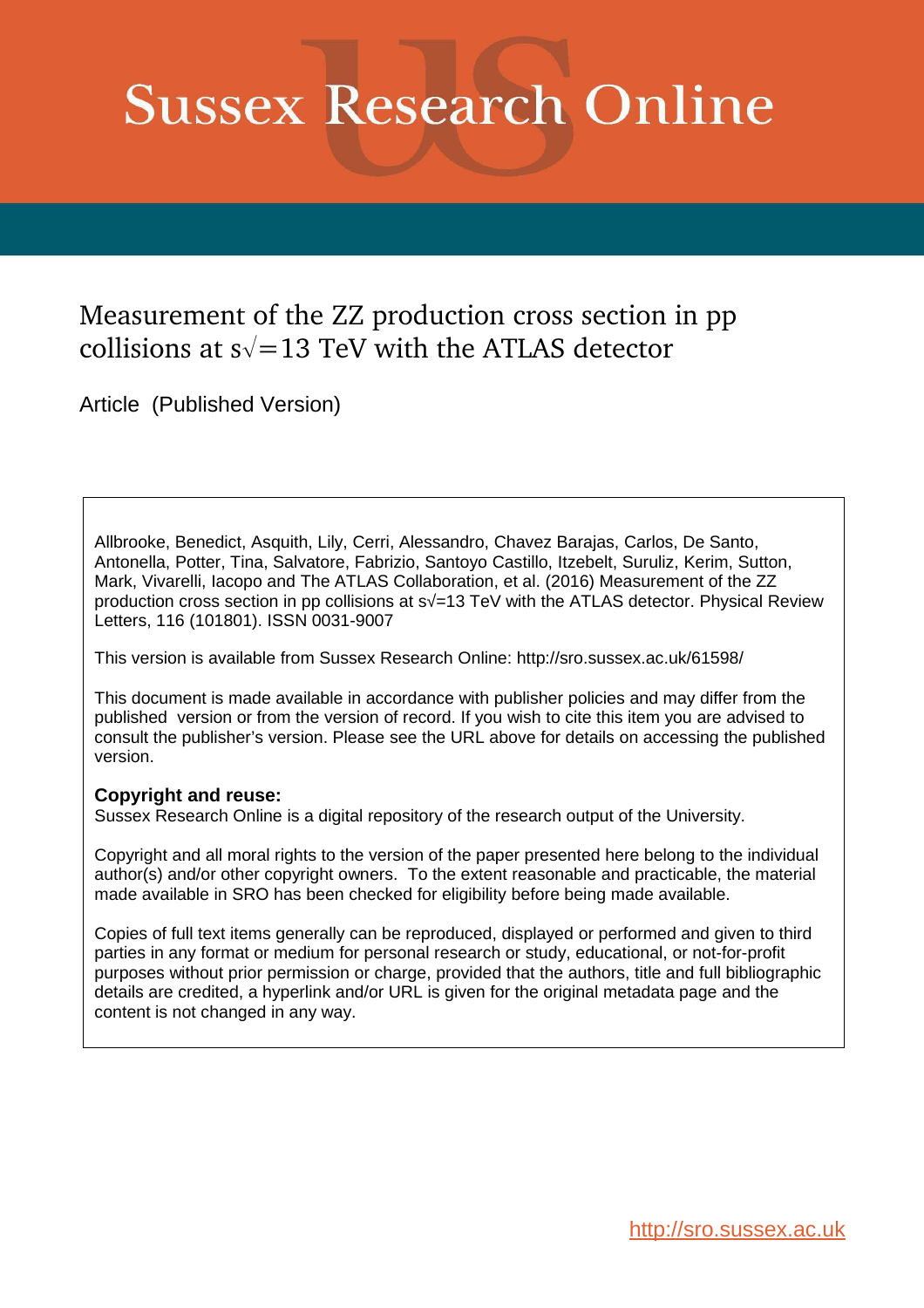### Measurement of the ZZ Production Cross Section in pp Collisions at  $\sqrt{s} = 13$  TeV with the ATLAS Detector

#### G. Aad  $et$   $al.$ <sup>\*</sup> (ATLAS Collaboration) (Received 17 December 2015; published 10 March 2016)

The ZZ production cross section in proton-proton collisions at 13 TeV center-of-mass energy is measured using 3.2 fb<sup>-1</sup> of data recorded with the ATLAS detector at the Large Hadron Collider. The considered Z boson candidates decay to an electron or muon pair of mass 66–116 GeV. The cross section is measured in a fiducial phase space reflecting the detector acceptance. It is also extrapolated to a total phase space for Z bosons in the same mass range and of all decay modes, giving  $16.7^{+2.2}_{-2.0}$ (stat)  $^{+0.9}_{-0.7}$  (syst)  $^{+1.0}_{-0.7}$  (lumi) pb. The results agree with standard model predictions.

DOI: [10.1103/PhysRevLett.116.101801](http://dx.doi.org/10.1103/PhysRevLett.116.101801)

Studying the production of pairs of Z bosons in protonproton  $(pp)$  interactions at the Large Hadron Collider (LHC) tests the electroweak sector of the standard model (SM) at the highest available energies. In  $pp$  collisions at a center-of-mass energy of  $\sqrt{s} = 13$  TeV, ZZ production is dominated by quark-antiquark  $(q\bar{q})$  interactions, with an  $\mathcal{O}(10\%)$  contribution from loop-induced gluon-gluon (gg) interactions [\[1,2\]](#page-4-0). The SM ZZ production can proceed via a Higgs boson propagator, although this contribution is suppressed in the region where both Z bosons are produced on-shell. As such, non-Higgs ZZ production is an important background in studies of the Higgs boson [3–[5\].](#page-4-1) It is also a background in searches for new physics producing pairs of Z bosons at high invariant mass [\[6,7\]](#page-4-2) and sensitive to triple neutral-gauge-boson couplings, which are not allowed in the SM [\[8\]](#page-5-0).

This Letter presents the first measurement of the ZZ production cross section in pp interactions at  $\sqrt{s} = 13$  TeV. Throughout it, "Z boson" refers to the superposition of a Z boson and virtual photon with mass in the range 66–116 GeV. The analyzed data correspond to an integrated luminosity of  $3.2 \pm 0.2$  fb<sup>-1</sup>, collected with the ATLAS detector [\[9\].](#page-5-1) The uncertainty of the integrated luminosity is derived, following a methodology similar to that detailed in Ref. [\[10\]](#page-5-2), from a preliminary calibration of the luminosity scale using a pair of  $x-y$  beam-separation scans performed in June 2015. The ZZ production cross section was previously measured at  $\sqrt{s} = 7$  and 8 TeV by the ATLAS and CMS Collaborations [11–[13\]](#page-5-3) and found to be consistent with SM predictions.

Candidate events are reconstructed in the fully leptonic  $ZZ \to \ell^+ \ell^- \ell^{\prime +} \ell^{\prime -}$  decay channel where  $\ell$  and  $\ell^{\prime}$  can be an electron or a muon. The cross section  $\sigma_{ZZ\rightarrow \ell^+\ell^-\ell^+\ell^-}^{\text{fid}}$  is found by counting candidate events, subtracting the expected contribution from background events, correcting for detector effects, and dividing by the integrated luminosity. It is measured in a fiducial phase space that corresponds closely to the experimental acceptance. In addition, an extrapolation of the cross section to a total phase space for Z bosons,  $\sigma_{ZZ}^{\text{tot}}$ , is performed. The presented cross-section measurements are inclusive with respect to additional jets. Small contributions from triboson production with two leptonically decaying Z bosons and a third hadronically decaying weak boson and contributions from double parton scattering are included in the measurement.

The fiducial phase space, which is designed to reflect the acceptance of the ATLAS detector (described below), is defined for simulated events by applying the following criteria to the final-state particle-level objects. Final-state electrons and muons are required to be prompt (i.e., to not originate from hadron or  $\tau$  decay) and their kinematics are computed including the contributions from prompt

photons with a distance in  $\eta$ - $\phi$  coordinates of  $\Delta R_{\ell,y}$  =

 $\sqrt{(\Delta \eta_{\ell,\gamma})^2 + (\Delta \phi_{\ell,\gamma})^2}$  < 0.1 between the charged lepton and the photon, as motivated in Ref. [\[14\]](#page-5-4). (ATLAS uses a right-handed coordinate system with its origin at the nominal interaction point in the center of the detector and the z axis along the beam pipe. The x axis points to the center of the LHC ring, and the y axis points upward. Cylindrical coordinates  $(r, \phi)$  are used in the transverse plane,  $\phi$  being the azimuthal angle around the z axis. The pseudorapidity is defined in terms of the polar angle  $\theta$  as  $\eta = -\ln[\tan(\theta/2)]$ .) The leptons are required to be well separated with  $\Delta R_{e,e'} > 0.2$  between any two leptons. Each lepton must have a momentum component transverse to the beam direction  $p_T > 20$  GeV and pseudorapidity  $|\eta| < 2.7$ . Events must have exactly four leptons satisfying the above

<sup>\*</sup> Full author list given at the end of the article.

Published by the American Physical Society under the terms of the [Creative Commons Attribution 3.0 License.](http://creativecommons.org/licenses/by/3.0/) Further distribution of this work must maintain attribution to the author(s) and the published article's title, journal citation, and DOI.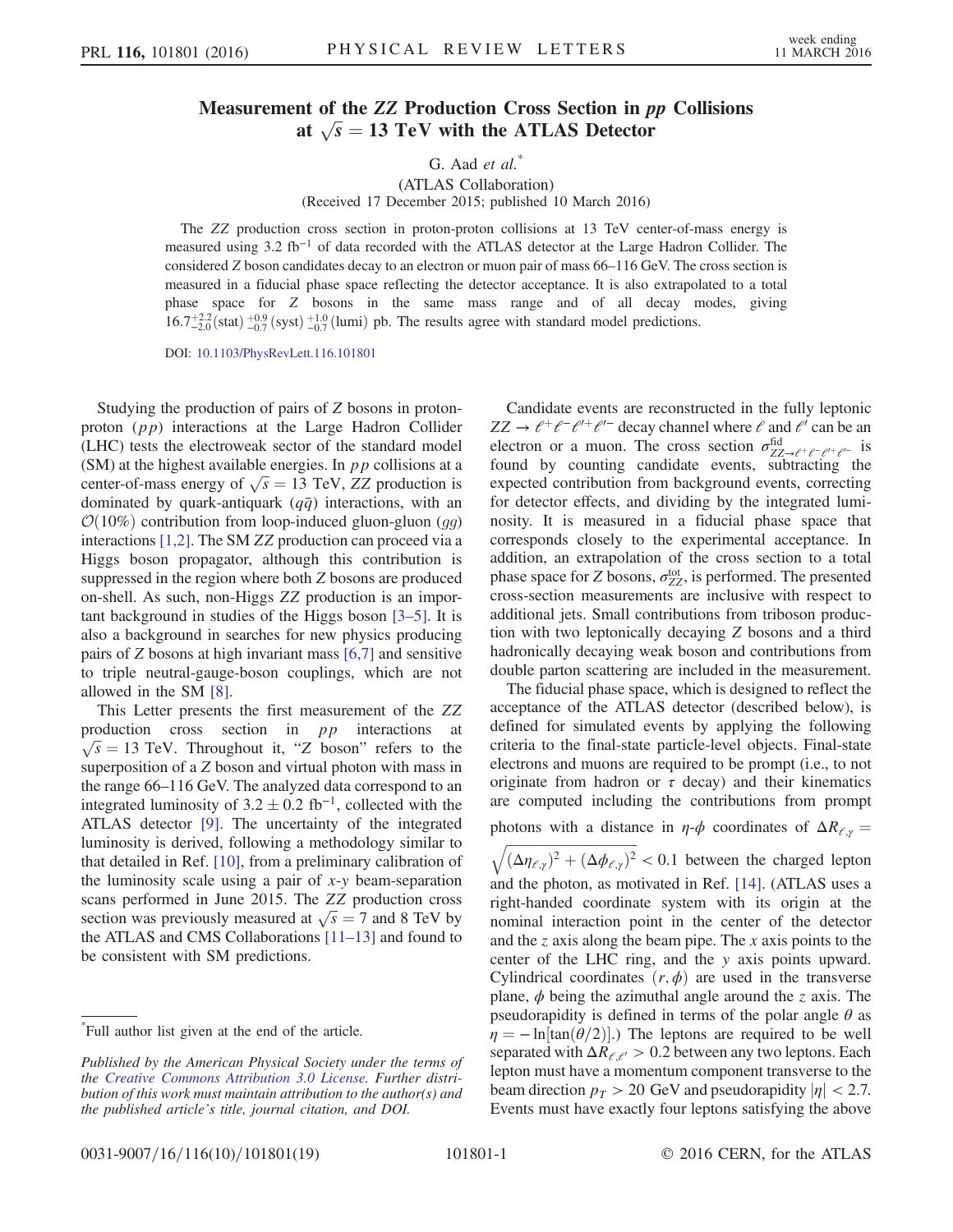criteria forming two pairs of leptons of the same flavor and oppositely charged  $(\mu^+\mu^-)$  or  $e^+e^-$ ). This gives rise to three signal channels:  $4e$ ,  $4\mu$ , and  $2e2\mu$ . Each lepton pair must have an invariant mass in the range 66–116 GeV. In the 4e and  $4\mu$  channels, where there are two possible ways to form same-flavor oppositely charged lepton pairs, the combination that minimizes  $|m_{\ell\ell,a} - m_Z| + |m_{\ell\ell,b} - m_Z|$  is chosen, where  $m_{\ell\ell,a}$  and  $m_{\ell\ell,b}$  are the invariant masses of the lepton pairs and  $m_Z$  is the mass of the Z boson.

The ATLAS detector is a multipurpose particle detector with a cylindrical geometry. It consists of layers of inner tracking detectors, calorimeters, and muon chambers. The inner detector (ID) covers the pseudorapidity range  $|\eta|$  < 2.5. The calorimeter covers the pseudorapidity range  $|\eta|$  < 4.9. Within  $|\eta|$  < 2.47 the finely segmented electromagnetic calorimeter identifies electromagnetic showers and measures their energy and position, providing electron identification together with the ID. The muon spectrometer (MS) surrounds the calorimeters and provides muon identification and measurement in the region  $|\eta| < 2.7$ and triggering in the region  $|\eta|$  < 2.4.

A muon is reconstructed by matching a track (or track segment) reconstructed in the MS to a track reconstructed in the ID. Its momentum is calculated by combining the information from the two systems and correcting for energy deposited in the calorimeters. In regions of limited coverage of the MS ( $|\eta|$  < 0.1) or outside the ID acceptance  $(2.5 < |\eta| < 2.7)$ , muons can also be reconstructed by matching calorimeter signals consistent with muons to ID tracks (calorimeter-tagged muons) or standalone in the MS [\[15\]](#page-5-5), respectively.

An electron is reconstructed from an energy deposit (cluster) in the electromagnetic calorimeter matched to a track in the ID. Its momentum is computed from the cluster energy and the direction of the track. Electrons are distinguished from other particles using several identification criteria that rely on the shapes of electromagnetic showers as well as tracking and track-to-cluster matching quantities. The output of a likelihood function taking these quantities as input, similar to that described in Ref. [\[16\],](#page-5-6) is used to identify electrons. Electrons sharing an ID track with a selected muon are ignored.

The leptons are required to be isolated from other particles using ID track information, and for muons using calorimeter information also (since standalone muons are outside the ID acceptance). The exact requirements depend on the lepton  $p<sub>T</sub>$  and  $\eta$  and are designed to give a uniform 99% efficiency.

Leptons are required to originate from the primary vertex, defined as the reconstructed vertex with the largest sum of the  $p_T^2$  of the associated tracks. To this end, the longitudinal impact parameter of each lepton track, calculated with respect to the vertex and multiplied by  $\sin \theta$  of the track, is required to be less than 0.5 mm. Furthermore, the significance of the transverse impact parameter <span id="page-2-0"></span>calculated with respect to the beam line is required to be less than 3 (5) for muons (electrons). Standalone muons are exempt from both impact parameter requirements, as they do not have an ID track.

Candidate events are preselected by either a single-muon or dielectron trigger. As in the fiducial phase space described above, leptons must have  $p_T > 20$  GeV. There are slight differences from the fiducial phase space: electrons must satisfy  $|\eta| < 2.47$  due to the limited experimental acceptance, and at least one muon in the  $4\mu$  channel must satisfy  $|\eta| < 2.4$ , corresponding to the acceptance of the muon trigger. The other muons must satisfy  $|\eta| < 2.7$ . Events are ignored if more than one selected muon is calorimeter tagged or standalone. Apart from the above differences, reconstructed candidate events are selected using exactly the same criteria that define the fiducial phase space. A total of 63 events are observed, of which 15, 30, and 18 are in the 4e,  $2e2\mu$ , and  $4\mu$  channels, respectively.

Monte Carlo (MC)-simulated event samples are used to obtain corrections for detector effects and to estimate background contributions. The principal signal sample is generated with the POWHEG method and framework [\[17](#page-5-7)–19], with a diboson event generator [\[20,21\]](#page-5-8) used to simulate the ZZ production process at next-to-leading order (NLO). (Throughout this Letter, orders of calculations refer to perturbative expansions in the strong coupling constant  $\alpha_S$  unless stated otherwise). The simulation of parton showering, of the underlying event, and of hadronization is performed with PYTHIA8 [\[22,23\]](#page-5-9) using the AZNLO set of tuned parameters (tune) [\[24\]](#page-5-10). SHERPA [\[25](#page-5-11)–31] is used to generate a sample with the  $q\bar{q}$ -initiated process simulated at NLO for ZZ plus zero or one additional jet and at leading order (LO) for two or three additional jets, as well as a sample with the loop-induced *qq*-initiated process simulated at LO with zero or one additional jet. These are used to include the loop-induced gg-initiated production, which is not included in the POWHEG+PYTHIA8 sample, as well as to estimate, by comparison of the various samples, a systematic uncertainty due to the choice of event generator. The CT10 NLO [\[32\]](#page-5-12) parton distribution functions (PDFs) are used in the event generation for all samples above. Additional samples are generated to estimate the contribution from background events. Triboson events are simulated with SHERPA, using CT10 PDFs, and  $t\bar{t}Z$  events are simulated with MADGRAPH [\[33\]](#page-5-13) interfaced with PYTHIA8 using the NNPDF 2.3 LO PDFs [\[34\]](#page-5-14) and the A14 tune [\[35\]](#page-5-15).

In all MC samples, additional  $pp$  interactions occurring in the same bunch crossing as the ZZ production, or in nearby ones, are simulated with PYTHIA8 with MSTW 2008 LO PDFs [\[36\]](#page-5-16) and the A2 tune [\[37\].](#page-5-17) The samples are then passed through a simulation of the ATLAS detector [\[38\]](#page-5-18) based on GEANT4 [\[39\]](#page-5-19). Scale factors are applied to the simulated events to correct for the small differences from data in the trigger, reconstruction, identification, isolation,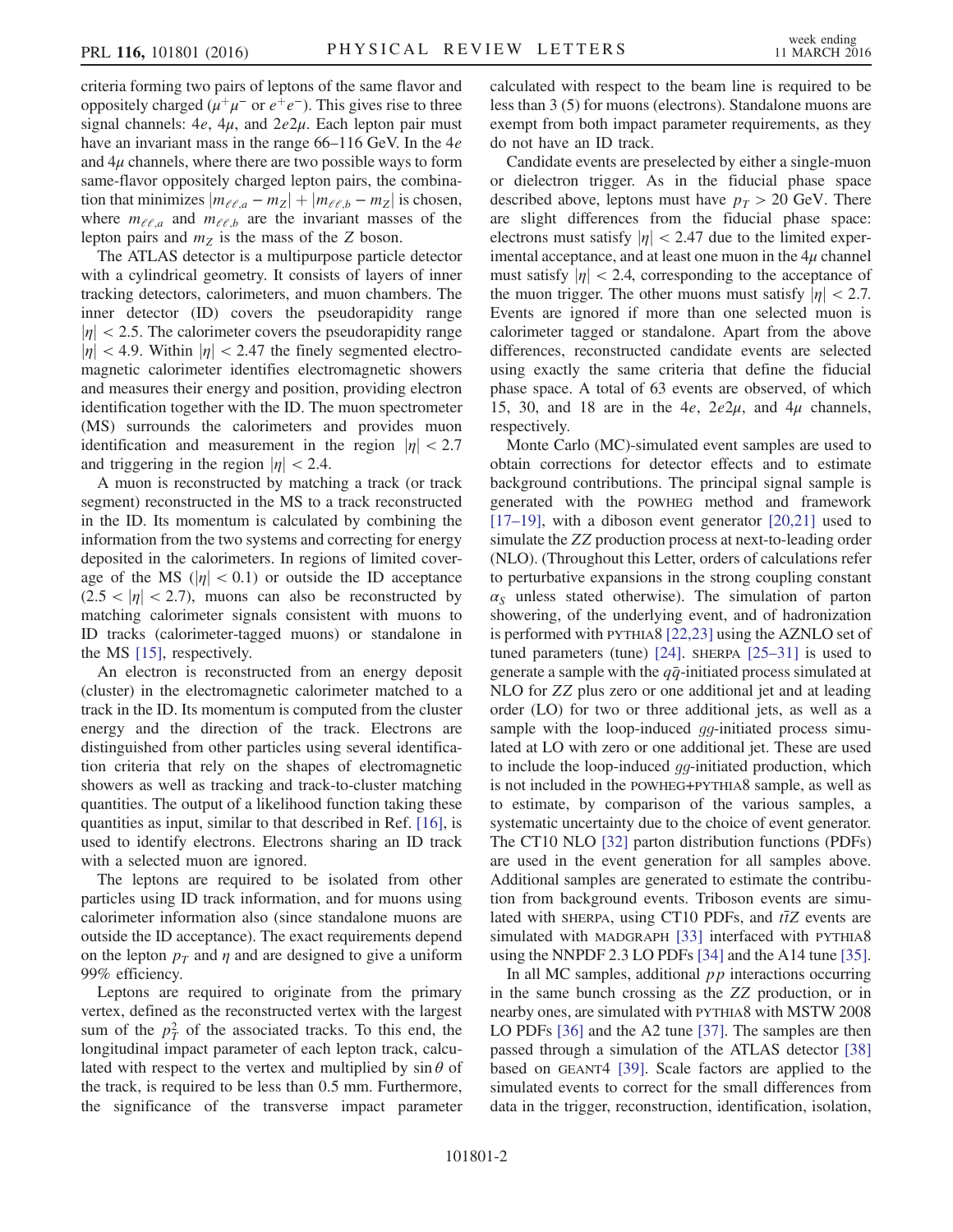<span id="page-3-0"></span>and impact parameter efficiencies for electrons and muons [\[15,16\]](#page-5-5). Furthermore, the lepton momentum scales and resolutions are adjusted to match the data.

Background events from processes with at least four prompt leptons in the final state are estimated with the MC samples described above, including uncertainties from the cross-section values, luminosity, and reconstruction effects. Contributions of  $0.07 \pm 0.02$  events from ZZ processes where at least one Z boson decays to  $\tau$  leptons,  $0.17 \pm 0.05$ events from nonhadronic triboson processes, and  $0.30 \pm 0.30$ 0.09 events from all-leptonic  $t\bar{t}Z$  processes are predicted. Events from processes with two or three prompt leptons, e.g., Z, WW, WZ,  $t\bar{t}$ , and ZZ events where one Z boson decays hadronically, where associated jets or photons contain or fake a nonprompt lepton, can pass the event selection. This background contribution is estimated to be  $0.09_{-0.04}^{+1.08}$  events, using control samples and a data-driven technique described in Ref. [\[11\]](#page-5-3). The uncertainty is dominated by the small number of events in the control samples. It can be asymmetric due to truncation, as background contributions cannot be negative. Background from two single Z bosons produced in different pp collisions in the same bunch crossing is estimated to be negligible. The total expected number of background events is  $0.20 \pm 0.05$   $(0.25^{+0.40}_{-0.05}, 0.17^{+1.00}_{-0.04})$  in the 4e  $(2e2\mu, 4\mu)$ channel, giving a total of  $0.62_{-0.11}^{+1.08}$  events.

A factor  $C_{ZZ}$  is applied to correct for detector inefficiencies and resolution effects. It relates the backgroundsubtracted number of selected events to the number in the fiducial phase space, and is defined as the ratio of generated signal events passing the selection criteria using reconstructed objects to the number passing the fiducial criteria using generator-level objects.  $C_{ZZ}$  is determined with a combination of the POWHEG ZZ MC sample and the SHERPA loop-induced gg-initiated sample. The normalization of the latter is scaled to  $\mathcal{O}(\alpha_S^3)$  $\binom{3}{s}$  accuracy [\[2\]](#page-4-3) in order to improve the model used to correct the measurement. The  $C_{ZZ}$  value and its total uncertainty is determined to be  $0.55 \pm 0.02$  (0.63  $\pm$  0.02, 0.81  $\pm$  0.03) in the 4e (2e2 $\mu$ , 4 $\mu$ ) channel. The dominant systematic uncertainties come from the uncertainties of the scale factors used to correct lepton reconstruction and identification efficiencies in the simulation and the choice of MC generator. Other smaller uncertainties come from the scale and resolution of the lepton momenta, PDFs, and statistical fluctuations in the MC sample. Table [I](#page-2-0) gives a breakdown of the systematic uncertainties.

<span id="page-3-1"></span>Figure [1](#page-3-0) shows the invariant mass of the leading- $p_{T,\ell\ell}$ and the subleading- $p_{T,\ell\ell}$  lepton pair ( $\ell\ell$ ), as well as the invariant mass, transverse momentum, and rapidity of the four-lepton system. Distributions from data are compared to the signal and background expectations, with good agreement in general.

The fiducial cross section is determined using a maximum-likelihood fit to the event counts in the three signal

TABLE I. Relative uncertainties of the correction factor  $C_{ZZ}$  by signal channel, expressed in percent.

| Source                          | 4e  | $2e2\mu$ | $4\mu$ |
|---------------------------------|-----|----------|--------|
| Statistical (signal samples)    | 0.7 | 0.5      | 0.5    |
| Theoretical (generator, PDFs)   | 2.5 | 2.5      | 2.5    |
| Experimental efficiencies       | 2.3 | 2.2      | 2.0    |
| Momentum scales and resolutions | 0.4 | 0.2      | 0.1    |
| Total                           | 3.5 | 3.3      | 3.2.   |

channels. A Poisson probability function is used to parametrize the number of expected events, multiplied by Gaussian distributions that model the nuisance parameters representing systematic uncertainties. This procedure can lead to asymmetric uncertainties as Poisson-distributed variables cannot be negative.

The cross section measured in the fiducial phase space is also extrapolated to the total phase space, which includes a correction for QED final-state radiation effects. The extrapolation factor is obtained from the same combination of MC samples as used in the  $C_{ZZ}$  determination. The ratio of the fiducial to full phase-space cross section is  $0.39 \pm 0.02$ , in all three channels. It is corrected for the ∼3% increase bias introduced by the pairing algorithm in the  $4e$  and  $4\mu$  channels. The dominant systematic uncertainty comes from the difference between the nominal value and that obtained using the SHERPA samples. Smaller uncertainties are derived from PDF variations in the CT10 error set, differences between using PYTHIA8 and HERWIG++ [\[40\]](#page-5-20) for simulating the rest of the event, and varying the QCD renormalization and factorization scales independently by a factor of 2. In order to extrapolate to the total cross section, the fiducial cross sections are divided by the ratio  $0.39 \pm 0.02$  and corrected for the leptonic branching fraction  $(3.3658\%)^2$  [\[41\]](#page-5-21) (this value excludes  $\gamma^*$ contributions; including these, the branching fraction  $ZZ \rightarrow \ell^+ \ell^- \ell^{\prime +} \ell^{\prime -}$  is about 1.01–1.02 times larger).

The measured fiducial cross sections are shown in Table [II](#page-3-1) and Fig. [2\(a\)](#page-4-4) along with a comparison to  $\mathcal{O}(\alpha_S^2)$  $\overline{s}$ ) calculations [\[1\]](#page-4-0). Table [II](#page-3-1) also shows the total combined cross section. The CT10 next-to-next-to-leading order PDFs [\[45\]](#page-5-22) and a dynamic scale equal to the mass of the four-lepton system are used in the calculation. The loopinduced gg-initiated process is included, and contributes 7.0% (5.8%) of the cross section in the fiducial (total) phase space. The predicted cross sections in the fiducial phase space are corrected for QED final-state radiation effects, which amount to a 4% reduction. The measurements agree with the SM predictions.

The theoretical predictions do not include the following effects. The loop-induced gg-initiated process calculated at  $\mathcal{O}(\alpha_s^2)$  $\frac{2}{5}$ ) could receive large corrections at  $\mathcal{O}(\alpha_S^3)$  $\binom{3}{5}$  of 70% [\[2\]](#page-4-3), which would increase the prediction by  $4\% - 5\%$ . Electroweak corrections at next-to-leading order [\[46,47\]](#page-5-23)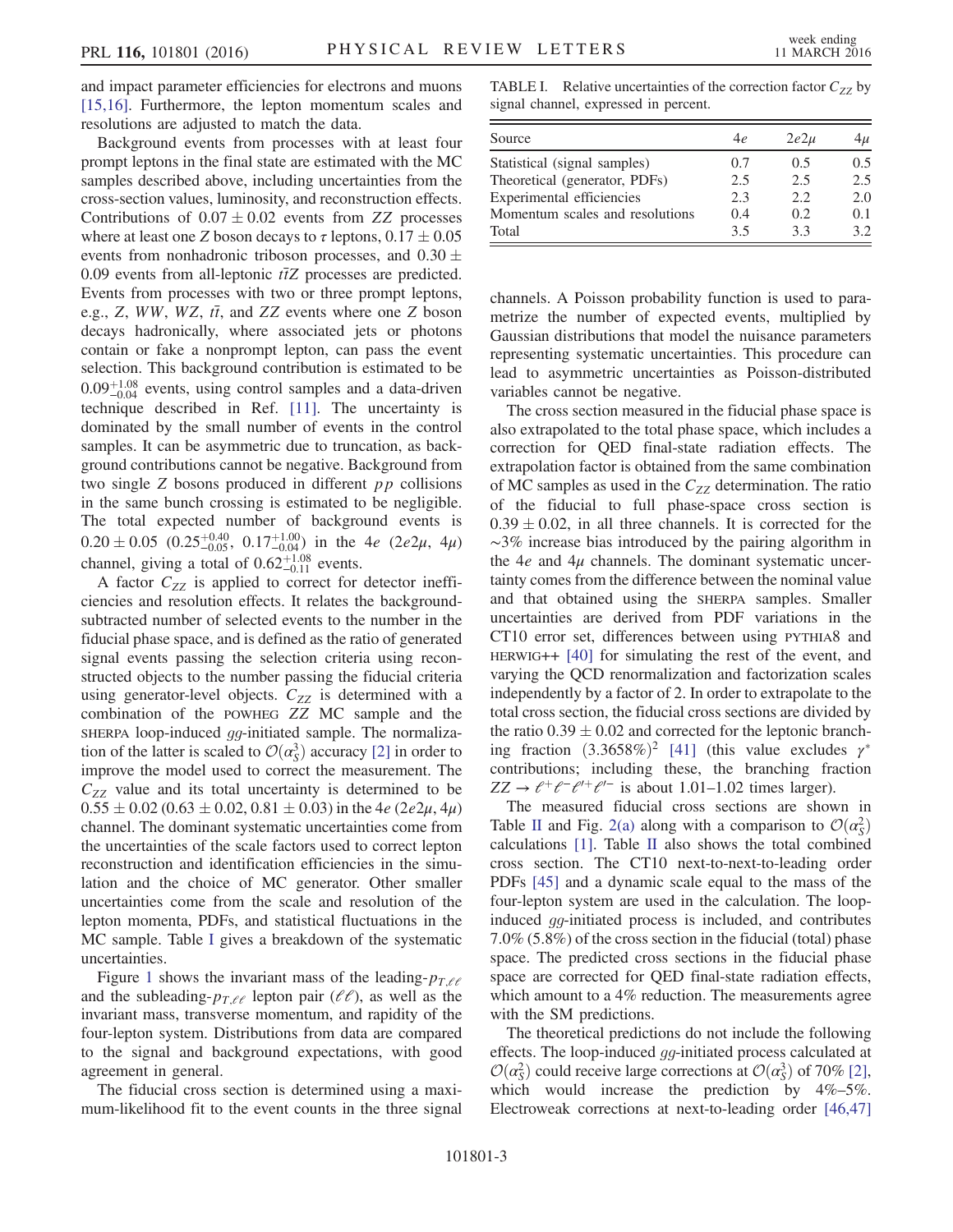<span id="page-4-4"></span>

FIG. 1. (a) Invariant mass  $m_{\ell\ell}$  of the leading- $p_{T,\ell\ell}$  vs the subleading- $p_{T,\ell\ell}$  lepton pair ( $\ell\ell$ ), before the requirement 66 GeV <  $m_{e\ell}$  < 116 GeV is applied. The dashed lines indicate this requirement. (b) Invariant mass, (c) transverse momentum, and (d) rapidity of the four-lepton system in selected events. The points represent experimental data. The filled histograms show the signal prediction from simulation, including the  $q\bar{q}$  and loop-induced gg-initiated process. The contributions are stacked. In the simulation, the prediction from POWHEG+PYTHIA8 combined with SHERPA is scaled to the  $\mathcal{O}(\alpha_S^2)$  prediction. The uncertainties in the simulation are from the same sources as the  $C_{ZZ}$  uncertainty. In addition, 6% ZZ cross-section uncertainty and 5% integrated-luminosity uncertainty are included. The expected background of  $0.62^{+1.08}_{-0.11}$  events is not shown as a histogram due to its small size.

are expected to reduce the cross section by 7%–8% [\[47\]](#page-5-24). Furthermore, the contribution from double parton scattering is not accounted for, but is expected to be an effect of less than 1% [\[48\].](#page-5-25)

The measured total cross section is compared to measurements at lower center-of-mass energies and to a prediction from MCFM [\[49\]](#page-6-0) with the CT14 NLO PDFs [\[50\]](#page-6-1), which is calculated at  $\mathcal{O}(\alpha_s^1)$  $\frac{1}{s}$  accuracy for the  $q\bar{q}$ -initiated process and at  $\mathcal{O}(\alpha_S^2)$  $S<sub>S</sub>$ ) accuracy for the loopinduced gg-initiated process and is shown vs center-of-mass <span id="page-4-3"></span><span id="page-4-0"></span>energy in Fig. [2\(b\).](#page-4-4) The cross section increases by a factor of more than 2 with a center-of-mass energy increase from 8 TeV to 13 TeV.

<span id="page-4-2"></span><span id="page-4-1"></span>In summary, ATLAS has measured the ZZ production cross section in 3.2 fb<sup>-1</sup> of 13 TeV *pp* collisions at the LHC using the fully leptonic decay channel  $ZZ \rightarrow \ell^+ \ell^- \ell^{\prime +} \ell^{\prime -}$ . Fiducial cross sections as well as a total cross section for Z bosons with mass 66–116 GeV have been measured and agree well with  $\mathcal{O}(\alpha_S^2)$  $S^2$ ) SM predictions.

TABLE II. Cross-section measurement results compared to the  $\mathcal{O}(\alpha_S^2)$  standard model predictions. The perchannel and combined fiducial cross sections are shown along with the combined total cross section. For experimental results, the statistical, systematic, and luminosity uncertainties are shown. For theoretical predictions, the PDF and renormalization and factorization scale uncertainties added in quadrature are shown.

|                                                                                | <b>Measurement</b>                                                             | $\mathcal{O}(\alpha_s^2)$ prediction |
|--------------------------------------------------------------------------------|--------------------------------------------------------------------------------|--------------------------------------|
| $\sigma_{ZZ\rightarrow e^+e^-e^+e^-}^{\text{fid}}$                             | $8.4^{+2.4}_{-2.0}$ (stat) $^{+0.4}_{-0.2}$ (syst) $^{+0.5}_{-0.3}$ (lumi) fb  | 6.9 <sup>+0.2</sup> fb               |
| $\sigma_{ZZ\rightarrow e^+e^-\mu^+\mu^-}^{\rm fid}$                            | $14.7^{+2.9}_{-2.5}$ (stat) $^{+0.6}_{-0.4}$ (syst) $^{+0.9}_{-0.6}$ (lumi) fb | $13.6^{+0.4}_{-0.4}$ fb              |
| $\sigma_{ZZ\to\mu^+\mu^-\mu^+\mu^-}^{\rm fid}$                                 | 6.8 <sup>+1.8</sup> (stat) $^{+0.3}_{-0.3}$ (syst) $^{+0.4}_{-0.3}$ (lumi) fb  | 6.9 <sup>+0.2</sup> fb               |
| $\sigma_{ZZ\rightarrow \ell^+\ell^-\ell^{\prime+}\ell^{\prime-}}^{\text{fid}}$ | $29.7^{+3.9}_{-3.6}$ (stat) $^{+1.0}_{-0.8}$ (syst) $^{+1.7}_{-1.3}$ (lumi) fb | $27.4^{+0.9}_{-0.8}$ fb              |
| $\sigma^{\rm tot}_{ZZ}$                                                        | $16.7^{+2.2}_{-2.0}$ (stat) $^{+0.9}_{-0.7}$ (syst) $^{+1.0}_{-0.7}$ (lumi) pb | $15.6^{+0.4}_{-0.4}$ pb              |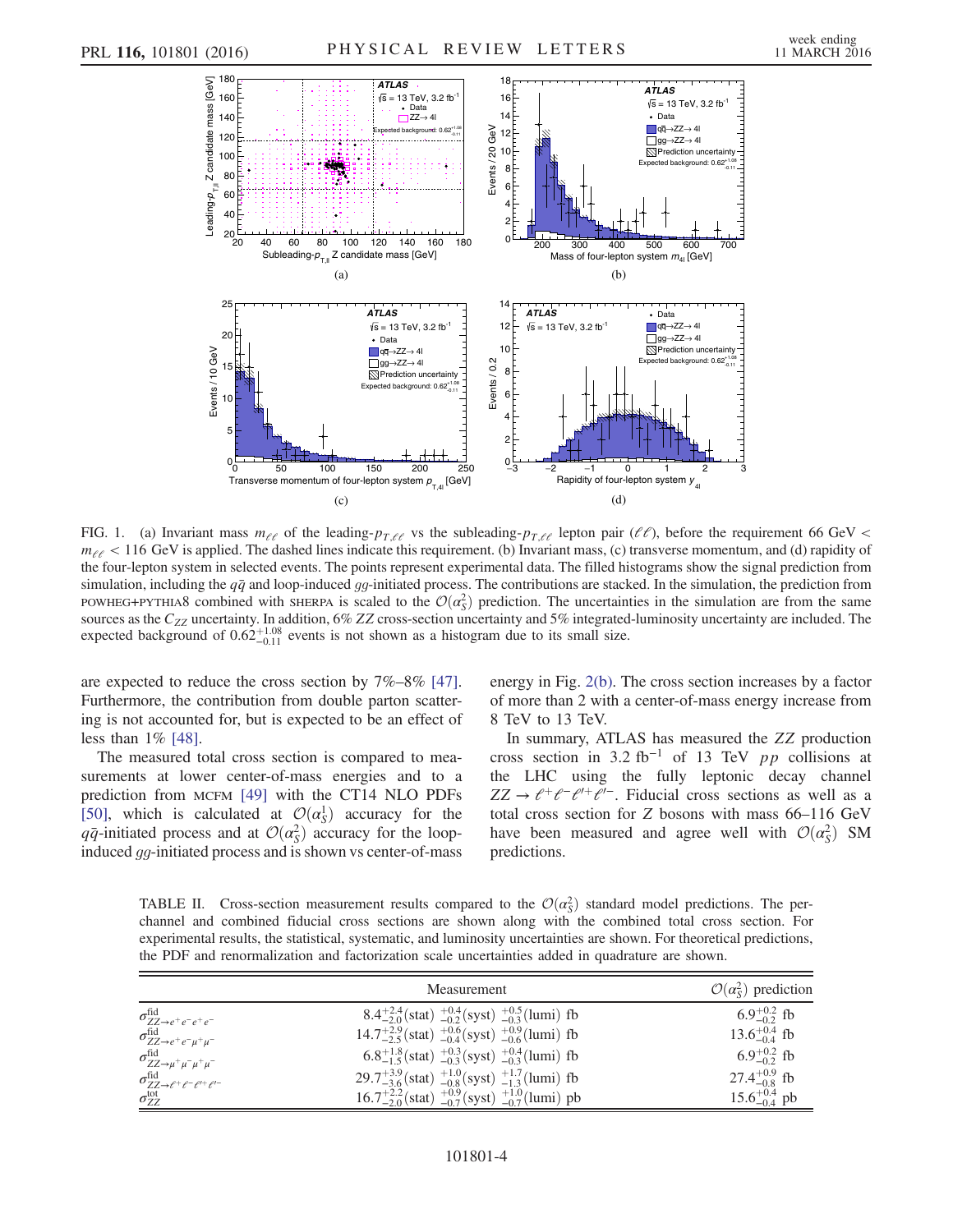<span id="page-5-1"></span><span id="page-5-0"></span>

<span id="page-5-3"></span><span id="page-5-2"></span>FIG. 2. (a) Comparison between measured fiducial cross sections and  $\mathcal{O}(\alpha_S^2)$  predictions. (b) Total cross section compared to measurements at lower center-of-mass energies by ATLAS, CMS, CDF, and D0 [11–[13,42,43\]](#page-5-3), and to a prediction from MCFM at  $\mathcal{O}(\alpha_S^1)$ accuracy for the  $q\bar{q}$ -initiated process and at  $\mathcal{O}(\alpha_S^2)$  accuracy for the loop-induced gg-initiated process. A full  $\mathcal{O}(\alpha_S^2)$  prediction (known to improve agreement at  $\sqrt{s} = 13$  TeV) was not yet available for all the different center-of-mass energies. Some data points are shifted horizontally to improve readability. The ZZ cross section as function of  $\sqrt{s}$  in the range 130–209 GeV was also measured at the LEP 2  $e^+e^-$  collider [\[44\].](#page-5-26)

<span id="page-5-9"></span><span id="page-5-8"></span><span id="page-5-7"></span><span id="page-5-6"></span><span id="page-5-5"></span><span id="page-5-4"></span>We thank CERN for the very successful operation of the LHC, as well as the support staff from our institutions without whom ATLAS could not be operated efficiently. We acknowledge the support of ANPCyT, Argentina; YerPhI, Armenia; ARC, Australia; BMWFW and FWF, Austria; ANAS, Azerbaijan; SSTC, Belarus; CNPq and FAPESP, Brazil; NSERC, NRC and CFI, Canada; CERN; CONICYT, Chile; CAS, MOST and NSFC, China; COLCIENCIAS, Colombia; MSMT CR, MPO CR and VSC CR, Czech Republic; DNRF, DNSRC and Lundbeck Foundation, Denmark; IN2P3-CNRS, CEA-DSM/IRFU, France; GNSF, Georgia; BMBF, HGF, and MPG, Germany; GSRT, Greece; RGC, Hong Kong SAR, China; ISF, I-CORE and Benoziyo Center, Israel; INFN, Italy; MEXT and JSPS, Japan; CNRST, Morocco; FOM and NWO, Netherlands; RCN, Norway; MNiSW and NCN, Poland; FCT, Portugal; MNE/IFA, Romania; MES of Russia and NRC KI, Russian Federation; JINR; MSTD, Serbia; MSSR, Slovakia; ARRS and MIZŠ, Slovenia; DST/ NRF, South Africa; MINECO, Spain; SRC and Wallenberg Foundation, Sweden; SERI, SNSF and Cantons of Bern and Geneva, Switzerland; MOST, Taiwan; TAEK, Turkey; STFC, United Kingdom; DOE and NSF, United States of America. In addition, individual groups and members have received support from BCKDF, the Canada Council, CANARIE, CRC, Compute Canada, FQRNT, and the Ontario Innovation Trust, Canada; EPLANET, ERC, FP7, Horizon 2020 and Marie Skłodowska-Curie Actions, European Union; Investissements d'Avenir Labex and Idex, ANR, Region Auvergne and Fondation Partager le Savoir, France; DFG and AvH Foundation, Germany; Herakleitos, Thales and Aristeia programmes co-financed by EU-ESF and the Greek NSRF; BSF, GIF and Minerva, Israel; BRF, Norway; the Royal Society, and Leverhulme Trust, United Kingdom. The crucial <span id="page-5-18"></span><span id="page-5-17"></span><span id="page-5-16"></span><span id="page-5-15"></span><span id="page-5-14"></span><span id="page-5-13"></span><span id="page-5-12"></span>computing support from all WLCG partners is acknowledged gratefully, in particular from CERN and the ATLAS Tier-1 facilities at TRIUMF (Canada), NDGF (Denmark, Norway, Sweden), CC-IN2P3 (France), KIT/GridKA (Germany), INFN-CNAF (Italy), NL-T1 (Netherlands), PIC (Spain), ASGC (Taiwan), RAL (UK), and BNL (USA) and in the Tier-2 facilities worldwide.

- <span id="page-5-21"></span><span id="page-5-20"></span><span id="page-5-19"></span>[1] M. Grazzini, S. Kallweit, and D. Rathlev, ZZ production at the LHC: Fiducial cross sections and distributions in NNLO QCD, [Phys. Lett. B](http://dx.doi.org/10.1016/j.physletb.2015.09.055) 750, 407 (2015).
- [2] F. Caola, K. Melnikov, R. Röntsch, and L. Tancredi, QCD corrections to ZZ production in gluon fusion at the LHC, Phys. Rev. D 92[, 094028 \(2015\)](http://dx.doi.org/10.1103/PhysRevD.92.094028).
- <span id="page-5-26"></span>[3] ATLAS Collaboration, Measurements of the Total and Differential Higgs Boson Production Cross Sections Combining the  $H \to \gamma \gamma$  and  $H \to ZZ^* \to 4\ell$  Decay Channels at  $\sqrt{s} = 8$  TeV with the ATLAS Detector, [Phys. Rev. Lett.](http://dx.doi.org/10.1103/PhysRevLett.115.091801) 115[, 091801 \(2015\).](http://dx.doi.org/10.1103/PhysRevLett.115.091801)
- <span id="page-5-22"></span><span id="page-5-10"></span>[4] ATLAS Collaboration, Constraints on the off-shell Higgs boson signal strength in the high-mass ZZ and WW final states with the ATLAS detector, [Eur. Phys. J. C](http://dx.doi.org/10.1140/epjc/s10052-015-3542-2) 75, 335 [\(2015\).](http://dx.doi.org/10.1140/epjc/s10052-015-3542-2)
- <span id="page-5-11"></span>[5] CMS Collaboration, Limits on the Higgs boson lifetime and width from its decay to four charged leptons, [Phys. Rev. D](http://dx.doi.org/10.1103/PhysRevD.92.072010) 92[, 072010 \(2015\).](http://dx.doi.org/10.1103/PhysRevD.92.072010)
- <span id="page-5-24"></span><span id="page-5-23"></span>[6] ATLAS Collaboration, Search for an additional, heavy Higgs boson in the  $H \rightarrow ZZ$  decay channel at  $\sqrt{s} =$ 8 TeV in pp collision data with the ATLAS detector, [Eur. Phys. J. C](http://dx.doi.org/10.1140/epjc/s10052-015-3820-z) 76, 45 (2016).
- <span id="page-5-25"></span>[7] CMS Collaboration, Search for massive resonances decaying into pairs of boosted bosons in semi-leptonic final states at  $\sqrt{s} = 8$  TeV, [J. High Energy Phys. 08](http://dx.doi.org/10.1007/JHEP08(2014)174) [\(2014\) 174.](http://dx.doi.org/10.1007/JHEP08(2014)174)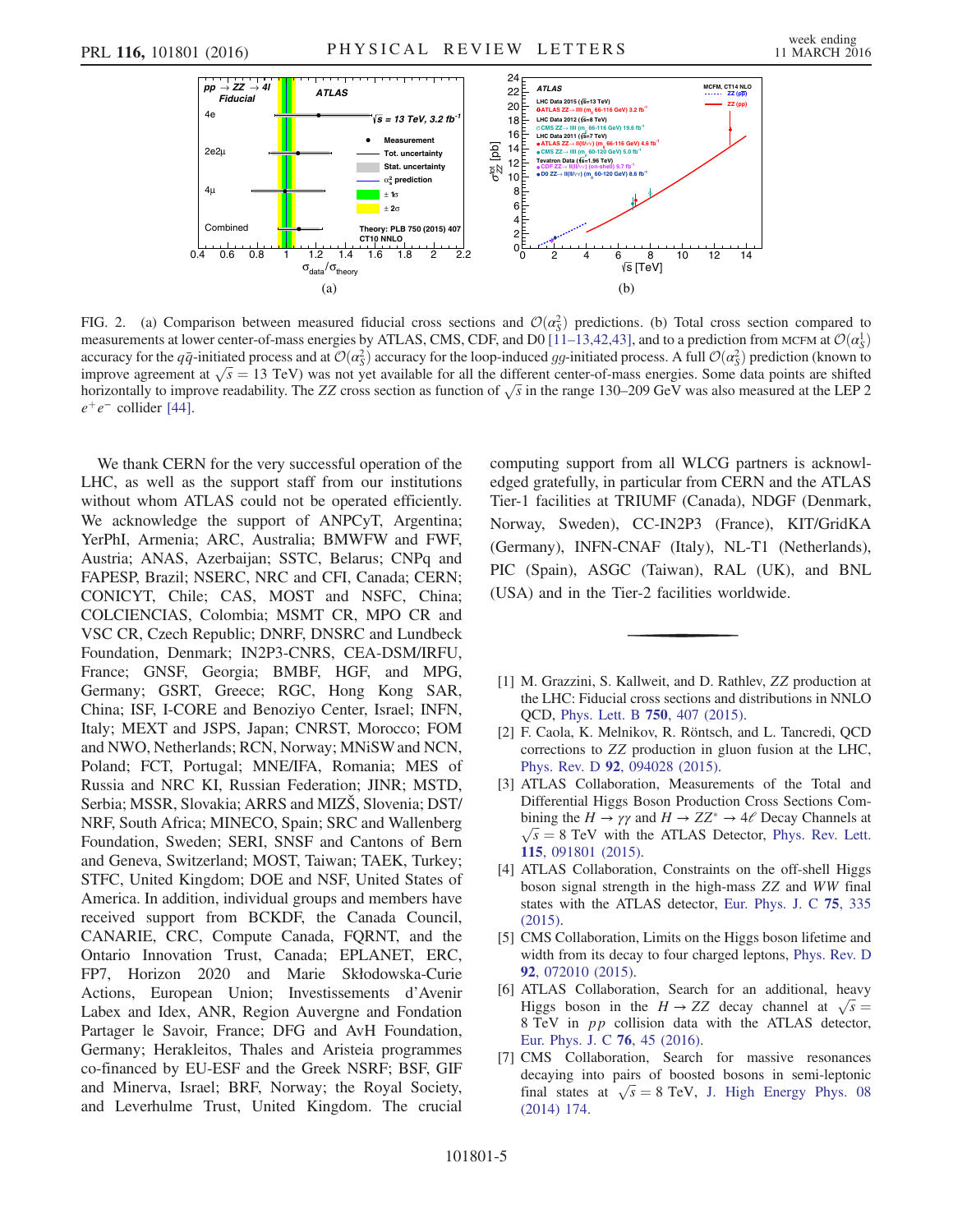- [8] U. Baur and D. L. Rainwater, Probing neutral gauge boson self-interactions in ZZ production at hadron colliders, [Phys.](http://dx.doi.org/10.1103/PhysRevD.62.113011) Rev. D 62[, 113011 \(2000\)](http://dx.doi.org/10.1103/PhysRevD.62.113011).
- <span id="page-6-0"></span>[9] ATLAS Collaboration, The ATLAS Experiment at the CERN Large Hadron Collider, J. Inst. 3[, S08003](http://dx.doi.org/10.1088/1748-0221/3/08/S08003) [\(2008\).](http://dx.doi.org/10.1088/1748-0221/3/08/S08003)
- [10] ATLAS Collaboration, Improved luminosity determination in pp collisions at  $\sqrt{s} = 7$  TeV using the ATLAS detector at the LHC, [Eur. Phys. J. C](http://dx.doi.org/10.1140/epjc/s10052-013-2518-3) 73, 2518 (2013).
- <span id="page-6-3"></span>[11] ATLAS Collaboration, Measurement of ZZ production in pp collisions at  $\sqrt{s} = 7$  TeV and limits on anomalous ZZZ and  $ZZ\gamma$  couplings with the ATLAS detector, [J. High](http://dx.doi.org/10.1007/JHEP03(2013)128) [Energy Phys. 03 \(2013\) 128.](http://dx.doi.org/10.1007/JHEP03(2013)128)
- <span id="page-6-4"></span>[12] CMS Collaboration, Measurement of the  $pp \rightarrow ZZ$  production cross section and constraints on anomalous triple gauge couplings in four-lepton final states at  $\sqrt{s} = 8 \text{ TeV}$ , [Phys. Lett. B](http://dx.doi.org/10.1016/j.physletb.2014.11.059) 740, 250 (2015).
- [13] CMS Collaboration, Measurement of the ZZ production cross section and search for anomalous couplings in  $2\ell 2\ell'$ final states in pp collisions at  $\sqrt{s} = 7$  TeV, [J. High Energy](http://dx.doi.org/10.1007/JHEP01(2013)063) [Phys. 01 \(2013\) 063.](http://dx.doi.org/10.1007/JHEP01(2013)063)
- [14] ATLAS Collaboration, Report No. ATL-PHYS-PUB-2015-013, <http://cdsweb.cern.ch/record/2022743>.
- [15] ATLAS Collaboration, Report No. ATL-PHYS-PUB-2015- 037, <http://cdsweb.cern.ch/record/2047831>.
- [16] ATLAS Collaboration, Report No. ATLAS-CONF-2014-032, <http://cdsweb.cern.ch/record/1706245>.
- <span id="page-6-6"></span>[17] P. Nason, A new method for combining NLO QCD with shower Monte Carlo algorithms, [J. High Energy Phys. 11](http://dx.doi.org/10.1088/1126-6708/2004/11/040) [\(2004\) 040.](http://dx.doi.org/10.1088/1126-6708/2004/11/040)
- <span id="page-6-7"></span>[18] S. Frixione, P. Nason, and C. Oleari, Matching NLO QCD computations with Parton Shower simulations: The POWHEG method, [J. High Energy Phys. 11 \(2007\) 070.](http://dx.doi.org/10.1088/1126-6708/2007/11/070)
- [19] S. Alioli, P. Nason, C. Oleari, and E. Re, A general framework for implementing NLO calculations in shower Monte Carlo programs: The POWHEG BOX, [J. High](http://dx.doi.org/10.1007/JHEP06(2010)043) [Energy Phys. 06 \(2010\) 043.](http://dx.doi.org/10.1007/JHEP06(2010)043)
- <span id="page-6-9"></span><span id="page-6-8"></span>[20] T. Melia, P. Nason, R. Röntsch, and G. Zanderighi,  $W^+W^-$ , WZ and ZZ production in the POWHEG-BOX, [J. High](http://dx.doi.org/10.1007/JHEP11(2011)078) [Energy Phys. 11 \(2011\) 078.](http://dx.doi.org/10.1007/JHEP11(2011)078)
- [21] P. Nason and G. Zanderighi,  $W^+W^-$ , WZ and ZZ production in the POWHEG-BOX-V2, [Eur. Phys. J. C](http://dx.doi.org/10.1140/epjc/s10052-013-2702-5) 74, 2702 [\(2014\).](http://dx.doi.org/10.1140/epjc/s10052-013-2702-5)
- [22] T. Sjöstrand, S. Mrenna, and P. Skands, PYTHIA 6.4 physics and manual, [J. High Energy Phys. 05 \(2006\)](http://dx.doi.org/10.1088/1126-6708/2006/05/026) [026.](http://dx.doi.org/10.1088/1126-6708/2006/05/026)
- [23] T. Sjöstrand, S. Mrenna, and P. Skands, A brief introduction to PYTHIA 8.1, [Comput. Phys. Commun.](http://dx.doi.org/10.1016/j.cpc.2008.01.036) 178, 852 (2008).
- [24] ATLAS Collaboration, Measurement of the  $Z/\gamma^*$  boson transverse momentum distribution in  $pp$  collisions at  $\sqrt{s}$  = 7 TeV with the ATLAS detector, [J. High Energy](http://dx.doi.org/10.1007/JHEP09(2014)145) [Phys. 09 \(2014\) 145.](http://dx.doi.org/10.1007/JHEP09(2014)145)
- <span id="page-6-2"></span>[25] T. Gleisberg, S. Höche, F. Krauss, M. Schönherr, S. Schumann, F. Siegert, and J. Winter, Event generation with SHERPA 1.1, [J. High Energy Phys. 02 \(2009\) 007.](http://dx.doi.org/10.1088/1126-6708/2009/02/007)
- <span id="page-6-5"></span>[26] S. Höche, F. Krauss, S. Schumann, and F. Siegert, QCD matrix elements and truncated showers, [J. High Energy](http://dx.doi.org/10.1088/1126-6708/2009/05/053) [Phys. 05 \(2009\) 053.](http://dx.doi.org/10.1088/1126-6708/2009/05/053)
- [27] T. Gleisberg and S. Höche, Comix, a new matrix element generator, [J. High Energy Phys. 12 \(2008\) 039.](http://dx.doi.org/10.1088/1126-6708/2008/12/039)
- <span id="page-6-1"></span>[28] S. Schumann and F. Krauss, A parton shower algorithm based on Catani-Seymour dipole factorisation, [J. High](http://dx.doi.org/10.1088/1126-6708/2008/03/038) [Energy Phys. 03 \(2008\) 038.](http://dx.doi.org/10.1088/1126-6708/2008/03/038)
- [29] M. Schönherr and F. Krauss, Soft photon radiation in particle decays in SHERPA, [J. High Energy Phys. 12](http://dx.doi.org/10.1088/1126-6708/2008/12/018) [\(2008\) 018.](http://dx.doi.org/10.1088/1126-6708/2008/12/018)
- [30] F. Cascioli, P. Maierhöfer, and S. Pozzorini, Scattering Amplitudes with Open Loops, [Phys. Rev. Lett.](http://dx.doi.org/10.1103/PhysRevLett.108.111601) 108, 111601 [\(2012\).](http://dx.doi.org/10.1103/PhysRevLett.108.111601)
- [31] S. Höche, F. Krauss, M. Schönherr, and F. Siegert, QCD matrix elements  $+$  parton showers: The NLO case, [J. High](http://dx.doi.org/10.1007/JHEP04(2013)027) [Energy Phys. 04 \(2013\) 027.](http://dx.doi.org/10.1007/JHEP04(2013)027)
- [32] H.-L. Lai, M. Guzzi, J. Huston, Z. Li, P. M. Nadolsky, J. Pumplin, and C.-P. Yuan, New parton distributions for collider physics, Phys. Rev. D 82[, 074024 \(2010\)](http://dx.doi.org/10.1103/PhysRevD.82.074024).
- [33] J. Alwall, M. Herquet, F. Maltoni, O. Mattelaer, and T. Stelzer, MADGRAPH5: Going beyond, [J. High Energy Phys.](http://dx.doi.org/10.1007/JHEP06(2011)128) [06 \(2011\) 128.](http://dx.doi.org/10.1007/JHEP06(2011)128)
- [34] R. D. Ball et al., Parton distributions with LHC data, [Nucl.](http://dx.doi.org/10.1016/j.nuclphysb.2012.10.003) Phys. B867[, 244 \(2013\).](http://dx.doi.org/10.1016/j.nuclphysb.2012.10.003)
- [35] ATLAS Collaboration, Report No. ATL-PHYS-PUB-2014-021, 2014, <http://cdsweb.cern.ch/record/1966419>.
- [36] A. D. Martin, W. J. Stirling, R. S. Thorne, and G. Watt, Parton distributions for the LHC, [Eur. Phys. J. C](http://dx.doi.org/10.1140/epjc/s10052-009-1072-5) 63, 189 [\(2009\).](http://dx.doi.org/10.1140/epjc/s10052-009-1072-5)
- [37] ATLAS Collaboration, Report No. ATL-PHYS-PUB-2012-003, 2012, [http://cds.cern.ch/record/1474107.](http://cds.cern.ch/record/1474107)
- [38] ATLAS Collaboration, The ATLAS Simulation Infrastructure, [Eur. Phys. J. C](http://dx.doi.org/10.1140/epjc/s10052-010-1429-9) 70, 823 (2010).
- [39] S. Agostinelli et al., GEANT4-A simulation toolkit, [Nucl. Instrum. Methods Phys. Res., Sect. A](http://dx.doi.org/10.1016/S0168-9002(03)01368-8) 506, 250 [\(2003\).](http://dx.doi.org/10.1016/S0168-9002(03)01368-8)
- [40] S. Gieseke et al., HERWIG++ 2.5 release note, [arXiv:](http://arXiv.org/abs/1102.1672) [1102.1672.](http://arXiv.org/abs/1102.1672)
- [41] K. A. Olive et al., Review of particle physics, [Chin. Phys. C](http://dx.doi.org/10.1088/1674-1137/38/9/090001) 38[, 090001 \(2014\).](http://dx.doi.org/10.1088/1674-1137/38/9/090001)
- [42] T. Aaltonen et al. (CDF Collaboration), Measurement of the ZZ production cross section using the full CDF II data set, Phys. Rev. D 89[, 112001 \(2014\)](http://dx.doi.org/10.1103/PhysRevD.89.112001).
- [43] V. M. Abazov et al. (D0 Collaboration), A measurement of the WZ and ZZ production cross sections using leptonic final states in 8.6 fb<sup>-1</sup> of  $p\bar{p}$  collisions, [Phys. Rev. D](http://dx.doi.org/10.1103/PhysRevD.85.112005) 85, [112005 \(2012\).](http://dx.doi.org/10.1103/PhysRevD.85.112005)
- [44] S. Schael et al. (ALEPH, DELPHI, L3, and OPAL Collaborations, LEP Electroweak Working Group), Electroweak measurements in electron-positron collisions at W-boson-pair energies at LEP, [Phys. Rep.](http://dx.doi.org/10.1016/j.physrep.2013.07.004) 532, 119 [\(2013\).](http://dx.doi.org/10.1016/j.physrep.2013.07.004)
- [45] J. Gao, M. Guzzi, J. Huston, H.-L. Lai, Z. Li, P. Nadolsky, J. Pumplin, D. Stump, and C.-P. Yuan, CT10 next-to-next-toleading order global analysis of QCD, [Phys. Rev. D](http://dx.doi.org/10.1103/PhysRevD.89.033009) 89, [033009 \(2014\).](http://dx.doi.org/10.1103/PhysRevD.89.033009)
- [46] A. Bierweiler, T. Kasprzik, and J. H. Kühn, Vector-boson pair production at the LHC to  $\mathcal{O}(\alpha^3)$  accuracy, [J. High](http://dx.doi.org/10.1007/JHEP12(2013)071) [Energy Phys. 12 \(2013\) 071.](http://dx.doi.org/10.1007/JHEP12(2013)071)
- [47] B. Biedermann *et al.*, Electroweak corrections to  $pp \rightarrow$  $\mu^+\mu^-e^+e^- + X$  at the LHC—a Higgs background study, [arXiv:1601.07787.](http://arXiv.org/abs/1601.07787)
- [48] ATLAS Collaboration, Measurement of hard doubleparton interactions in  $W(\rightarrow \ell \nu) + 2$  jet events at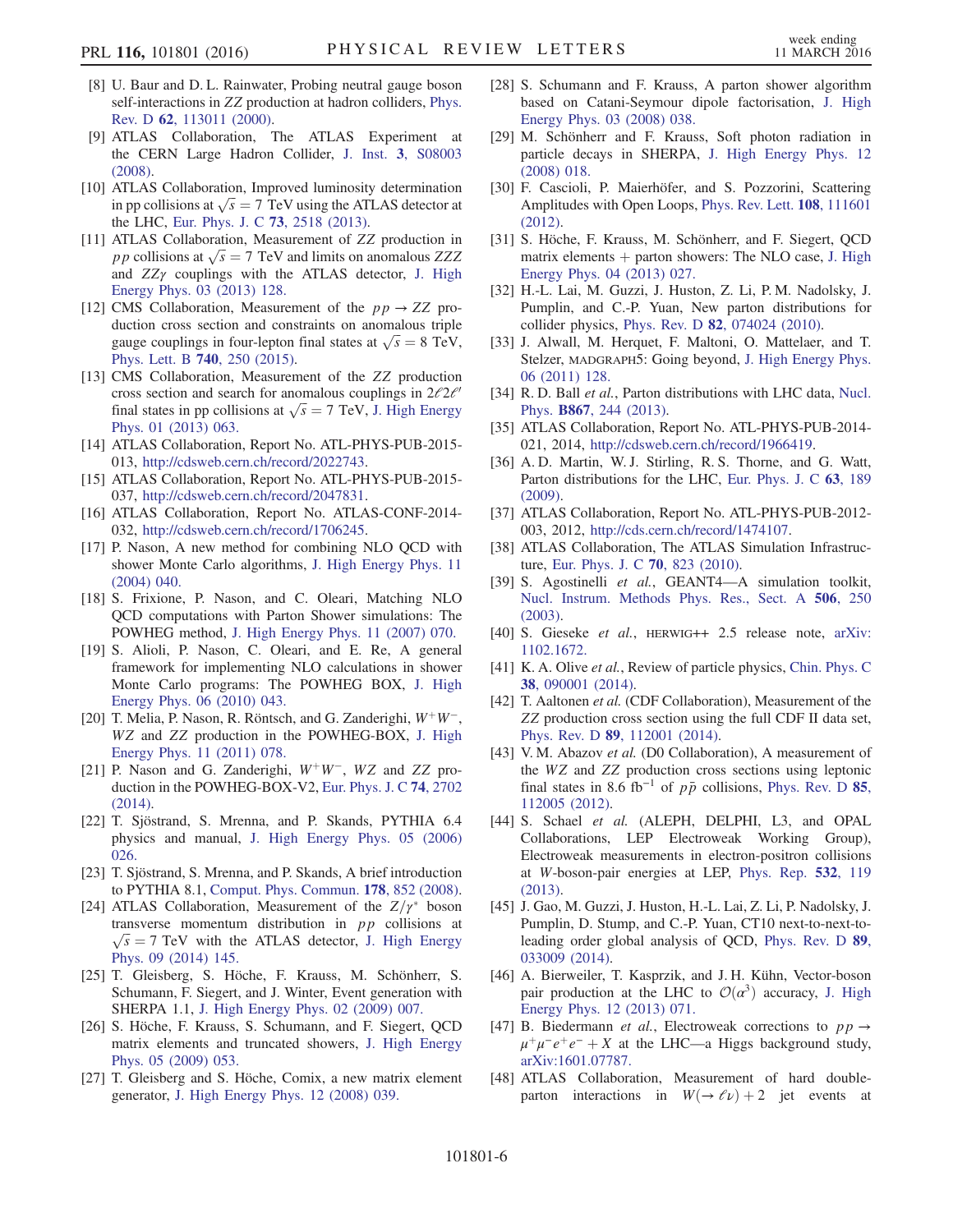$\sqrt{s}$  = 7 TeV with the ATLAS detector, [New J. Phys.](http://dx.doi.org/10.1088/1367-2630/15/3/033038) 15, [033038 \(2013\).](http://dx.doi.org/10.1088/1367-2630/15/3/033038)

- [49] J. M. Campbell and R. K. Ellis, An update on vector boson pair production at hadron colliders, [Phys. Rev. D](http://dx.doi.org/10.1103/PhysRevD.60.113006) 60, 113006 [\(1999\).](http://dx.doi.org/10.1103/PhysRevD.60.113006)
- [50] S. Dulat, T.-J. Hou, J. Gao, M. Guzzi, J. Huston, P. Nadolsky, J. Pumplin, C. Schmidt, D. Stump, and C.-P. Yuan, New parton distribution functions from a global analysis of quantum chromodynamics, [Phys. Rev. D](http://dx.doi.org/10.1103/PhysRevD.93.033006) 93, [033006 \(2016\).](http://dx.doi.org/10.1103/PhysRevD.93.033006)

<span id="page-7-4"></span><span id="page-7-3"></span><span id="page-7-2"></span><span id="page-7-1"></span><span id="page-7-0"></span>G. Aad,<sup>85</sup> B. Abbott,<sup>112</sup> J. Abdallah,<sup>150</sup> O. Abdinov,<sup>11</sup> B. Abeloos,<sup>116</sup> R. Aben,<sup>106</sup> M. Abolins,<sup>90</sup> O. S. AbouZeid,<sup>136</sup> H. Abramowicz,<sup>152</sup> H. Abreu,<sup>151</sup> R. Abreu,<sup>115</sup> Y. Abulaiti,<sup>145a,145b</sup> B. S. Acharya,<sup>163a,163[b,a](#page-17-0)</sup> L. Adamczyk,<sup>38a</sup> D. L. Adams,<sup>25</sup> J. Adelman,<sup>107</sup> S. Adomeit,<sup>99</sup> T. Adye,<sup>130</sup> A. A. Affolder,<sup>74</sup> T. Agatonovic-Jovin,<sup>13</sup> J. Agricola,<sup>54</sup> J. A. Aguilar-Saavedra,<sup>125a,125f</sup> S. P. Ahlen,<sup>22</sup> F. Ahmadov,<sup>6[5,b](#page-17-1)</sup> G. Aielli,<sup>132a,132b</sup> H. Akerstedt,<sup>145a,145b</sup> T. P. A. Åkesson,<sup>81</sup> A. V. Akimov, <sup>95</sup> G. L. Alberghi, <sup>20a, 20b</sup> J. Albert, <sup>168</sup> S. Albrand, <sup>55</sup> M. J. Alconada Verzini, <sup>71</sup> M. Aleksa, <sup>30</sup> I. N. Aleksandrov, <sup>65</sup> C. Alexa,  $^{26b}$  G. Alexander,  $^{152}$  T. Alexopoulos,  $^{10}$  M. Alhroob,  $^{112}$  G. Alimonti,  $^{91a}$  L. Alio,  $^{85}$  J. Alison,  $^{31}$  S. P. Alkire,  $^{35}$ B. M. M. Allbrooke,<sup>148</sup> B. W. Allen,<sup>115</sup> P. P. Allport,<sup>18</sup> A. Aloisio,<sup>103a,103b</sup> A. Alonso,<sup>36</sup> F. Alonso,<sup>71</sup> C. Alpigiani,<sup>137</sup> B. Alvarez Gonzalez,<sup>30</sup> D. Álvarez Piqueras,<sup>166</sup> M. G. Alviggi,<sup>103a,103b</sup> B. T. Amadio,<sup>15</sup> K. Amako,<sup>66</sup> Y. Amaral Coutinho,<sup>24a</sup> C. Amelung,<sup>23</sup> D. Amidei,<sup>89</sup> S. P. Amor Dos Santos,<sup>125a,125c</sup> A. Amorim,<sup>125a,125b</sup> S. Amoroso,<sup>30</sup> N. Amram,<sup>152</sup> G. Amundsen,  $^{23}$  C. Anastopoulos,  $^{138}$  L. S. Ancu,  $^{49}$  N. Andari,  $^{107}$  T. Andeen,  $^{31}$  C. F. Anders,  $^{58b}$  G. Anders,  $^{30}$  J. K. Anders,  $^{74}$ K. J. Anderson,<sup>31</sup> A. Andreazza,<sup>91a,91b</sup> V. Andrei,<sup>58a</sup> S. Angelidakis,<sup>9</sup> I. Angelozzi,<sup>106</sup> P. Anger,<sup>44</sup> A. Angerami,<sup>35</sup> F. Anghinolfi,<sup>30</sup> A. V. Anisenkov,<sup>108[,c](#page-18-0)</sup> N. Anjos,<sup>12</sup> A. Annovi,<sup>123a,123b</sup> M. Antonelli,<sup>47</sup> A. Antonov,<sup>97</sup> J. Antos,<sup>143b</sup> F. Anulli,<sup>131a</sup> M. Aoki,<sup>66</sup> L. Aperio Bella,<sup>18</sup> G. Arabidze,<sup>90</sup> Y. Arai,<sup>66</sup> J. P. Araque,<sup>125a</sup> A. T. H. Arce,<sup>45</sup> F. A. Arduh,<sup>71</sup> J-F. Arguin,  $94$  S. Argyropoulos,  $^{63}$  M. Arik,  $^{19a}$  A. J. Armbruster,  $^{30}$  L. J. Armitage,  $^{76}$  O. Arnaez,  $^{30}$  H. Arnold,  $^{48}$  M. Arratia,  $^{28}$ O. Arslan,<sup>21</sup> A. Artamonov,<sup>96</sup> G. Artoni,<sup>119</sup> S. Artz,<sup>83</sup> S. Asai,<sup>154</sup> N. Asbah,<sup>42</sup> A. Ashkenazi,<sup>152</sup> B. Åsman,<sup>145a,145b</sup> L. Asquith,<sup>148</sup> K. Assamagan,<sup>25</sup> R. Astalos,<sup>143a</sup> M. Atkinson,<sup>164</sup> N. B. Atlay,<sup>140</sup> K. Augsten,<sup>127</sup> G. Avolio,<sup>30</sup> B. Axen,<sup>15</sup> M. K. Ayoub, 116 G. Azuelos, <sup>9[4,d](#page-18-1)</sup> M. A. Baak, <sup>30</sup> A. E. Baas, <sup>58a</sup> M. J. Baca, <sup>18</sup> H. Bachacou, <sup>135</sup> K. Bachas, <sup>73a, 73b</sup> M. Backes, <sup>30</sup> M. Backhaus,<sup>30</sup> P. Bagiacchi,<sup>131a,131b</sup> P. Bagnaia,<sup>131a,131b</sup> Y. Bai,<sup>33a</sup> J. T. Baines,<sup>130</sup> O. K. Baker,<sup>175</sup> E. M. Baldin,<sup>10[8,c](#page-18-0)</sup> P. Balek,<sup>128</sup> T. Balestri,<sup>147</sup> F. Balli,<sup>135</sup> W. K. Balunas,<sup>121</sup> E. Banas,<sup>39</sup> Sw. Banerjee,<sup>17[2,e](#page-18-2)</sup> A. A. E. Bannoura,<sup>174</sup> L. Barak,<sup>30</sup> E. L. Barberio,<sup>88</sup> D. Barberis,<sup>50a,50b</sup> M. Barbero,<sup>85</sup> T. Barillari,<sup>100</sup> M. Barisonzi,<sup>163a,163b</sup> T. Barklow,<sup>142</sup> N. Barlow,<sup>28</sup> S. L. Barnes, <sup>84</sup> B. M. Barnett,<sup>130</sup> R. M. Barnett,<sup>15</sup> Z. Barnovska,<sup>5</sup> A. Baroncelli,<sup>133a</sup> G. Barone,<sup>23</sup> A. J. Barr,<sup>119</sup> L. Barranco Navarro,<sup>166</sup> F. Barreiro,<sup>82</sup> J. Barreiro Guimarães da Costa,<sup>33a</sup> R. Bartoldus,<sup>142</sup> A. E. Barton,<sup>72</sup> P. Bartos,<sup>143a</sup> A. Basalaev,<sup>122</sup> A. Bassalat,<sup>116</sup> A. Basye,<sup>164</sup> R. L. Bates,<sup>53</sup> S. J. Batista,<sup>157</sup> J. R. Batley,<sup>28</sup> M. Battaglia,<sup>136</sup> M. Bauce,<sup>131a,131b</sup> F. Bauer,  $^{135}$  H. S. Bawa,  $^{142,f}$  $^{142,f}$  $^{142,f}$  J. B. Beacham,  $^{110}$  M. D. Beattie,  $^{72}$  T. Beau,  $^{80}$  P. H. Beauchemin,  $^{160}$  R. Beccherle,  $^{123a,123b}$ P. Bechtle,<sup>21</sup> H. P. Beck,<sup>17[,g](#page-18-4)</sup> K. Becker,<sup>119</sup> M. Becker,<sup>83</sup> M. Beckingham,<sup>169</sup> C. Becot,<sup>109</sup> A. J. Beddall,<sup>19e</sup> A. Beddall,<sup>19b</sup> V. A. Bednyakov,<sup>65</sup> M. Bedognetti,<sup>106</sup> C. P. Bee,<sup>147</sup> L. J. Beemster,<sup>106</sup> T. A. Beermann,<sup>30</sup> M. Begel,<sup>25</sup> J. K. Behr,<sup>119</sup> C. Belanger-Champagne,  $87$  A. S. Bell,  $78$  W. H. Bell,  $49$  G. Bella,  $152$  L. Bellagamba,  $20a$  A. Bellerive,  $29$  M. Bellomo,  $86$ K. Belotskiy,  $97$  O. Beltramello,  $30$  N. L. Belyaev,  $97$  O. Benary,  $152$  D. Benchekroun,  $134a$  M. Bender,  $99$  K. Bendtz,  $145a,145b$ N. Benekos,<sup>10</sup> Y. Benhammou,<sup>152</sup> E. Benhar Noccioli,<sup>175</sup> J. Benitez,<sup>63</sup> J. A. Benitez Garcia,<sup>158b</sup> D. P. Benjamin,<sup>45</sup> J. R. Bensinger,<sup>23</sup> S. Bentvelsen,<sup>106</sup> L. Beresford,<sup>119</sup> M. Beretta,<sup>47</sup> D. Berge,<sup>106</sup> E. Bergeaas Kuutmann,<sup>165</sup> N. Berger,<sup>5</sup> F. Berghaus,<sup>168</sup> J. Beringer,<sup>15</sup> S. Berlendis,<sup>55</sup> C. Bernard,<sup>22</sup> N. R. Bernard,<sup>86</sup> C. Bernius,<sup>109</sup> F. U. Bernlochner,<sup>21</sup> T. Berry,<sup>77</sup> P. Berta,<sup>128</sup> C. Bertella,<sup>83</sup> G. Bertoli,<sup>145a,145b</sup> F. Bertolucci,<sup>123a,123b</sup> I. A. Bertram,<sup>72</sup> C. Bertsche,<sup>112</sup> D. Bertsche,<sup>112</sup> G. J. Besjes,<sup>36</sup> O. Bessidskaia Bylund,<sup>145a,145b</sup> M. Bessner,<sup>42</sup> N. Besson,<sup>135</sup> C. Betancourt,<sup>48</sup> S. Bethke,<sup>100</sup> A. J. Bevan,<sup>76</sup> W. Bhimji,<sup>15</sup> R. M. Bianchi,<sup>124</sup> L. Bianchini,<sup>23</sup> M. Bianco,<sup>30</sup> O. Biebel,<sup>99</sup> D. Biedermann,<sup>16</sup> R. Bielski,<sup>84</sup> N. V. Biesuz,<sup>123a,123b</sup> M. Biglietti,<sup>133a</sup> J. Bilbao De Mendizabal,<sup>49</sup> H. Bilokon,<sup>47</sup> M. Bindi,<sup>54</sup> S. Binet,<sup>116</sup> A. Bingul,<sup>19b</sup> C. Bini,<sup>131a,131b</sup> S. Biondi,<sup>20a,20b</sup> D. M. Bjergaard,<sup>45</sup> C. W. Black,<sup>149</sup> J. E. Black,<sup>142</sup> K. M. Black,<sup>22</sup> D. Blackburn,<sup>137</sup> R. E. Blair, <sup>6</sup> J.-B. Blanchard, <sup>135</sup> J. E. Blanco, <sup>77</sup> T. Blazek, <sup>143a</sup> I. Bloch, <sup>42</sup> C. Blocker, <sup>23</sup> W. Blum, <sup>83,[†](#page-17-2)</sup> U. Blumenschein, <sup>54</sup> S. Blunier,<sup>32a</sup> G. J. Bobbink,<sup>106</sup> V. S. Bobrovnikov,<sup>108[,c](#page-18-0)</sup> S. S. Bocchetta,<sup>81</sup> A. Bocci,<sup>45</sup> C. Bock,<sup>99</sup> M. Boehler,<sup>48</sup> D. Boerner,<sup>174</sup> J. A. Bogaerts,<sup>30</sup> D. Bogavac,<sup>13</sup> A. G. Bogdanchikov,<sup>108</sup> C. Bohm, <sup>145a</sup> V. Boisvert,<sup>77</sup> T. Bold,<sup>38a</sup> V. Boldea,<sup>26b</sup> A. S. Boldyrev,<sup>98</sup> M. Bomben,<sup>80</sup> M. Bona,<sup>76</sup> M. Boonekamp,<sup>135</sup> A. Borisov,<sup>129</sup> G. Borissov,<sup>72</sup> J. Bortfeldt,<sup>99</sup> D. Bortoletto,<sup>119</sup> V. Bortolotto,<sup>60a,60b,60c</sup> K. Bos,<sup>106</sup> D. Boscherini,<sup>20a</sup> M. Bosman,<sup>12</sup> J. D. Bossio Sola,<sup>27</sup> J. Boudreau,<sup>124</sup> J. Bouffard,<sup>2</sup> E. V. Bouhova-Thacker,<sup>72</sup> D. Boumediene,<sup>34</sup> C. Bourdarios,<sup>116</sup> N. Bousson,<sup>113</sup> S. K. Boutle,<sup>53</sup> A. Boveia,<sup>30</sup> J. Boyd,<sup>30</sup>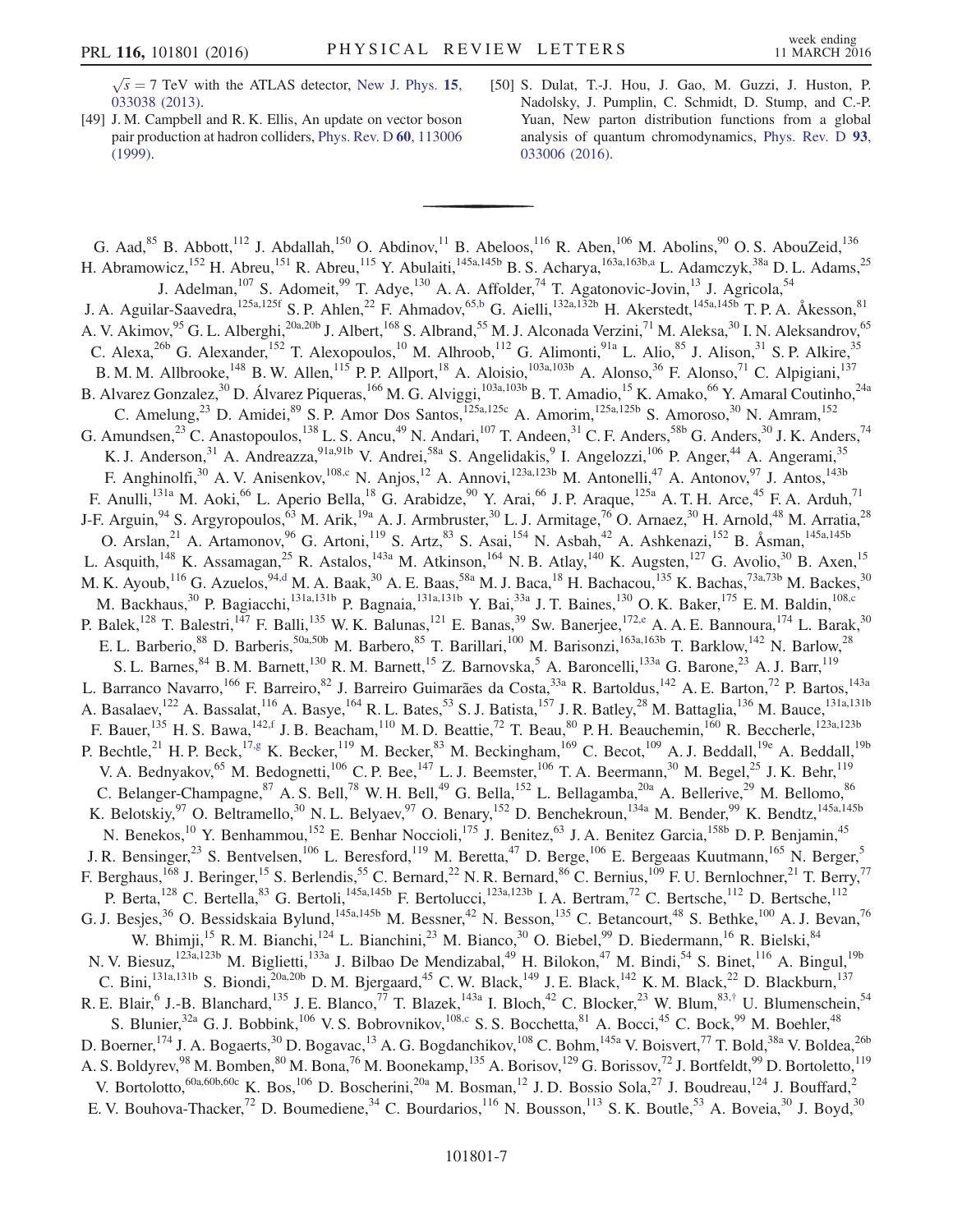<span id="page-8-4"></span><span id="page-8-3"></span><span id="page-8-2"></span><span id="page-8-1"></span><span id="page-8-0"></span>I. R. Boyko,<sup>65</sup> J. Bracinik,<sup>18</sup> A. Brandt,<sup>8</sup> G. Brandt,<sup>54</sup> O. Brandt,<sup>58a</sup> U. Bratzler,<sup>155</sup> B. Brau,<sup>86</sup> J. E. Brau,<sup>115</sup> H. M. Braun,<sup>174,[†](#page-17-2)</sup> W. D. Breaden Madden,<sup>53</sup> K. Brendlinger,<sup>121</sup> A. J. Brennan,<sup>88</sup> L. Brenner,<sup>106</sup> R. Brenner,<sup>165</sup> S. Bressler,<sup>171</sup> T. M. Bristow,<sup>46</sup> D. Britton,<sup>53</sup> D. Britzger,<sup>42</sup> F. M. Brochu,<sup>28</sup> I. Brock,<sup>21</sup> R. Brock,<sup>90</sup> G. Brooijmans,<sup>35</sup> T. Brooks,<sup>77</sup> W. K. Brooks,<sup>32b</sup> J. Brosamer, <sup>15</sup> E. Brost, <sup>115</sup> J. H Broughton, <sup>18</sup> P. A. Bruckman de Renstrom, <sup>39</sup> D. Bruncko, <sup>143b</sup> R. Bruneliere, <sup>48</sup> A. Bruni, <sup>20a</sup> G. Bruni,<sup>20a</sup> BH Brunt,<sup>28</sup> M. Bruschi,<sup>20a</sup> N. Bruscino,<sup>21</sup> P. Bryant,<sup>31</sup> L. Bryngemark,<sup>81</sup> T. Buanes,<sup>14</sup> Q. Buat,<sup>141</sup> P. Buchholz,  $^{140}$  A. G. Buckley,  $^{53}$  I. A. Budagov,  $^{65}$  F. Buehrer,  $^{48}$  M. K. Bugge,  $^{118}$  O. Bulekov,  $^{97}$  D. Bullock,  $^{8}$  H. Burckhart,  $^{30}$ S. Burdin,<sup>74</sup> C. D. Burgard,<sup>48</sup> B. Burghgrave,<sup>107</sup> K. Burka,<sup>39</sup> S. Burke,<sup>130</sup> I. Burmeister,<sup>43</sup> E. Busato,<sup>34</sup> D. Büscher,<sup>48</sup> V. Büscher,  $83$  P. Bussey,  $53$  J. M. Butler,  $22$  A. I. Butt,  $3$  C. M. Buttar,  $53$  J. M. Butterworth,  $78$  P. Butti,  $106$  W. Buttinger,  $25$ A. Buzatu,<sup>53</sup> A. R. Buzykaev,<sup>10[8,c](#page-18-0)</sup> S. Cabrera Urbán,<sup>166</sup> D. Caforio,<sup>127</sup> V. M. Cairo,<sup>37a,37b</sup> O. Cakir,<sup>4a</sup> N. Calace,<sup>49</sup> P. Calafiura,<sup>15</sup> A. Calandri,<sup>85</sup> G. Calderini,<sup>80</sup> P. Calfayan,<sup>99</sup> L. P. Caloba,<sup>24a</sup> D. Calvet,<sup>34</sup> S. Calvet,<sup>34</sup> T. P. Calvet,<sup>85</sup> R. Camacho Toro,<sup>31</sup> S. Camarda,<sup>42</sup> P. Camarri,<sup>132a,132b</sup> D. Cameron,<sup>118</sup> R. Caminal Armadans,<sup>164</sup> C. Camincher,<sup>55</sup> S. Campana,<sup>30</sup> M. Campanelli,<sup>78</sup> A. Campoverde,<sup>147</sup> V. Canale,<sup>103a,103b</sup> A. Canepa,<sup>158a</sup> M. Cano Bret,<sup>33e</sup> J. Cantero,<sup>82</sup> R. Cantrill,<sup>125a</sup> T. Cao,<sup>40</sup> M. D. M. Capeans Garrido,<sup>30</sup> I. Caprini,<sup>26b</sup> M. Caprini,<sup>26b</sup> M. Capua,<sup>37a,37b</sup> R. Caputo,<sup>83</sup> R. M. Carbone,<sup>35</sup> R. Cardarelli,<sup>132a</sup> F. Cardillo,<sup>48</sup> T. Carli,<sup>30</sup> G. Carlino,<sup>103a</sup> L. Carminati,<sup>91a,91b</sup> S. Caron,<sup>105</sup> E. Carquin,<sup>32a</sup> G. D. Carrillo-Montoya,<sup>30</sup> J. R. Carter,<sup>28</sup> J. Carvalho,<sup>125a,125c</sup> D. Casadei,<sup>78</sup> M. P. Casado,<sup>12[,h](#page-18-5)</sup> M. Casolino,<sup>12</sup> D. W. Casper,<sup>162</sup> E. Castaneda-Miranda,<sup>144a</sup> A. Castelli,<sup>106</sup> V. Castillo Gimenez,<sup>166</sup> N. F. Castro,<sup>125[a,i](#page-18-6)</sup> A. Catinaccio,<sup>30</sup> J. R. Catmore,<sup>118</sup> A. Cattai,<sup>30</sup> J. Caudron,<sup>83</sup> V. Cavaliere,<sup>164</sup> D. Cavalli,<sup>91a</sup> M. Cavalli-Sforza,<sup>12</sup> V. Cavasinni,<sup>123a,123b</sup> F. Ceradini,<sup>133a,133b</sup> L. Cerda Alberich,<sup>166</sup> B. C. Cerio,<sup>45</sup> A. S. Cerqueira,<sup>24b</sup> A. Cerri,<sup>148</sup> L. Cerrito,<sup>76</sup> F. Cerutti,<sup>15</sup> M. Cerv,<sup>30</sup> A. Cervelli,<sup>17</sup> S. A. Cetin,<sup>19d</sup> A. Chafaq,<sup>134a</sup> D. Chakraborty,<sup>107</sup> I. Chalupkova,<sup>128</sup> S. K. Chan,<sup>57</sup> Y. L. Chan,<sup>60a</sup> P. Chang,<sup>164</sup> J. D. Chapman,<sup>28</sup> D. G. Charlton,<sup>18</sup> A. Chatterjee,<sup>49</sup> C. C. Chau,<sup>157</sup> C. A. Chavez Barajas,<sup>148</sup> S. Che,<sup>110</sup> S. Cheatham,<sup>72</sup> A. Chegwidden,<sup>90</sup> S. Chekanov,<sup>6</sup> S. V. Chekulaev,<sup>158a</sup> G. A. Chelkov,<sup>6[5,j](#page-18-7)</sup> M. A. Chelstowska,<sup>89</sup> C. Chen,<sup>64</sup> H. Chen,<sup>25</sup> K. Chen,<sup>147</sup> S. Chen,<sup>33c</sup> S. Chen,<sup>154</sup> X. Chen,<sup>33f</sup> Y. Chen,<sup>67</sup> H. C. Cheng,<sup>89</sup> Y. Cheng,<sup>31</sup> A. Cheplakov,<sup>65</sup> E. Cheremushkina, <sup>129</sup> R. Cherkaoui El Moursli, <sup>134e</sup> V. Chernyatin, <sup>25,[†](#page-17-2)</sup> E. Cheu, <sup>7</sup> L. Chevalier, <sup>135</sup> V. Chiarella, <sup>47</sup> G. Chiarelli,<sup>123a,123b</sup> G. Chiodini,<sup>73a</sup> A. S. Chisholm,<sup>18</sup> A. Chitan,<sup>26b</sup> M. V. Chizhov,<sup>65</sup> K. Choi,<sup>61</sup> S. Chouridou,<sup>9</sup> B. K. B. Chow,<sup>99</sup> V. Christodoulou,<sup>78</sup> D. Chromek-Burckhart,<sup>30</sup> J. Chudoba,<sup>126</sup> A. J. Chuinard,<sup>87</sup> J. J. Chwastowski,<sup>39</sup> L. Chytka,<sup>114</sup> G. Ciapetti,<sup>131a,131b</sup> A. K. Ciftci,<sup>4a</sup> D. Cinca,<sup>53</sup> V. Cindro,<sup>75</sup> I. A. Cioara,<sup>21</sup> A. Ciocio,<sup>15</sup> F. Cirotto,<sup>103a,103b</sup> Z. H. Citron,<sup>171</sup> M. Ciubancan,<sup>26b</sup> A. Clark,<sup>49</sup> B. L. Clark,<sup>57</sup> P. J. Clark,<sup>46</sup> R. N. Clarke,<sup>15</sup> C. Clement,<sup>145a,145b</sup> Y. Coadou,<sup>85</sup> M. Cobal, <sup>163a, 163c</sup> A. Coccaro, <sup>49</sup> J. Cochran, <sup>64</sup> L. Coffey, <sup>23</sup> L. Colasurdo, <sup>105</sup> B. Cole, <sup>35</sup> S. Cole, <sup>107</sup> A. P. Colijn, <sup>106</sup> J. Collot, <sup>55</sup> T. Colombo,<sup>30</sup> G. Compostella,<sup>100</sup> P. Conde Muiño,<sup>125a,125b</sup> E. Coniavitis,<sup>48</sup> S. H. Connell,<sup>144b</sup> I. A. Connelly,<sup>77</sup> V. Consorti,<sup>48</sup> S. Constantinescu,<sup>26b</sup> C. Conta,<sup>120a,120b</sup> G. Conti,<sup>30</sup> F. Conventi,<sup>103a[,k](#page-18-8)</sup> M. Cooke,<sup>15</sup> B. D. Cooper,<sup>78</sup> A. M. Cooper-Sarkar, <sup>119</sup> T. Cornelissen, <sup>174</sup> M. Corradi, <sup>131a, 131b</sup> F. Corriveau, <sup>87,1</sup> A. Corso-Radu, <sup>162</sup> A. Cortes-Gonzalez, <sup>12</sup> G. Cortiana,  $^{100}$  G. Costa,  $^{91a}$  M. J. Costa,  $^{166}$  D. Costanzo,  $^{138}$  G. Cottin,  $^{28}$  G. Cowan,  $^{77}$  B. E. Cox,  $^{84}$  K. Cranmer,  $^{109}$ S. J. Crawley,<sup>53</sup> G. Cree,<sup>29</sup> S. Crépé-Renaudin,<sup>55</sup> F. Crescioli,<sup>80</sup> W. A. Cribbs,<sup>145a,145b</sup> M. Crispin Ortuzar,<sup>119</sup> M. Cristinziani,<sup>21</sup> V. Croft,<sup>105</sup> G. Crosetti,<sup>37a,37b</sup> T. Cuhadar Donszelmann,<sup>138</sup> J. Cummings,<sup>175</sup> M. Curatolo,<sup>47</sup> J. Cúth,<sup>83</sup> C. Cuthbert,<sup>149</sup> H. Czirr,<sup>140</sup> P. Czodrowski,<sup>3</sup> S. D'Auria,<sup>53</sup> M. D'Onofrio,<sup>74</sup> M. J. Da Cunha Sargedas De Sousa,<sup>125a,125b</sup> C. Da Via,  $84$  W. Dabrowski,  $38a$  T. Dai,  $89$  O. Dale,  $^{14}$  F. Dallaire,  $94$  C. Dallapiccola,  $86$  M. Dam,  $36$  J. R. Dandoy,  $31$  N. P. Dang,  $48$ A. C. Daniells,<sup>18</sup> N. S. Dann,<sup>84</sup> M. Danninger,<sup>167</sup> M. Dano Hoffmann,<sup>135</sup> V. Dao,<sup>48</sup> G. Darbo,<sup>50a</sup> S. Darmora,<sup>8</sup> J. Dassoulas,<sup>3</sup> A. Dattagupta, <sup>61</sup> W. Davey, <sup>21</sup> C. David, <sup>168</sup> T. Davidek, <sup>128</sup> M. Davies, <sup>152</sup> P. Davison, <sup>78</sup> Y. Davygora, <sup>58a</sup> E. Dawe, <sup>88</sup> I. Dawson,<sup>138</sup> R. K. Daya-Ishmukhametova,  $8^6$  K. De,  $8^8$  R. de Asmundis,  $10^{3a}$  A. De Benedetti,  $11^2$  S. De Castro,  $20a,20b$ S. De Cecco,<sup>80</sup> N. De Groot,<sup>105</sup> P. de Jong,<sup>106</sup> H. De la Torre,<sup>82</sup> F. De Lorenzi,<sup>64</sup> D. De Pedis,<sup>131a</sup> A. De Salvo,<sup>131a</sup> U. De Sanctis,<sup>148</sup> A. De Santo,<sup>148</sup> J. B. De Vivie De Regie,<sup>116</sup> W. J. Dearnaley,<sup>72</sup> R. Debbe,<sup>25</sup> C. Debenedetti,<sup>136</sup> D. V. Dedovich,<sup>65</sup> I. Deigaard,<sup>106</sup> J. Del Peso,<sup>82</sup> T. Del Prete,<sup>123a,123b</sup> D. Delgove,<sup>116</sup> F. Deliot,<sup>135</sup> C. M. Delitzsch,<sup>49</sup> M. Deliyergiyev,<sup>75</sup> A. Dell'Acqua,<sup>30</sup> L. Dell'Asta,<sup>22</sup> M. Dell'Orso,<sup>123a,123b</sup> M. Della Pietra,<sup>103[a,k](#page-18-8)</sup> D. della Volpe,<sup>49</sup> M. Delmastro,<sup>5</sup> P. A. Delsart,<sup>55</sup> C. Deluca,<sup>106</sup> D. A. DeMarco,<sup>157</sup> S. Demers,<sup>175</sup> M. Demichev,<sup>65</sup> A. Demilly,<sup>80</sup> S. P. Denisov,<sup>129</sup> D. Denysiuk,<sup>135</sup> D. Derendarz,<sup>39</sup> J. E. Derkaoui,<sup>134d</sup> F. Derue,<sup>80</sup> P. Dervan,<sup>74</sup> K. Desch,<sup>21</sup> C. Deterre,<sup>42</sup> K. Dette,<sup>43</sup> P. O. Deviveiros,<sup>30</sup> A. Dewhurst,<sup>130</sup> S. Dhaliwal,<sup>23</sup> A. Di Ciaccio,<sup>132a,132b</sup> L. Di Ciaccio,<sup>5</sup> W. K. Di Clemente,<sup>121</sup> A. Di Domenico,<sup>131a,131b</sup> C. Di Donato,<sup>131a,131b</sup> A. Di Girolamo,<sup>30</sup> B. Di Girolamo,<sup>30</sup> A. Di Mattia,<sup>151</sup> B. Di Micco,<sup>133a,133b</sup> R. Di Nardo,<sup>47</sup> A. Di Simone,<sup>48</sup> R. Di Sipio,<sup>157</sup> D. Di Valentino,<sup>29</sup> C. Diaconu,<sup>85</sup> M. Diamond,<sup>157</sup> F. A. Dias,<sup>46</sup> M. A. Diaz,<sup>32a</sup> E. B. Diehl,<sup>89</sup> J. Dietrich,<sup>16</sup> S. Diglio,<sup>85</sup> A. Dimitrievska,<sup>13</sup> J. Dingfelder,<sup>21</sup> P. Dita,<sup>26b</sup> S. Dita,<sup>26b</sup> F. Dittus,<sup>30</sup> F. Djama,<sup>85</sup>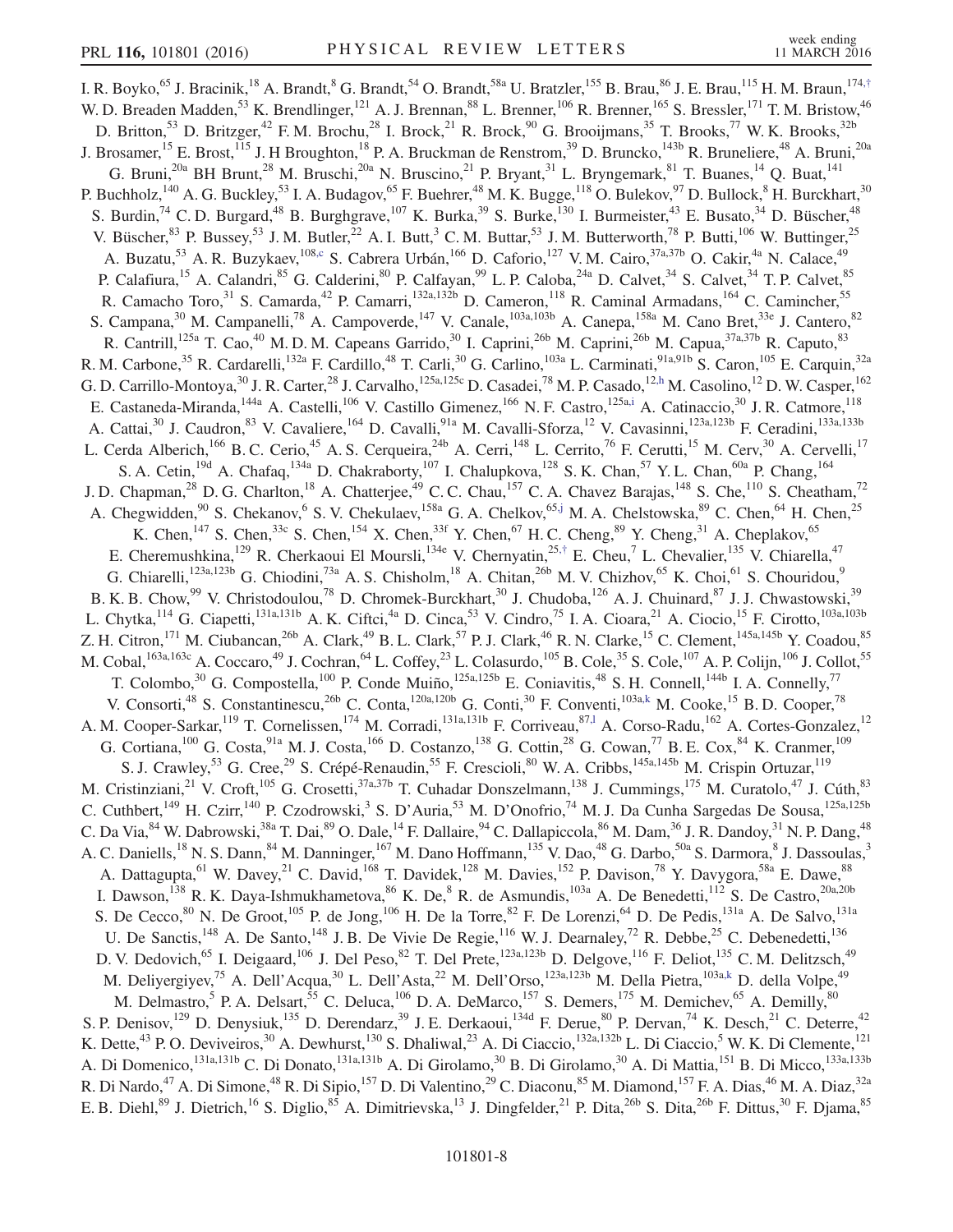<span id="page-9-4"></span><span id="page-9-3"></span><span id="page-9-2"></span><span id="page-9-1"></span><span id="page-9-0"></span>T. Djobava, <sup>51b</sup> J. I. Djuvsland, <sup>58a</sup> M. A. B. do Vale, <sup>24c</sup> D. Dobos, <sup>30</sup> M. Dobre, <sup>26b</sup> C. Doglioni, <sup>81</sup> T. Dohmae, <sup>154</sup> J. Dolejsi, <sup>128</sup> Z. Dolezal,<sup>128</sup> B. A. Dolgoshein,<sup>97,[†](#page-17-2)</sup> M. Donadelli,<sup>24d</sup> S. Donati,<sup>123a,123b</sup> P. Dondero,<sup>120a,120b</sup> J. Donini,<sup>34</sup> J. Dopke,<sup>130</sup> A. Doria, <sup>103a</sup> M. T. Dova, <sup>71</sup> A. T. Doyle, <sup>53</sup> E. Drechsler, <sup>54</sup> M. Dris, <sup>10</sup> Y. Du, <sup>33d</sup> J. Duarte-Campderros, <sup>152</sup> E. Duchovni, <sup>171</sup> G. Duckeck,<sup>99</sup> O. A. Ducu,<sup>26b</sup> D. Duda,<sup>106</sup> A. Dudarev,<sup>30</sup> L. Duflot,<sup>116</sup> L. Duguid,<sup>77</sup> M. Dührssen,<sup>30</sup> M. Dunford,<sup>58a</sup> H. Duran Yildiz,<sup>4a</sup> M. Düren,<sup>52</sup> A. Durglishvili,<sup>51b</sup> D. Duschinger,<sup>44</sup> B. Dutta,<sup>42</sup> M. Dyndal,<sup>38a</sup> C. Eckardt,<sup>42</sup> K. M. Ecker,<sup>100</sup> R. C. Edgar, <sup>89</sup> W. Edson, <sup>2</sup> N. C. Edwards, <sup>46</sup> T. Eifert, <sup>30</sup> G. Eigen, <sup>14</sup> K. Einsweiler, <sup>15</sup> T. Ekelof, <sup>165</sup> M. El Kacimi, <sup>134c</sup> V. Ellajosyula,  $85$  M. Ellert,  $165$  S. Elles,  $5$  F. Ellinghaus,  $174$  A. A. Elliot,  $168$  N. Ellis,  $30$  J. Elmsheuser,  $99$  M. Elsing,  $30$ D. Emeliyanov,<sup>130</sup> Y. Enari,<sup>154</sup> O. C. Endner,<sup>83</sup> M. Endo,<sup>117</sup> J. S. Ennis,<sup>169</sup> J. Erdmann,<sup>43</sup> A. Ereditato,<sup>17</sup> G. Ernis,<sup>174</sup> J. Ernst,<sup>2</sup> M. Ernst,<sup>25</sup> S. Errede,<sup>164</sup> E. Ertel,<sup>83</sup> M. Escalier,<sup>116</sup> H. Esch,<sup>43</sup> C. Escobar,<sup>124</sup> B. Esposito,<sup>47</sup> A. I. Etienvre,<sup>135</sup> E. Etzion,<sup>152</sup> H. Evans, <sup>61</sup> A. Ezhilov,<sup>122</sup> L. Fabbri,<sup>20a,20b</sup> G. Facini,<sup>31</sup> R. M. Fakhrutdinov,<sup>129</sup> S. Falciano,<sup>131a</sup> R. J. Falla,<sup>78</sup> J. Faltova,<sup>128</sup> Y. Fang,<sup>33a</sup> M. Fanti,<sup>91a,91b</sup> A. Farbin,<sup>8</sup> A. Farilla,<sup>133a</sup> C. Farina,<sup>124</sup> T. Farooque,<sup>12</sup> S. Farrell,<sup>15</sup> S. M. Farrington,<sup>169</sup> P. Farthouat,<sup>30</sup> F. Fassi,<sup>134e</sup> P. Fassnacht,<sup>30</sup> D. Fassouliotis,<sup>9</sup> M. Faucci Giannelli,<sup>77</sup> A. Favareto,<sup>50a,50b</sup> L. Fayard,<sup>116</sup> O. L. Fedin,<sup>122[,m](#page-18-10)</sup> W. Fedorko,<sup>167</sup> S. Feigl,<sup>118</sup> L. Feligioni,<sup>85</sup> C. Feng,<sup>33d</sup> E. J. Feng,<sup>30</sup> H. Feng,<sup>89</sup> A. B. Fenyuk,<sup>129</sup> L. Feremenga, <sup>8</sup> P. Fernandez Martinez, <sup>166</sup> S. Fernandez Perez, <sup>12</sup> J. Ferrando, <sup>53</sup> A. Ferrari, <sup>165</sup> P. Ferrari, <sup>106</sup> R. Ferrari, <sup>120a</sup> D. E. Ferreira de Lima,<sup>53</sup> A. Ferrer,<sup>166</sup> D. Ferrere,<sup>49</sup> C. Ferretti,<sup>89</sup> A. Ferretto Parodi,<sup>50a,50b</sup> F. Fiedler,<sup>83</sup> A. Filipčič,<sup>75</sup> M. Filipuzzi,<sup>42</sup> F. Filthaut,<sup>105</sup> M. Fincke-Keeler,<sup>168</sup> K. D. Finelli,<sup>149</sup> M. C. N. Fiolhais,<sup>125a,125c</sup> L. Fiorini,<sup>166</sup> A. Firan,<sup>40</sup> A. Fischer,<sup>2</sup> C. Fischer,<sup>12</sup> J. Fischer,<sup>174</sup> W. C. Fisher,<sup>90</sup> N. Flaschel,<sup>42</sup> I. Fleck,<sup>140</sup> P. Fleischmann,<sup>89</sup> G. T. Fletcher,<sup>138</sup> G. Fletcher,<sup>76</sup> R. R. M. Fletcher,<sup>121</sup> T. Flick,<sup>174</sup> A. Floderus,<sup>81</sup> L. R. Flores Castillo,<sup>60a</sup> M. J. Flowerdew,<sup>100</sup> G. T. Forcolin,<sup>84</sup> A. Formica,<sup>135</sup> A. Forti,<sup>84</sup> D. Fournier,<sup>116</sup> H. Fox,<sup>72</sup> S. Fracchia,<sup>12</sup> P. Francavilla,<sup>80</sup> M. Franchini,<sup>20a,20b</sup> D. Francis,<sup>30</sup> L. Franconi,<sup>118</sup> M. Franklin,<sup>57</sup> M. Frate,<sup>162</sup> M. Fraternali,<sup>120a,120b</sup> D. Freeborn,<sup>78</sup> S. M. Fressard-Batraneanu,<sup>30</sup> F. Friedrich,<sup>44</sup> D. Froidevaux,<sup>30</sup> J. A. Frost,<sup>119</sup> C. Fukunaga,<sup>155</sup> E. Fullana Torregrosa,<sup>83</sup> T. Fusayasu,<sup>101</sup> J. Fuster,<sup>166</sup> C. Gabaldon,<sup>55</sup> O. Gabizon,  $^{174}$  A. Gabrielli,  $^{20a,20b}$  A. Gabrielli,  $^{15}$  G. P. Gach,  $^{38a}$  S. Gadatsch,  $^{30}$  S. Gadomski,  $^{49}$  G. Gagliardi,  $^{50a,50b}$ P. Gagnon, <sup>61</sup> C. Galea, <sup>105</sup> B. Galhardo, <sup>125a, 125c</sup> E. J. Gallas, <sup>119</sup> B. J. Gallop, <sup>130</sup> P. Gallus, <sup>127</sup> G. Galster, <sup>36</sup> K. K. Gan, <sup>110</sup> J. Gao,<sup>33b,85</sup> Y. Gao,<sup>46</sup> Y. S. Gao,<sup>142[,f](#page-18-3)</sup> F. M. Garay Walls,<sup>46</sup> C. García,<sup>166</sup> J. E. García Navarro,<sup>166</sup> M. Garcia-Sciveres,<sup>15</sup> R. W. Gardner,  $^{31}$  N. Garelli,  $^{142}$  V. Garonne,  $^{118}$  A. Gascon Bravo,  $^{42}$  C. Gatti,  $^{47}$  A. Gaudiello,  $^{50a,50b}$  G. Gaudio,  $^{120a}$  B. Gaur,  $^{140}$ L. Gauthier,  $94$  I. L. Gavrilenko,  $95$  C. Gay,  $^{167}$  G. Gaycken,  $^{21}$  E. N. Gazis,  $^{10}$  Z. Gecse,  $^{167}$  C. N. P. Gee,  $^{130}$  Ch. Geich-Gimbel,  $^{21}$ M. P. Geisler,<sup>58a</sup> C. Gemme,<sup>50a</sup> M. H. Genest,<sup>55</sup> C. Geng,<sup>33[b,n](#page-18-11)</sup> S. Gentile,<sup>131a,131b</sup> S. George,<sup>77</sup> D. Gerbaudo,<sup>162</sup> A. Gershon,<sup>152</sup> S. Ghasemi,<sup>140</sup> H. Ghazlane,<sup>134b</sup> B. Giacobbe,<sup>20a</sup> S. Giagu,<sup>131a,131b</sup> P. Giannetti,<sup>123a,123b</sup> B. Gibbard,<sup>25</sup> S. M. Gibson,<sup>77</sup> M. Gignac,  $^{167}$  M. Gilchriese,  $^{15}$  T. P. S. Gillam,  $^{28}$  D. Gillberg,  $^{29}$  G. Gilles,  $^{174}$  D. M. Gingrich,  $^{3, d}$  N. Giokaris,  $^{9}$ M. P. Giordani,<sup>163a,163c</sup> F. M. Giorgi,<sup>20a</sup> F. M. Giorgi,<sup>16</sup> P. F. Giraud,<sup>135</sup> P. Giromini,<sup>57</sup> D. Giugni,<sup>91a</sup> C. Giuliani,<sup>100</sup> M. Giulini,<sup>58b</sup> B. K. Gjelsten,<sup>118</sup> S. Gkaitatzis,<sup>153</sup> I. Gkialas,<sup>153</sup> E. L. Gkougkousis,<sup>116</sup> L. K. Gladilin,<sup>98</sup> C. Glasman,<sup>82</sup> J. Glatzer,<sup>30</sup> P. C. F. Glaysher,<sup>46</sup> A. Glazov,<sup>42</sup> M. Goblirsch-Kolb,<sup>100</sup> J. Godlewski,<sup>39</sup> S. Goldfarb,<sup>89</sup> T. Golling,<sup>49</sup> D. Golubkov,<sup>129</sup> A. Gomes,<sup>125a,125b,125d</sup> R. Gonçalo,<sup>125a</sup> J. Goncalves Pinto Firmino Da Costa,<sup>135</sup> L. Gonella,<sup>18</sup> A. Gongadze,<sup>65</sup> S. González de la Hoz,<sup>166</sup> G. Gonzalez Parra,<sup>12</sup> S. Gonzalez-Sevilla,<sup>49</sup> L. Goossens,<sup>30</sup> P. A. Gorbounov,<sup>96</sup> H. A. Gordon,<sup>25</sup> I. Gorelov,<sup>104</sup> B. Gorini,<sup>30</sup> E. Gorini,<sup>73a,73b</sup> A. Gorišek,<sup>75</sup> E. Gornicki,<sup>39</sup> A. T. Goshaw,<sup>45</sup> C. Gössling,<sup>43</sup> M. I. Gostkin, <sup>65</sup> C. R. Goudet, <sup>116</sup> D. Goujdami, <sup>134c</sup> A. G. Goussiou, <sup>137</sup> N. Govender, <sup>144b</sup> E. Gozani, <sup>151</sup> L. Graber, <sup>54</sup> I. Grabowska-Bold,<sup>38a</sup> P.O.J. Gradin,<sup>165</sup> P. Grafström,<sup>20a,20b</sup> J. Gramling,<sup>49</sup> E. Gramstad,<sup>118</sup> S. Grancagnolo,<sup>16</sup> V. Gratchev,  $^{122}$  H. M. Gray,  $^{30}$  E. Graziani,  $^{133a}$  Z. D. Greenwood,  $^{79, o}$  C. Grefe,  $^{21}$  K. Gregersen,  $^{78}$  I. M. Gregor,  $^{42}$  P. Grenier,  $^{142}$ K. Grevtsov, <sup>5</sup> J. Griffiths,  ${}^{8}$  A. A. Grillo,  ${}^{136}$  K. Grimm,  ${}^{72}$  S. Grinstein,  ${}^{12,p}$  ${}^{12,p}$  ${}^{12,p}$  Ph. Gris,  ${}^{34}$  J.-F. Grivaz,  ${}^{116}$  S. Groh,  ${}^{83}$  J. P. Grohs,  ${}^{44}$ E. Gross,<sup>171</sup> J. Grosse-Knetter,<sup>54</sup> G. C. Grossi,<sup>79</sup> Z. J. Grout,<sup>148</sup> L. Guan,<sup>89</sup> W. Guan,<sup>172</sup> J. Guenther,<sup>127</sup> F. Guescini,<sup>49</sup> D. Guest,<sup>162</sup> O. Gueta,<sup>152</sup> E. Guido,<sup>50a,50b</sup> T. Guillemin,<sup>5</sup> S. Guindon,<sup>2</sup> U. Gul,<sup>53</sup> C. Gumpert,<sup>30</sup> J. Guo,<sup>33e</sup> Y. Guo,<sup>33[b,n](#page-18-11)</sup> S. Gupta,  $^{119}$  G. Gustavino,  $^{131a,131b}$  P. Gutierrez,  $^{112}$  N. G. Gutierrez Ortiz,  $^{78}$  C. Gutschow,  $^{44}$  C. Guyot,  $^{135}$  C. Gwenlan,  $^{119}$ C. B. Gwilliam,<sup>74</sup> A. Haas,<sup>109</sup> C. Haber,<sup>15</sup> H. K. Hadavand,<sup>8</sup> N. Haddad,<sup>134e</sup> A. Hadef,<sup>85</sup> P. Haefner,<sup>21</sup> S. Hageböck,<sup>21</sup> Z. Hajduk,<sup>39</sup> H. Hakobyan,<sup>176,[†](#page-17-2)</sup> M. Haleem,<sup>42</sup> J. Haley,<sup>113</sup> D. Hall,<sup>119</sup> G. Halladjian,<sup>90</sup> G. D. Hallewell,<sup>85</sup> K. Hamacher,<sup>174</sup> P. Hamal,<sup>114</sup> K. Hamano,<sup>168</sup> A. Hamilton,<sup>144a</sup> G. N. Hamity,<sup>138</sup> P. G. Hamnett,<sup>42</sup> L. Han,<sup>33b</sup> K. Hanagaki,<sup>66[,q](#page-18-14)</sup> K. Hanawa,<sup>154</sup> M. Hance,<sup>136</sup> B. Haney,<sup>121</sup> P. Hanke,<sup>58a</sup> R. Hanna,<sup>135</sup> J. B. Hansen,<sup>36</sup> J. D. Hansen,<sup>36</sup> M. C. Hansen,<sup>21</sup> P. H. Hansen,<sup>36</sup> K. Hara,<sup>159</sup> A. S. Hard,<sup>172</sup> T. Harenberg,<sup>174</sup> F. Hariri,<sup>116</sup> S. Harkusha,<sup>92</sup> R. D. Harrington,<sup>46</sup> P. F. Harrison,<sup>169</sup> F. Hartjes,<sup>106</sup> M. Hasegawa, <sup>67</sup> Y. Hasegawa, <sup>139</sup> A. Hasib, <sup>112</sup> S. Hassani, <sup>135</sup> S. Haug, <sup>17</sup> R. Hauser, <sup>90</sup> L. Hauswald, <sup>44</sup> M. Havranek, <sup>126</sup> C. M. Hawkes,<sup>18</sup> R. J. Hawkings,<sup>30</sup> A. D. Hawkins,<sup>81</sup> D. Hayden,<sup>90</sup> C. P. Hays,<sup>119</sup> J. M. Hays,<sup>76</sup> H. S. Hayward,<sup>74</sup>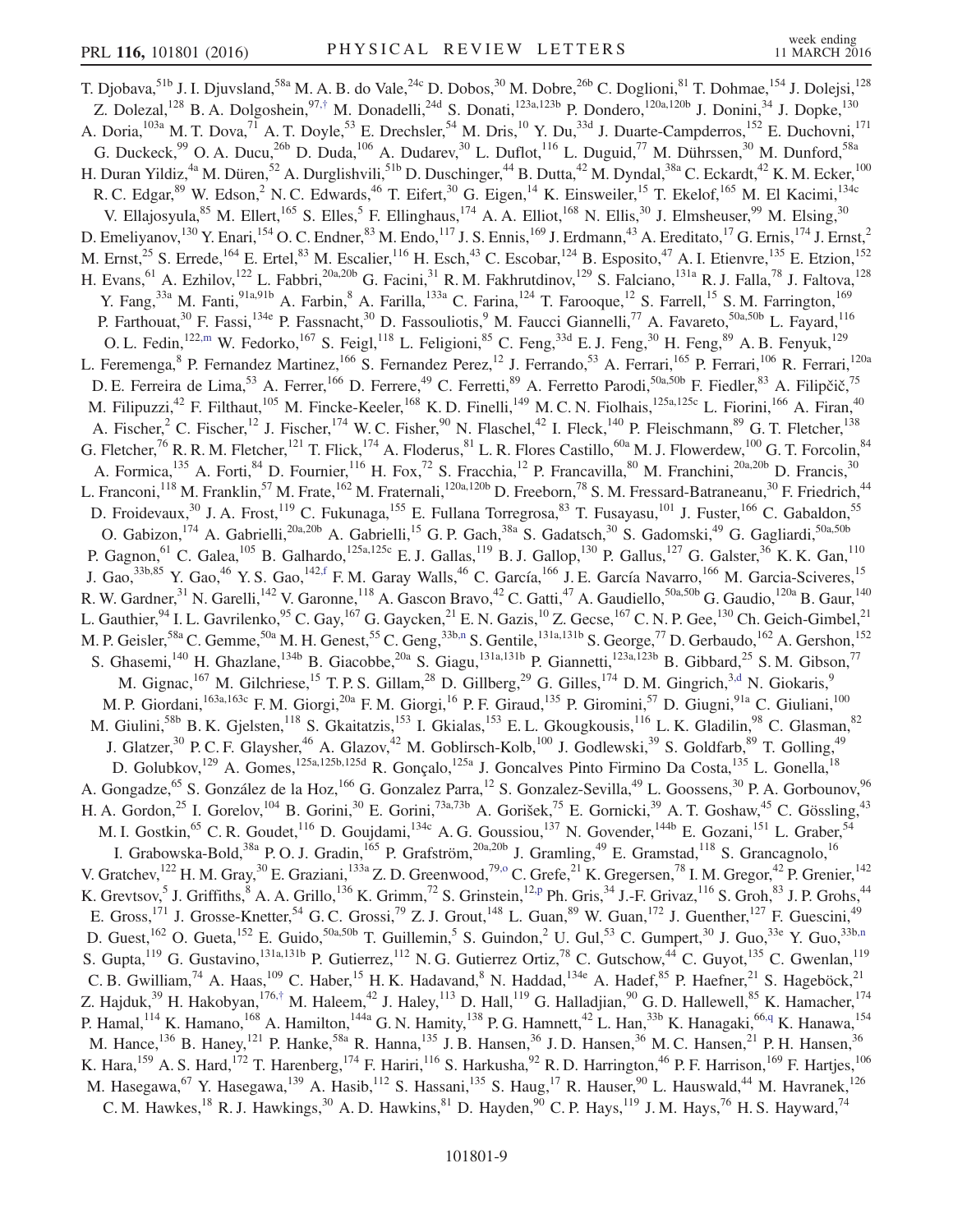<span id="page-10-4"></span><span id="page-10-3"></span><span id="page-10-2"></span><span id="page-10-1"></span><span id="page-10-0"></span>S. J. Haywood,<sup>130</sup> S. J. Head,<sup>18</sup> T. Heck,<sup>83</sup> V. Hedberg,<sup>81</sup> L. Heelan,<sup>8</sup> S. Heim,<sup>121</sup> T. Heim,<sup>15</sup> B. Heinemann,<sup>15</sup> J. J. Heinrich,<sup>99</sup> L. Heinrich,<sup>109</sup> C. Heinz,<sup>52</sup> J. Hejbal,<sup>126</sup> L. Helary,<sup>22</sup> S. Hellman,<sup>145a,145b</sup> C. Helsens,<sup>30</sup> J. Henderson,<sup>119</sup> R. C. W. Henderson,<sup>72</sup> Y. Heng,<sup>172</sup> S. Henkelmann,<sup>167</sup> A. M. Henriques Correia,<sup>30</sup> S. Henrot-Versille,<sup>116</sup> G. H. Herbert,<sup>16</sup> Y. Hernández Jiménez,  $^{166}$  G. Herten,  $^{48}$  R. Hertenberger,  $^{99}$  L. Hervas,  $^{30}$  G. G. Hesketh,  $^{78}$  N. P. Hessey,  $^{106}$  J. W. Hetherly,  $^{40}$ R. Hickling,<sup>76</sup> E. Higón-Rodriguez,<sup>166</sup> E. Hill,<sup>168</sup> J. C. Hill,<sup>28</sup> K. H. Hiller,<sup>42</sup> S. J. Hillier,<sup>18</sup> I. Hinchliffe,<sup>15</sup> E. Hines,<sup>121</sup> R. R. Hinman,<sup>15</sup> M. Hirose,<sup>156</sup> D. Hirschbuehl,<sup>174</sup> J. Hobbs,<sup>147</sup> N. Hod,<sup>106</sup> M. C. Hodgkinson,<sup>138</sup> P. Hodgson,<sup>138</sup> A. Hoecker,<sup>30</sup> M. R. Hoeferkamp,<sup>104</sup> F. Hoenig,<sup>99</sup> M. Hohlfeld,<sup>83</sup> D. Hohn,<sup>21</sup> T. R. Holmes,<sup>15</sup> M. Homann,<sup>43</sup> T. M. Hong,<sup>124</sup> B. H. Hooberman, <sup>164</sup> W. H. Hopkins, <sup>115</sup> Y. Horii, <sup>102</sup> A. J. Horton, <sup>141</sup> J-Y. Hostachy, <sup>55</sup> S. Hou, <sup>150</sup> A. Hoummada, <sup>134a</sup> J. Howard,<sup>119</sup> J. Howarth,<sup>42</sup> M. Hrabovsky,<sup>114</sup> I. Hristova,<sup>16</sup> J. Hrivnac,<sup>116</sup> T. Hryn'ova,<sup>5</sup> A. Hrynevich,<sup>93</sup> C. Hsu,<sup>144c</sup> P. J. Hsu,<sup>15[0,r](#page-18-15)</sup> S.-C. Hsu,<sup>137</sup> D. Hu,<sup>35</sup> Q. Hu,<sup>33b</sup> Y. Huang,<sup>42</sup> Z. Hubacek,<sup>127</sup> F. Hubaut,<sup>85</sup> F. Huegging,<sup>21</sup> T. B. Huffman,<sup>119</sup> E. W. Hughes,<sup>35</sup> G. Hughes,<sup>72</sup> M. Huhtinen,<sup>30</sup> T. A. Hülsing,<sup>83</sup> N. Huseynov,<sup>6[5,b](#page-17-1)</sup> J. Huston,<sup>90</sup> J. Huth,<sup>57</sup> G. Iacobucci,<sup>49</sup> G. Iakovidis,<sup>25</sup> I. Ibragimov,<sup>140</sup> L. Iconomidou-Fayard,<sup>116</sup> E. Ideal,<sup>175</sup> Z. Idrissi,<sup>134e</sup> P. Iengo,<sup>30</sup> O. Igonkina,<sup>106</sup> T. Iizawa,<sup>170</sup> Y. Ikegami,<sup>66</sup> M. Ikeno,<sup>66</sup> Y. Ilchenko,<sup>3[1,s](#page-18-16)</sup> D. Iliadis,<sup>153</sup> N. Ilic,<sup>142</sup> T. Ince,<sup>100</sup> G. Introzzi,<sup>120a,120b</sup> P. Ioannou,<sup>9,[†](#page-17-2)</sup> M. Iodice,<sup>133a</sup> K. Iordanidou,<sup>35</sup> V. Ippolito,<sup>57</sup> A. Irles Quiles,<sup>166</sup> C. Isaksson,<sup>165</sup> M. Ishino,<sup>68</sup> M. Ishitsuka,<sup>156</sup> R. Ishmukhametov,<sup>110</sup> C. Issever,  $^{19}$  S. Istin,  $^{19a}$  F. Ito,  $^{159}$  J. M. Iturbe Ponce,  $^{84}$  R. Iuppa,  $^{132a,132b}$  J. Ivarsson,  $^{81}$  W. Iwanski,  $^{39}$  H. Iwasaki,  $^{66}$ J. M. Izen,<sup>41</sup> V. Izzo,<sup>103a</sup> S. Jabbar,<sup>3</sup> B. Jackson,<sup>121</sup> M. Jackson,<sup>74</sup> P. Jackson,<sup>1</sup> V. Jain,<sup>2</sup> K. B. Jakobi,<sup>83</sup> K. Jakobs,<sup>48</sup> S. Jakobsen,<sup>30</sup> T. Jakoubek,<sup>126</sup> D. O. Jamin,<sup>113</sup> D. K. Jana,<sup>79</sup> E. Jansen,<sup>78</sup> R. Jansky,<sup>62</sup> J. Janssen,<sup>21</sup> M. Janus,<sup>54</sup> G. Jarlskog,<sup>81</sup> N. Javadov, <sup>6[5,b](#page-17-1)</sup> T. Javůrek, <sup>48</sup> F. Jeanneau, <sup>135</sup> L. Jeanty, <sup>15</sup> J. Jejelava, <sup>51a[,t](#page-18-17)</sup> G.-Y. Jeng, <sup>149</sup> D. Jennens, <sup>88</sup> P. Jenni, <sup>4[8,u](#page-18-18)</sup> J. Jentzsch,<sup>43</sup> C. Jeske,<sup>169</sup> S. Jézéquel,<sup>5</sup> H. Ji,<sup>172</sup> J. Jia,<sup>147</sup> H. Jiang,<sup>64</sup> Y. Jiang,<sup>33b</sup> S. Jiggins,<sup>78</sup> J. Jimenez Pena,<sup>166</sup> S. Jin,<sup>33a</sup> A. Jinaru,<sup>26b</sup> O. Jinnouchi,<sup>156</sup> P. Johansson,<sup>138</sup> K. A. Johns,<sup>7</sup> W. J. Johnson,<sup>137</sup> K. Jon-And,<sup>145a,145b</sup> G. Jones,<sup>169</sup> R. W. L. Jones,<sup>72</sup> S. Jones,<sup>7</sup> T. J. Jones,<sup>74</sup> J. Jongmanns,<sup>58a</sup> P. M. Jorge,<sup>125a,125b</sup> J. Jovicevic,<sup>158a</sup> X. Ju,<sup>172</sup> A. Juste Rozas,<sup>12[,p](#page-18-13)</sup> M. K. Köhler,<sup>171</sup> A. Kaczmarska,<sup>39</sup> M. Kado,<sup>116</sup> H. Kagan,<sup>110</sup> M. Kagan,<sup>142</sup> S. J. Kahn,<sup>85</sup> E. Kajomovitz,<sup>45</sup> C. W. Kalderon,<sup>119</sup> A. Kaluza,<sup>83</sup> S. Kama,<sup>40</sup> A. Kamenshchikov,<sup>129</sup> N. Kanaya,<sup>154</sup> S. Kaneti,<sup>28</sup> V. A. Kantserov,<sup>97</sup> J. Kanzaki,<sup>66</sup> B. Kaplan,<sup>109</sup> L. S. Kaplan,<sup>172</sup> A. Kapliy,<sup>31</sup> D. Kar,<sup>144c</sup> K. Karakostas,<sup>10</sup> A. Karamaoun,<sup>3</sup> N. Karastathis,<sup>10,106</sup> M. J. Kareem,<sup>54</sup> E. Karentzos,<sup>10</sup> M. Karnevskiy,<sup>83</sup> S. N. Karpov,<sup>65</sup> Z. M. Karpova,<sup>65</sup> K. Karthik,<sup>109</sup> V. Kartvelishvili,<sup>72</sup> A. N. Karyukhin,<sup>129</sup> K. Kasahara,<sup>159</sup> L. Kashif,<sup>172</sup> R. D. Kass,<sup>110</sup> A. Kastanas,<sup>14</sup> Y. Kataoka,<sup>154</sup> C. Kato,<sup>154</sup> A. Katre,<sup>49</sup> J. Katzy,<sup>42</sup> K. Kawade,<sup>102</sup> K. Kawagoe,<sup>70</sup> T. Kawamoto,<sup>154</sup> G. Kawamura,<sup>54</sup> S. Kazama,<sup>154</sup> V. F. Kazanin,<sup>108[,c](#page-18-0)</sup> R. Keeler,<sup>168</sup> R. Kehoe,  $^{40}$  J. S. Keller,  $^{42}$  J. J. Kempster,  $^{77}$  H. Keoshkerian,  $^{84}$  O. Kepka,  $^{126}$  B. P. Kerševan,  $^{75}$  S. Kersten,  $^{174}$  R. A. Keyes,  $^{87}$ F. Khalil-zada,<sup>11</sup> H. Khandanyan,<sup>145a,145b</sup> A. Khanov,<sup>113</sup> A. G. Kharlamov,<sup>10[8,c](#page-18-0)</sup> T. J. Khoo,<sup>28</sup> V. Khovanskiy,<sup>96</sup> E. Khramov,<sup>65</sup> J. Khubua,<sup>51[b,v](#page-18-19)</sup> S. Kido,<sup>67</sup> H. Y. Kim,<sup>8</sup> S. H. Kim,<sup>159</sup> Y. K. Kim,<sup>31</sup> N. Kimura,<sup>153</sup> O. M. Kind,<sup>16</sup> B. T. King,<sup>74</sup> M. King,<sup>166</sup> S. B. King,<sup>167</sup> J. Kirk,<sup>130</sup> A. E. Kiryunin,<sup>100</sup> T. Kishimoto,<sup>67</sup> D. Kisielewska,<sup>38a</sup> F. Kiss,<sup>48</sup> K. Kiuchi,<sup>159</sup> O. Kivernyk,<sup>135</sup> E. Kladiva,  $^{143b}$  M. H. Klein,  $^{35}$  M. Klein,  $^{74}$  U. Klein,  $^{74}$  K. Kleinknecht,  $^{83}$  P. Klimek,  $^{145a,145b}$  A. Klimentov,  $^{25}$ R. Klingenberg,<sup>43</sup> J. A. Klinger,<sup>138</sup> T. Klioutchnikova,<sup>30</sup> E.-E. Kluge,<sup>58a</sup> P. Kluit,<sup>106</sup> S. Kluth,<sup>100</sup> J. Knapik,<sup>39</sup> E. Kneringer,<sup>62</sup> E. B. F. G. Knoops, <sup>85</sup> A. Knue, <sup>53</sup> A. Kobayashi, <sup>154</sup> D. Kobayashi, <sup>156</sup> T. Kobayashi, <sup>154</sup> M. Kobel, <sup>44</sup> M. Kocian, <sup>142</sup> P. Kodys, <sup>128</sup> T. Koffas, <sup>29</sup> E. Koffeman, <sup>106</sup> L. A. Kogan, <sup>119</sup> T. Kohriki, <sup>66</sup> T. Koi, <sup>142</sup> H. Kolanoski, <sup>16</sup> M. Kolb, <sup>58b</sup> I. Koletsou, 5 A. A. Komar, <sup>95,[†](#page-17-2)</sup> Y. Komori, <sup>154</sup> T. Kondo, <sup>66</sup> N. Kondrashova, <sup>42</sup> K. Köneke, <sup>48</sup> A. C. König, <sup>105</sup> T. Kono, <sup>66[,w](#page-18-20)</sup> R. Konoplich, <sup>109[,x](#page-18-21)</sup> N. Konstantinidis,<sup>78</sup> R. Kopeliansky,<sup>61</sup> S. Koperny,<sup>38a</sup> L. Köpke,<sup>83</sup> A. K. Kopp,<sup>48</sup> K. Korcyl,<sup>39</sup> K. Kordas,<sup>153</sup> A. Korn,<sup>78</sup> A. A. Korol,<sup>108[,c](#page-18-0)</sup> I. Korolkov,<sup>12</sup> E. V. Korolkova,<sup>138</sup> O. Kortner,<sup>100</sup> S. Kortner,<sup>100</sup> T. Kosek,<sup>128</sup> V. V. Kostyukhin,<sup>21</sup> V. M. Kotov,<sup>65</sup> A. Kotwal,<sup>45</sup> A. Kourkoumeli-Charalampidi,<sup>153</sup> C. Kourkoumelis,<sup>9</sup> V. Kouskoura,<sup>25</sup> A. Koutsman,<sup>158a</sup> A. B. Kowalewska,<sup>39</sup> R. Kowalewski,<sup>168</sup> T. Z. Kowalski,<sup>38a</sup> W. Kozanecki,<sup>135</sup> A. S. Kozhin,<sup>129</sup> V. A. Kramarenko,<sup>98</sup> G. Kramberger,<sup>75</sup> D. Krasnopevtsev,<sup>97</sup> M. W. Krasny,<sup>80</sup> A. Krasznahorkay,<sup>30</sup> J. K. Kraus,<sup>21</sup> A. Kravchenko,<sup>25</sup> M. Kretz,<sup>58c</sup> J. Kretzschmar,<sup>74</sup> K. Kreutzfeldt,<sup>52</sup> P. Krieger,<sup>157</sup> K. Krizka,<sup>31</sup> K. Kroeninger,<sup>43</sup> H. Kroha,<sup>100</sup> J. Kroll,<sup>121</sup> J. Kroseberg,<sup>21</sup> J. Krstic,<sup>13</sup> U. Kruchonak,<sup>65</sup> H. Krüger,<sup>21</sup> N. Krumnack,<sup>64</sup> A. Kruse,<sup>172</sup> M. C. Kruse,<sup>45</sup> M. Kruskal,<sup>22</sup> T. Kubota,<sup>88</sup> H. Kucuk,<sup>78</sup> S. Kuday,<sup>4b</sup> J. T. Kuechler,<sup>174</sup> S. Kuehn,<sup>48</sup> A. Kugel,<sup>58c</sup> F. Kuger,<sup>173</sup> A. Kuhl,<sup>136</sup> T. Kuhl,<sup>42</sup> V. Kukhtin,<sup>65</sup> R. Kukla,  $^{135}$  Y. Kulchitsky,  $^{92}$  S. Kuleshov,  $^{32b}$  M. Kuna,  $^{131a,131b}$  T. Kunigo,  $^{68}$  A. Kupco,  $^{126}$  H. Kurashige,  $^{67}$ Y. A. Kurochkin, <sup>92</sup> V. Kus, <sup>126</sup> E. S. Kuwertz, <sup>168</sup> M. Kuze, <sup>156</sup> J. Kvita, <sup>114</sup> T. Kwan, <sup>168</sup> D. Kyriazopoulos, <sup>138</sup> A. La Rosa, <sup>100</sup> J. L. La Rosa Navarro,<sup>24d</sup> L. La Rotonda,<sup>37a,37b</sup> C. Lacasta,<sup>166</sup> F. Lacava,<sup>131a,131b</sup> J. Lacey,<sup>29</sup> H. Lacker,<sup>16</sup> D. Lacour,<sup>80</sup> V. R. Lacuesta, <sup>166</sup> E. Ladygin, <sup>65</sup> R. Lafaye, <sup>5</sup> B. Laforge, <sup>80</sup> T. Lagouri, <sup>175</sup> S. Lai, <sup>54</sup> S. Lammers, <sup>61</sup> W. Lampl, <sup>7</sup> E. Lançon, <sup>135</sup> U. Landgraf,<sup>48</sup> M. P. J. Landon,<sup>76</sup> V. S. Lang,<sup>58a</sup> J. C. Lange,<sup>12</sup> A. J. Lankford,<sup>162</sup> F. Lanni,<sup>25</sup> K. Lantzsch,<sup>21</sup> A. Lanza,<sup>120a</sup>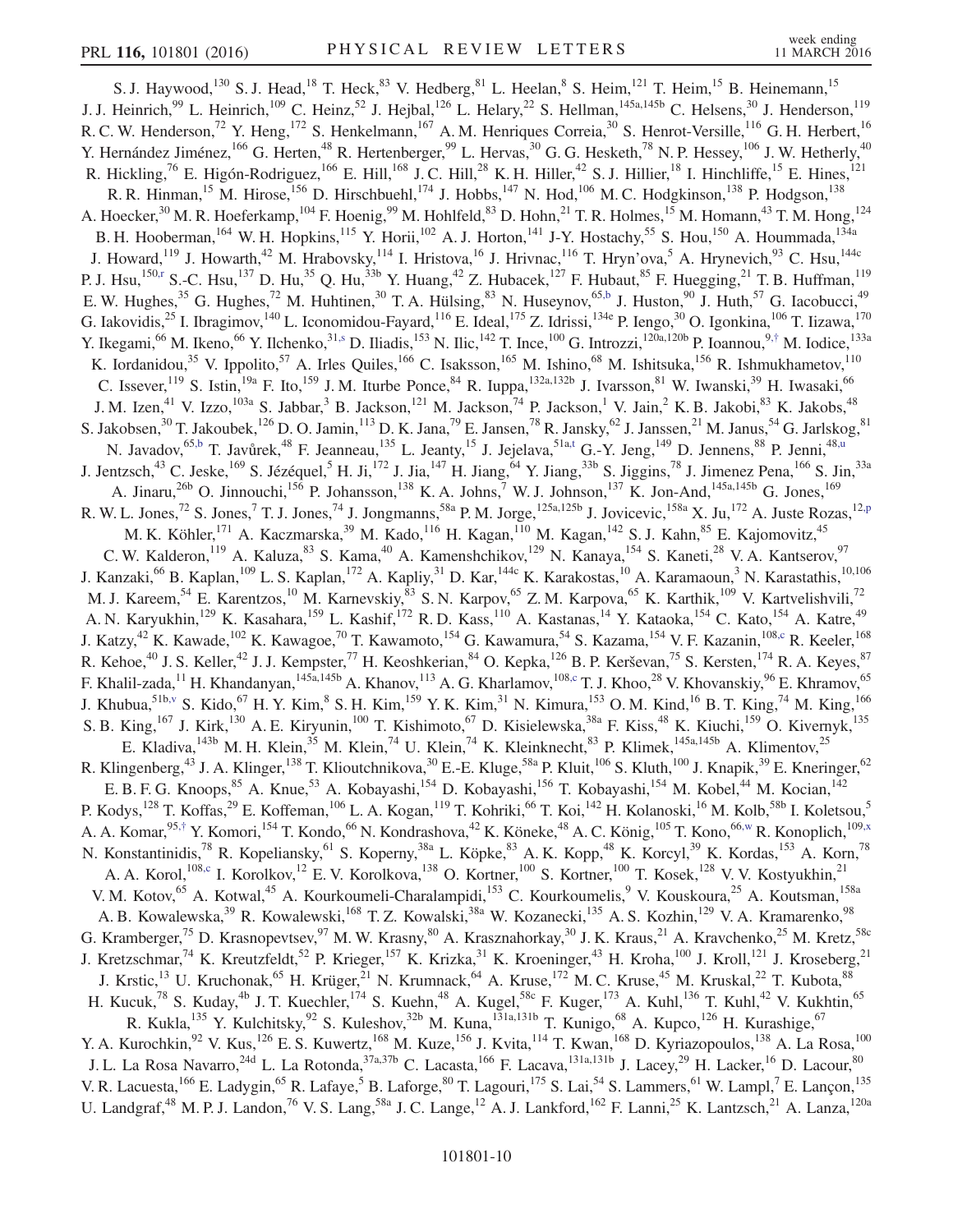<span id="page-11-2"></span><span id="page-11-1"></span><span id="page-11-0"></span>S. Laplace,<sup>80</sup> C. Lapoire,<sup>30</sup> J. F. Laporte,<sup>135</sup> T. Lari,<sup>91a</sup> F. Lasagni Manghi,<sup>20a,20b</sup> M. Lassnig,<sup>30</sup> P. Laurelli,<sup>47</sup> W. Lavrijsen,<sup>15</sup> A. T. Law,<sup>136</sup> P. Laycock,<sup>74</sup> T. Lazovich,<sup>57</sup> O. Le Dortz,<sup>80</sup> E. Le Guirriec,<sup>85</sup> E. Le Menedeu,<sup>12</sup> E. P. Le Quilleuc,<sup>135</sup> M. LeBlanc,<sup>168</sup> T. LeCompte,<sup>6</sup> F. Ledroit-Guillon,<sup>55</sup> C. A. Lee,<sup>25</sup> S. C. Lee,<sup>150</sup> L. Lee,<sup>1</sup> G. Lefebvre,<sup>80</sup> M. Lefebvre,<sup>168</sup> F. Legger,<sup>99</sup> C. Leggett,<sup>15</sup> A. Lehan,<sup>74</sup> G. Lehmann Miotto,<sup>30</sup> X. Lei,<sup>7</sup> W. A. Leight,<sup>29</sup> A. Leisos,<sup>15[3,y](#page-18-22)</sup> A. G. Leister,<sup>175</sup> M. A. L. Leite,<sup>24d</sup> R. Leitner,<sup>128</sup> D. Lellouch,<sup>171</sup> B. Lemmer,<sup>54</sup> K. J. C. Leney,<sup>78</sup> T. Lenz,<sup>21</sup> B. Lenzi,<sup>30</sup> R. Leone,<sup>7</sup> S. Leone,<sup>123a,123b</sup> C. Leonidopoulos,<sup>46</sup> S. Leontsinis,<sup>10</sup> C. Leroy,<sup>94</sup> A. A. J. Lesage,<sup>135</sup> C. G. Lester,<sup>28</sup> M. Levchenko,<sup>122</sup> J. Levêque,<sup>5</sup> D. Levin,<sup>89</sup> L. J. Levinson,<sup>171</sup> M. Levy,<sup>18</sup> A. M. Leyko,<sup>21</sup> M. Leyton,<sup>41</sup> B. Li,<sup>33[b,z](#page-18-23)</sup> H. Li,<sup>147</sup> H. L. Li,<sup>31</sup> L. Li,<sup>45</sup> L. Li,<sup>33e</sup> Q. Li,<sup>33a</sup> S. Li,<sup>45</sup> X. Li,<sup>84</sup> Y. Li,<sup>140</sup> Z. Liang,<sup>136</sup> H. Liao,<sup>34</sup> B. Liberti,<sup>132a</sup> A. Liblong,<sup>157</sup> P. Lichard,<sup>30</sup> K. Lie,<sup>164</sup> J. Liebal,<sup>21</sup> W. Liebig,<sup>14</sup> C. Limbach,<sup>21</sup> A. Limosani,<sup>149</sup> S. C. Lin,<sup>150[,aa](#page-18-24)</sup> T. H. Lin,<sup>83</sup> B. E. Lindquist,<sup>147</sup> E. Lipeles,<sup>121</sup> A. Lipniacka,<sup>14</sup> M. Lisovyi,<sup>58b</sup> T. M. Liss,<sup>164</sup> D. Lissauer,<sup>25</sup> A. Lister,<sup>167</sup> A. M. Litke,<sup>136</sup> B. Liu,<sup>15[0,bb](#page-18-25)</sup> D. Liu,<sup>150</sup> H. Liu,<sup>89</sup> H. Liu,<sup>25</sup> J. Liu,<sup>85</sup> J. B. Liu,<sup>33b</sup> K. Liu,<sup>85</sup> L. Liu,<sup>164</sup> M. Liu,<sup>45</sup> M. Liu,<sup>33b</sup> Y. L. Liu,<sup>33b</sup> Y. Liu,<sup>33b</sup> M. Livan,<sup>120a,120b</sup> A. Lleres,<sup>55</sup> J. Llorente Merino, <sup>82</sup> S. L. Lloyd, <sup>76</sup> F. Lo Sterzo, <sup>150</sup> E. Lobodzinska, <sup>42</sup> P. Loch, <sup>7</sup> W. S. Lockman, <sup>136</sup> F. K. Loebinger, <sup>84</sup> A. E. Loevschall-Jensen,<sup>36</sup> K. M. Loew,<sup>23</sup> A. Loginov,<sup>175</sup> T. Lohse,<sup>16</sup> K. Lohwasser,<sup>42</sup> M. Lokajicek,<sup>126</sup> B. A. Long,<sup>22</sup> J. D. Long, <sup>164</sup> R. E. Long, <sup>72</sup> L. Longo, <sup>73a, 73b</sup> K. A. Looper, <sup>110</sup> L. Lopes, <sup>125a</sup> D. Lopez Mateos, <sup>57</sup> B. Lopez Paredes, <sup>138</sup> I. Lopez Paz,<sup>12</sup> A. Lopez Solis,<sup>80</sup> J. Lorenz,<sup>99</sup> N. Lorenzo Martinez,<sup>61</sup> M. Losada,<sup>161</sup> P. J. Lösel,<sup>99</sup> X. Lou,<sup>33a</sup> A. Lounis,<sup>116</sup> J. Love, <sup>6</sup> P. A. Love,<sup>72</sup> H. Lu,<sup>60a</sup> N. Lu,<sup>89</sup> H. J. Lubatti,<sup>137</sup> C. Luci,<sup>131a,131b</sup> A. Lucotte,<sup>55</sup> C. Luedtke,<sup>48</sup> F. Luehring,<sup>61</sup> W. Lukas,<sup>62</sup> L. Luminari,<sup>131a</sup> O. Lundberg,<sup>145a,145b</sup> B. Lund-Jensen,<sup>146</sup> D. Lynn,<sup>25</sup> R. Lysak,<sup>126</sup> E. Lytken,<sup>81</sup> H. Ma,<sup>25</sup> L. L. Ma,<sup>33d</sup> G. Maccarrone,<sup>47</sup> A. Macchiolo,<sup>100</sup> C. M. Macdonald,<sup>138</sup> B. Maček,<sup>75</sup> J. Machado Miguens,<sup>121,125b</sup> D. Madaffari,<sup>85</sup> R. Madar,<sup>34</sup> H. J. Maddocks,<sup>165</sup> W. F. Mader,<sup>44</sup> A. Madsen,<sup>42</sup> J. Maeda,<sup>67</sup> S. Maeland,<sup>14</sup> T. Maeno,<sup>25</sup> A. Maevskiy, <sup>98</sup> E. Magradze, <sup>54</sup> J. Mahlstedt, <sup>106</sup> C. Maiani, <sup>116</sup> C. Maidantchik, <sup>24a</sup> A. A. Maier, <sup>100</sup> T. Maier, <sup>99</sup> A. Maio,<sup>125a,125b,125d</sup> S. Majewski,<sup>115</sup> Y. Makida,<sup>66</sup> N. Makovec,<sup>116</sup> B. Malaescu,<sup>80</sup> Pa. Malecki,<sup>39</sup> V. P. Maleev,<sup>122</sup> F. Malek,<sup>55</sup> U. Mallik,<sup>63</sup> D. Malon,<sup>6</sup> C. Malone,<sup>142</sup> S. Maltezos,<sup>10</sup> V. M. Malyshev,<sup>108</sup> S. Malyukov,<sup>30</sup> J. Mamuzic,<sup>42</sup> G. Mancini,<sup>47</sup> B. Mandelli,<sup>30</sup> L. Mandelli,<sup>91a</sup> I. Mandić,<sup>75</sup> J. Maneira,<sup>125a,125b</sup> L. Manhaes de Andrade Filho,<sup>24b</sup> J. Manjarres Ramos,<sup>158b</sup> A. Mann,<sup>99</sup> B. Mansoulie,<sup>135</sup> R. Mantifel,<sup>87</sup> M. Mantoani,<sup>54</sup> S. Manzoni,<sup>91a,91b</sup> L. Mapelli,<sup>30</sup> G. Marceca,<sup>27</sup> L. March,<sup>49</sup> G. Marchiori,<sup>80</sup> M. Marcisovsky,<sup>126</sup> M. Marjanovic,<sup>13</sup> D. E. Marley,<sup>89</sup> F. Marroquim,<sup>24a</sup> S. P. Marsden,<sup>84</sup> Z. Marshall,<sup>15</sup> L. F. Marti,<sup>17</sup> S. Marti-Garcia,<sup>166</sup> B. Martin,<sup>90</sup> T. A. Martin,<sup>169</sup> V. J. Martin,<sup>46</sup> B. Martin dit Latour,<sup>14</sup> M. Martinez,<sup>12[,p](#page-18-13)</sup> S. Martin-Haugh,<sup>130</sup> V. S. Martoiu,<sup>26b</sup> A. C. Martyniuk,<sup>78</sup> M. Marx,<sup>137</sup> F. Marzano,<sup>131a</sup> A. Marzin,<sup>30</sup> L. Masetti,<sup>83</sup> T. Mashimo,<sup>154</sup> R. Mashinistov,<sup>95</sup> J. Masik,<sup>84</sup> A. L. Maslennikov,<sup>10[8,c](#page-18-0)</sup> I. Massa,<sup>20a,20b</sup> L. Massa,<sup>20a,20b</sup> P. Mastrandrea,<sup>5</sup> A. Mastroberardino,<sup>37a,37b</sup> T. Masubuchi,<sup>154</sup> P. Mättig,<sup>174</sup> J. Mattmann,<sup>83</sup> J. Maurer,<sup>26b</sup> S. J. Maxfield,<sup>74</sup> D. A. Maximov,<sup>10[8,c](#page-18-0)</sup> R. Mazini,<sup>150</sup> S. M. Mazza,<sup>91a,91b</sup> N. C. Mc Fadden,<sup>104</sup> G. Mc Goldrick,<sup>157</sup> S. P. Mc Kee,<sup>89</sup> A. McCarn,<sup>89</sup> R. L. McCarthy,<sup>147</sup> T. G. McCarthy,<sup>29</sup> L. I. McClymont,<sup>78</sup> K. W. McFarlane,<sup>56,[†](#page-17-2)</sup> J. A. Mcfayden,<sup>78</sup> G. Mchedlidze,<sup>54</sup> S. J. McMahon,<sup>130</sup> R. A. McPherson,<sup>168,1</sup> M. Medinnis,<sup>42</sup> S. Meehan,<sup>137</sup> S. Mehlhase,<sup>99</sup> A. Mehta,<sup>74</sup> K. Meier,<sup>58a</sup> C. Meineck,<sup>99</sup> B. Meirose,<sup>41</sup> B. R. Mellado Garcia,<sup>144c</sup> F. Meloni,<sup>17</sup> A. Mengarelli,<sup>20a,20b</sup> S. Menke,<sup>100</sup> E. Meoni,<sup>160</sup> K. M. Mercurio,<sup>57</sup> S. Mergelmeyer,<sup>16</sup> P. Mermod,<sup>49</sup> L. Merola,<sup>103a,103b</sup> C. Meroni,<sup>91a</sup> F. S. Merritt,<sup>31</sup> A. Messina,<sup>131a,131b</sup> J. Metcalfe,<sup>6</sup> A. S. Mete,<sup>162</sup> C. Meyer,<sup>83</sup> C. Meyer,<sup>121</sup> J-P. Meyer,<sup>135</sup> J. Meyer,<sup>106</sup> H. Meyer Zu Theenhausen,<sup>58a</sup> R. P. Middleton,<sup>130</sup> S. Miglioranzi,<sup>163a,163c</sup> L. Mijović,<sup>21</sup> G. Mikenberg,<sup>171</sup> M. Mikestikova,<sup>126</sup> M. Mikuž,<sup>75</sup> M. Milesi,<sup>88</sup> A. Milic,<sup>30</sup> D. W. Miller,<sup>31</sup> C. Mills,<sup>46</sup> A. Milov,<sup>171</sup> D. A. Milstead,<sup>145a,145b</sup> A. A. Minaenko,<sup>129</sup> Y. Minami,<sup>154</sup> I. A. Minashvili,<sup>65</sup> A. I. Mincer,<sup>109</sup> B. Mindur,<sup>38a</sup> M. Mineev, <sup>65</sup> Y. Ming, <sup>172</sup> L. M. Mir, <sup>12</sup> K. P. Mistry, <sup>121</sup> T. Mitani, <sup>170</sup> J. Mitrevski, <sup>99</sup> V. A. Mitsou, <sup>166</sup> A. Miucci, <sup>49</sup> P. S. Miyagawa,<sup>138</sup> J. U. Mjörnmark,<sup>81</sup> T. Moa,<sup>145a,145b</sup> K. Mochizuki,<sup>85</sup> S. Mohapatra,<sup>35</sup> W. Mohr,<sup>48</sup> S. Molander,<sup>145a,145b</sup> R. Moles-Valls,<sup>21</sup> R. Monden,<sup>68</sup> M. C. Mondragon,<sup>90</sup> K. Mönig,<sup>42</sup> J. Monk,<sup>36</sup> E. Monnier,<sup>85</sup> A. Montalbano,<sup>147</sup> J. Montejo Berlingen,<sup>30</sup> F. Monticelli,<sup>71</sup> S. Monzani,<sup>91a,91b</sup> R. W. Moore,<sup>3</sup> N. Morange,<sup>116</sup> D. Moreno,<sup>161</sup> M. Moreno Llácer,<sup>54</sup> P. Morettini,<sup>50a</sup> D. Mori,<sup>141</sup> T. Mori,<sup>154</sup> M. Morii,<sup>57</sup> M. Morinaga,<sup>154</sup> V. Morisbak,<sup>118</sup> S. Moritz,<sup>83</sup> A. K. Morley,<sup>149</sup> G. Mornacchi,<sup>30</sup> J. D. Morris,<sup>76</sup> S. S. Mortensen,<sup>36</sup> L. Morvaj,<sup>147</sup> M. Mosidze,<sup>51b</sup> J. Moss,<sup>142</sup> K. Motohashi,  $^{156}$  R. Mount,  $^{142}$  E. Mountricha,  $^{25}$  S. V. Mouraviev,  $^{95,\dagger}$  E. J. W. Moyse,  $^{86}$  S. Muanza,  $^{85}$  R. D. Mudd,  $^{18}$ F. Mueller,<sup>100</sup> J. Mueller,<sup>124</sup> R. S. P. Mueller,<sup>99</sup> T. Mueller,<sup>28</sup> D. Muenstermann,<sup>72</sup> P. Mullen,<sup>53</sup> G. A. Mullier,<sup>17</sup> F. J. Munoz Sanchez, <sup>84</sup> J. A. Murillo Quijada, <sup>18</sup> W. J. Murray, <sup>169,130</sup> H. Musheghyan, <sup>54</sup> A. G. Myagkov, <sup>129[,cc](#page-18-26)</sup> M. Myska, <sup>127</sup> B. P. Nachman,<sup>142</sup> O. Nackenhorst,<sup>49</sup> J. Nadal,<sup>54</sup> K. Nagai,<sup>119</sup> R. Nagai,<sup>66[,w](#page-18-20)</sup> Y. Nagai,<sup>85</sup> K. Nagano,<sup>66</sup> Y. Nagasaka,<sup>59</sup> K. Nagata,<sup>159</sup> M. Nagel,<sup>100</sup> E. Nagy,<sup>85</sup> A. M. Nairz,<sup>30</sup> Y. Nakahama,<sup>30</sup> K. Nakamura,<sup>66</sup> T. Nakamura,<sup>154</sup> I. Nakano,<sup>111</sup> H. Namasivayam,<sup>41</sup> R. F. Naranjo Garcia,<sup>42</sup> R. Narayan,<sup>31</sup> D. I. Narrias Villar,<sup>58a</sup> I. Naryshkin,<sup>122</sup> T. Naumann,<sup>42</sup>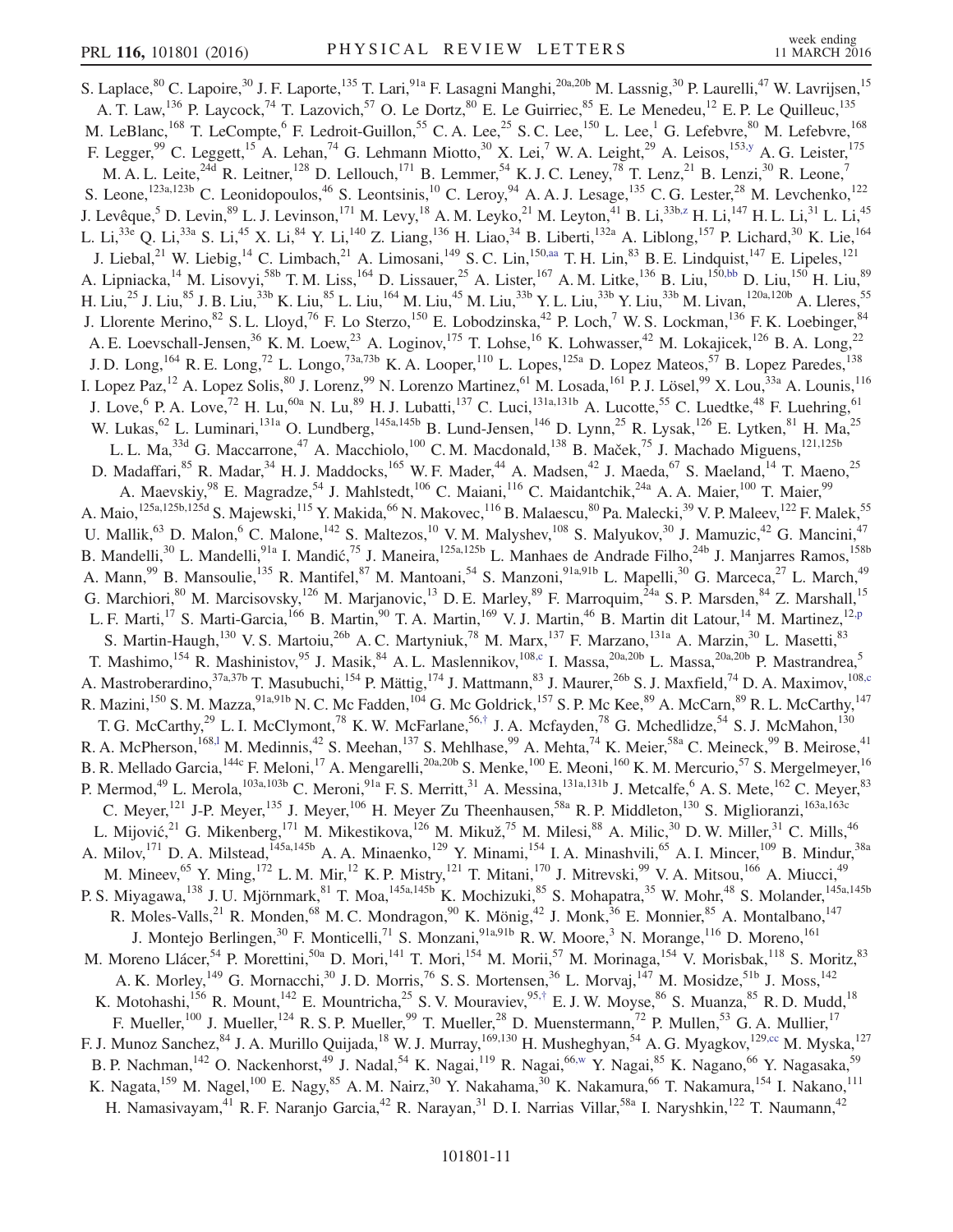<span id="page-12-2"></span><span id="page-12-1"></span><span id="page-12-0"></span>G. Navarro,  $^{161}$  R. Nayyar,  $^7$  H. A. Neal,  $^{89}$  P. Yu. Nechaeva,  $^{95}$  T. J. Neep,  $^{84}$  P. D. Nef,  $^{142}$  A. Negri,  $^{120a,120b}$  M. Negrini,  $^{20a}$ S. Nektarijevic,<sup>105</sup> C. Nellist,<sup>116</sup> A. Nelson,<sup>162</sup> S. Nemecek,<sup>126</sup> P. Nemethy,<sup>109</sup> A. A. Nepomuceno,<sup>24a</sup> M. Nessi,<sup>3[0,dd](#page-18-27)</sup> M. S. Neubauer,<sup>164</sup> M. Neumann,<sup>174</sup> R. M. Neves,<sup>109</sup> P. Nevski,<sup>25</sup> P. R. Newman,<sup>18</sup> D. H. Nguyen,<sup>6</sup> R. B. Nickerson,<sup>119</sup> R. Nicolaidou,  $^{135}$  B. Nicquevert,  $^{30}$  J. Nielsen,  $^{136}$  A. Nikiforov,  $^{16}$  V. Nikolaenko,  $^{129,cc}$  $^{129,cc}$  $^{129,cc}$  I. Nikolic-Audit,  $^{80}$  K. Nikolopoulos,  $^{18}$ J. K. Nilsen,<sup>118</sup> P. Nilsson,<sup>25</sup> Y. Ninomiya,<sup>154</sup> A. Nisati,<sup>131a</sup> R. Nisius,<sup>100</sup> T. Nobe,<sup>154</sup> L. Nodulman,<sup>6</sup> M. Nomachi,<sup>117</sup> I. Nomidis,<sup>29</sup> T. Nooney,<sup>76</sup> S. Norberg,<sup>112</sup> M. Nordberg,<sup>30</sup> O. Novgorodova,<sup>44</sup> S. Nowak,<sup>100</sup> M. Nozaki,<sup>66</sup> L. Nozka,<sup>114</sup> K. Ntekas,  $^{10}$  E. Nurse,  $^{78}$  F. Nuti,  $^{88}$  F. O'grady,  $^{7}$  D. C. O'Neil,  $^{141}$  A. A. O'Rourke,  $^{42}$  V. O'Shea,  $^{53}$  F. G. Oakham,  $^{29, d}$ H. Oberlack,<sup>100</sup> T. Obermann,<sup>21</sup> J. Ocariz,<sup>80</sup> A. Ochi,<sup>67</sup> I. Ochoa,<sup>35</sup> J. P. Ochoa-Ricoux,<sup>32a</sup> S. Oda,<sup>70</sup> S. Odaka,<sup>66</sup> H. Ogren,<sup>61</sup> A. Oh,<sup>84</sup> S. H. Oh,<sup>45</sup> C. C. Ohm,<sup>15</sup> H. Ohman,<sup>165</sup> H. Oide,<sup>30</sup> H. Okawa,<sup>159</sup> Y. Okumura,<sup>31</sup> T. Okuyama,<sup>66</sup> A. Olariu,<sup>26b</sup> L. F. Oleiro Seabra, <sup>125a</sup> S. A. Olivares Pino, <sup>46</sup> D. Oliveira Damazio, <sup>25</sup> A. Olszewski, <sup>39</sup> J. Olszowska, <sup>39</sup> A. Onofre, <sup>125a, 125e</sup> K. Onogi,  $^{102}$  P. U. E. Onyisi,  $^{31,s}$  $^{31,s}$  $^{31,s}$  C. J. Oram,  $^{158a}$  M. J. Oreglia,  $^{31}$  Y. Oren,  $^{152}$  D. Orestano,  $^{133a,133b}$  N. Orlando,  $^{60b}$  R. S. Orr,  $^{157}$ B. Osculati, <sup>50a,50b</sup> R. Ospanov, <sup>84</sup> G. Otero y Garzon, <sup>27</sup> H. Otono, <sup>70</sup> M. Ouchrif, <sup>134d</sup> F. Ould-Saada, <sup>118</sup> A. Ouraou, <sup>135</sup> K. P. Oussoren,<sup>106</sup> Q. Ouyang,<sup>33a</sup> A. Ovcharova,<sup>15</sup> M. Owen,<sup>53</sup> R. E. Owen,<sup>18</sup> V. E. Ozcan,<sup>19a</sup> N. Ozturk,<sup>8</sup> K. Pachal,<sup>141</sup> A. Pacheco Pages,<sup>12</sup> C. Padilla Aranda,<sup>12</sup> M. Pagáčová,<sup>48</sup> S. Pagan Griso,<sup>15</sup> F. Paige,<sup>25</sup> P. Pais,<sup>86</sup> K. Pajchel,<sup>118</sup> G. Palacino,<sup>158b</sup> S. Palestini,<sup>30</sup> M. Palka,<sup>38b</sup> D. Pallin,<sup>34</sup> A. Palma,<sup>125a,125b</sup> E. St. Panagiotopoulou,<sup>10</sup> C. E. Pandini,<sup>80</sup> J. G. Panduro Vazquez,<sup>77</sup> P. Pani, <sup>145a,145b</sup> S. Panitkin, <sup>25</sup> D. Pantea, <sup>26b</sup> L. Paolozzi, <sup>49</sup> Th. D. Papadopoulou, <sup>10</sup> K. Papageorgiou,<sup>153</sup> A. Paramonov,<sup>6</sup> D. Paredes Hernandez,<sup>175</sup> M. A. Parker,<sup>28</sup> K. A. Parker,<sup>138</sup> F. Parodi,<sup>50a,50b</sup> J. A. Parsons,<sup>35</sup> U. Parzefall,<sup>48</sup> V. Pascuzzi,<sup>157</sup> E. Pasqualucci,<sup>131a</sup> S. Passaggio,<sup>50a</sup> F. Pastore,<sup>133a,133b,[†](#page-17-2)</sup> Fr. Pastore,<sup>77</sup> G. Pásztor,<sup>29</sup> S. Pataraia,<sup>174</sup> N. D. Patel,<sup>149</sup> J. R. Pater,<sup>84</sup> T. Pauly,<sup>30</sup> J. Pearce,<sup>168</sup> B. Pearson,<sup>112</sup> L. E. Pedersen,<sup>36</sup> M. Pedersen,<sup>118</sup> S. Pedraza Lopez,<sup>166</sup> R. Pedro,<sup>125a,125b</sup> S. V. Peleganchuk,<sup>108[,c](#page-18-0)</sup> D. Pelikan,<sup>165</sup> O. Penc,<sup>126</sup> C. Peng,<sup>33a</sup> H. Peng,<sup>33b</sup> J. Penwell,<sup>61</sup> B. S. Peralva,<sup>24b</sup> D. V. Perepelitsa,<sup>25</sup> E. Perez Codina,<sup>158a</sup> L. Perini,<sup>91a,91b</sup> H. Pernegger,<sup>30</sup> S. Perrella,  $^{103a,103b}$  R. Peschke,  $^{42}$  V. D. Peshekhonov,  $^{65}$  K. Peters,  $^{30}$  R. F. Y. Peters,  $^{84}$  B. A. Petersen,  $^{30}$  T. C. Petersen,  $^{36}$ E. Petit,<sup>55</sup> A. Petridis,<sup>1</sup> C. Petridou,<sup>153</sup> P. Petroff,<sup>116</sup> E. Petrolo,<sup>131a</sup> M. Petrov,<sup>119</sup> F. Petrucci,<sup>133a,133b</sup> N. E. Pettersson,<sup>156</sup> A. Peyaud,<sup>135</sup> R. Pezoa,<sup>32b</sup> P. W. Phillips,<sup>130</sup> G. Piacquadio,<sup>142</sup> E. Pianori,<sup>169</sup> A. Picazio,<sup>86</sup> E. Piccaro,<sup>76</sup> M. Piccinini,<sup>20a,20b</sup> M. A. Pickering,<sup>119</sup> R. Piegaia,<sup>27</sup> J. E. Pilcher,<sup>31</sup> A. D. Pilkington,<sup>84</sup> A. W. J. Pin,<sup>84</sup> J. Pina,<sup>125a,125b,125d</sup> M. Pinamonti,  $^{163a,163c,ee}$  $^{163a,163c,ee}$  $^{163a,163c,ee}$  J. L. Pinfold,  $^3$  A. Pingel,  $^{36}$  S. Pires,  $^{80}$  H. Pirumov,  $^{42}$  M. Pitt,  $^{171}$  L. Plazak,  $^{143a}$  M.-A. Pleier,  $^{25}$ V. Pleskot,  $83$  E. Plotnikova,  $65$  P. Plucinski,  $145a,145b$  D. Pluth,  $64$  R. Poettgen,  $145a,145b$  L. Poggioli,  $116$  D. Pohl,  $21$  G. Polesello,  $120a$ A. Poley,<sup>42</sup> A. Policicchio,<sup>37a,37b</sup> R. Polifka,<sup>157</sup> A. Polini,<sup>20a</sup> C. S. Pollard,<sup>53</sup> V. Polychronakos,<sup>25</sup> K. Pommès,<sup>30</sup> L. Pontecorvo, <sup>131a</sup> B. G. Pope, <sup>90</sup> G. A. Popeneciu, <sup>26c</sup> D. S. Popovic, <sup>13</sup> A. Poppleton, <sup>30</sup> S. Pospisil, <sup>127</sup> K. Potamianos, <sup>15</sup> I. N. Potrap,<sup>65</sup> C. J. Potter,<sup>28</sup> C. T. Potter,<sup>115</sup> G. Poulard,<sup>30</sup> J. Poveda,<sup>30</sup> V. Pozdnyakov,<sup>65</sup> M. E. Pozo Astigarraga,<sup>30</sup> P. Pralavorio,<sup>85</sup> A. Pranko,<sup>15</sup> S. Prell,<sup>64</sup> D. Price,<sup>84</sup> L. E. Price,<sup>6</sup> M. Primavera,<sup>73a</sup> S. Prince,<sup>87</sup> M. Proissl,<sup>46</sup> K. Prokofiev,<sup>60c</sup> F. Prokoshin,<sup>32b</sup> S. Protopopescu,<sup>25</sup> J. Proudfoot,<sup>6</sup> M. Przybycien,<sup>38a</sup> D. Puddu,<sup>133a,133b</sup> D. Puldon,<sup>147</sup> M. Purohit,<sup>25[,ff](#page-18-29)</sup> P. Puzo,<sup>116</sup> J. Qian, <sup>89</sup> G. Qin, <sup>53</sup> Y. Qin, <sup>84</sup> A. Quadt, <sup>54</sup> D. R. Quarrie, <sup>15</sup> W. B. Quayle, <sup>163a, 163b</sup> M. Queitsch-Maitland, <sup>84</sup> D. Quilty,<sup>53</sup> S. Raddum,<sup>118</sup> V. Radeka,<sup>25</sup> V. Radescu,<sup>42</sup> S. K. Radhakrishnan,<sup>147</sup> P. Radloff,<sup>115</sup> P. Rados,<sup>88</sup> F. Ragusa,<sup>91a,91b</sup> G. Rahal,<sup>177</sup> S. Rajagopalan,<sup>25</sup> M. Rammensee,<sup>30</sup> C. Rangel-Smith,<sup>165</sup> M. G. Ratti,<sup>91a,91b</sup> F. Rauscher,<sup>99</sup> S. Rave,<sup>83</sup> T. Ravenscroft,<sup>53</sup> M. Raymond,<sup>30</sup> A. L. Read,<sup>118</sup> N. P. Readioff,<sup>74</sup> D. M. Rebuzzi,<sup>120a,120b</sup> A. Redelbach,<sup>173</sup> G. Redlinger,<sup>25</sup> R. Reece,<sup>136</sup> K. Reeves,<sup>41</sup> L. Rehnisch,<sup>16</sup> J. Reichert,<sup>121</sup> H. Reisin,<sup>27</sup> C. Rembser,<sup>30</sup> H. Ren,<sup>33a</sup> M. Rescigno,<sup>131a</sup> S. Resconi, <sup>91a</sup> O. L. Rezanova, <sup>108, c</sup> P. Reznicek, <sup>128</sup> R. Rezvani, <sup>94</sup> R. Richter, <sup>100</sup> S. Richter, <sup>78</sup> E. Richter-Was, <sup>38b</sup> O. Ricken, <sup>21</sup> M. Ridel,<sup>80</sup> P. Rieck,<sup>16</sup> C. J. Riegel,<sup>174</sup> J. Rieger,<sup>54</sup> O. Rifki,<sup>112</sup> M. Rijssenbeek,<sup>147</sup> A. Rimoldi,<sup>120a,120b</sup> L. Rinaldi,<sup>20a</sup> B. Ristić, <sup>49</sup> E. Ritsch, <sup>30</sup> I. Riu, <sup>12</sup> F. Rizatdinova, <sup>113</sup> E. Rizvi, <sup>76</sup> S. H. Robertson, <sup>87,1</sup> A. Robichaud-Veronneau, <sup>87</sup> D. Robinson,<sup>28</sup> J. E. M. Robinson,<sup>42</sup> A. Robson,<sup>53</sup> C. Roda,<sup>123a,123b</sup> Y. Rodina,<sup>85</sup> A. Rodriguez Perez,<sup>12</sup> D. Rodriguez Rodriguez,<sup>166</sup> S. Roe,<sup>30</sup> C. S. Rogan,<sup>57</sup> O. Røhne,<sup>118</sup> A. Romaniouk,<sup>97</sup> M. Romano,<sup>20a,20b</sup> S. M. Romano Saez,<sup>34</sup> E. Romero Adam,<sup>166</sup> N. Rompotis,<sup>137</sup> M. Ronzani,<sup>48</sup> L. Roos,<sup>80</sup> E. Ros,<sup>166</sup> S. Rosati,<sup>131a</sup> K. Rosbach,<sup>48</sup> P. Rose,<sup>136</sup> O. Rosenthal,<sup>140</sup> V. Rossetti,<sup>145a,145b</sup> E. Rossi,<sup>103a,103b</sup> L. P. Rossi,<sup>50a</sup> J. H. N. Rosten,<sup>28</sup> R. Rosten,<sup>137</sup> M. Rotaru,<sup>26b</sup> I. Roth,<sup>171</sup> J. Rothberg,<sup>137</sup> D. Rousseau,<sup>116</sup> C. R. Royon,<sup>135</sup> A. Rozanov,<sup>85</sup> Y. Rozen,<sup>151</sup> X. Ruan, <sup>144c</sup> F. Rubbo, <sup>142</sup> I. Rubinskiy, <sup>42</sup> V. I. Rud, <sup>98</sup> M. S. Rudolph, <sup>157</sup> F. Rühr, <sup>48</sup> A. Ruiz-Martinez, <sup>30</sup> Z. Rurikova, <sup>48</sup> N. A. Rusakovich,<sup>65</sup> A. Ruschke,<sup>99</sup> H. L. Russell,<sup>137</sup> J. P. Rutherfoord,<sup>7</sup> N. Ruthmann,<sup>30</sup> Y. F. Ryabov,<sup>122</sup> M. Rybar,<sup>164</sup> G. Rybkin,  $^{116}$  S. Ryu,  $^6$  A. Ryzhov,  $^{129}$  A. F. Saavedra,  $^{149}$  G. Sabato,  $^{106}$  S. Sacerdoti,  $^{27}$  H. F-W. Sadrozinski,  $^{136}$  R. Sadykov,  $^{65}$ F. Safai Tehrani,<sup>131a</sup> P. Saha,<sup>107</sup> M. Sahinsoy,<sup>58a</sup> M. Saimpert,<sup>135</sup> T. Saito,<sup>154</sup> H. Sakamoto,<sup>154</sup> Y. Sakurai,<sup>170</sup>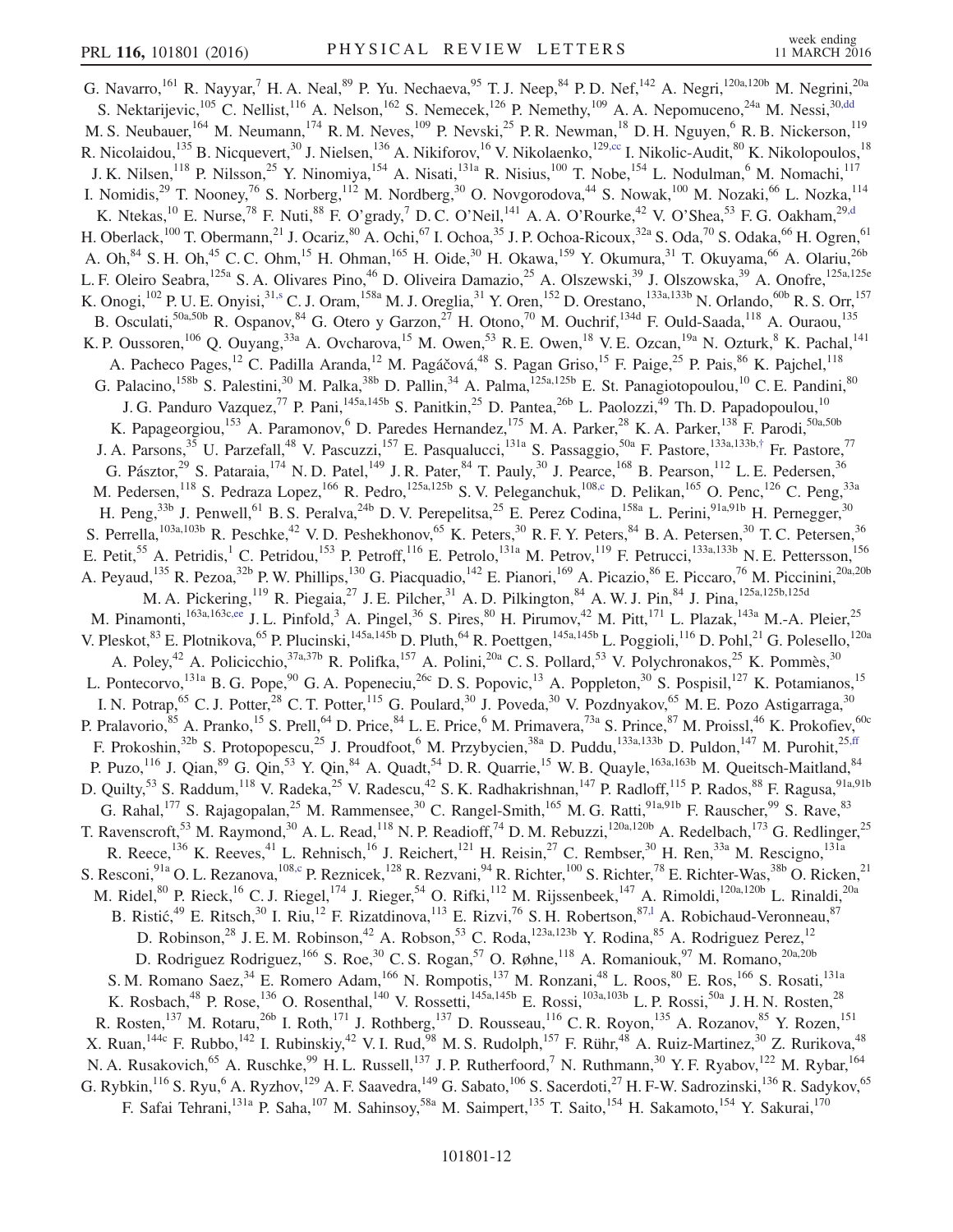<span id="page-13-4"></span><span id="page-13-3"></span><span id="page-13-2"></span><span id="page-13-1"></span><span id="page-13-0"></span>G. Salamanna,<sup>133a,133b</sup> A. Salamon,<sup>132a,132b</sup> J. E. Salazar Loyola,<sup>32b</sup> D. Salek,<sup>106</sup> P. H. Sales De Bruin,<sup>137</sup> D. Salihagic,<sup>100</sup> A. Salnikov,<sup>142</sup> J. Salt,<sup>166</sup> D. Salvatore,<sup>37a,37b</sup> F. Salvatore,<sup>148</sup> A. Salvucci,<sup>60a</sup> A. Salzburger,<sup>30</sup> D. Sammel,<sup>48</sup> D. Sampsonidis,<sup>153</sup> A. Sanchez,<sup>103a,103b</sup> J. Sánchez,<sup>166</sup> V. Sanchez Martinez,<sup>166</sup> H. Sandaker,<sup>118</sup> R. L. Sandbach,<sup>76</sup> H. G. Sander,<sup>83</sup> M. P. Sanders,<sup>99</sup> M. Sandhoff,<sup>174</sup> C. Sandoval,<sup>161</sup> R. Sandstroem,<sup>100</sup> D. P. C. Sankey,<sup>130</sup> M. Sannino,<sup>50a,50b</sup> A. Sansoni,<sup>47</sup> C. Santoni,<sup>34</sup> R. Santonico,<sup>132a,132b</sup> H. Santos,<sup>125a</sup> I. Santoyo Castillo,<sup>148</sup> K. Sapp,<sup>124</sup> A. Sapronov,<sup>65</sup> J. G. Saraiva,<sup>125a,125d</sup> B. Sarrazin,<sup>21</sup> O. Sasaki,<sup>66</sup> Y. Sasaki,<sup>154</sup> K. Sato,<sup>159</sup> G. Sauvage,<sup>5,[†](#page-17-2)</sup> E. Sauvan,<sup>5</sup> G. Savage,<sup>77</sup> P. Savard,<sup>15[7,d](#page-18-1)</sup> C. Sawyer,<sup>130</sup> L. Sawyer,<sup>7[9,o](#page-18-12)</sup> J. Saxon,<sup>31</sup> C. Sbarra,<sup>20a</sup> A. Sbrizzi,<sup>20a,20b</sup> T. Scanlon,<sup>78</sup> D. A. Scannicchio,<sup>162</sup> M. Scarcella,<sup>149</sup> V. Scarfone,<sup>37a,37b</sup> J. Schaarschmidt,<sup>171</sup> P. Schacht,<sup>100</sup> D. Schaefer,<sup>30</sup> R. Schaefer,<sup>42</sup> J. Schaeffer,<sup>83</sup> S. Schaepe,<sup>21</sup> S. Schaetzel,<sup>58b</sup> U. Schäfer,<sup>83</sup> A. C. Schaffer,<sup>116</sup> D. Schaile,<sup>99</sup> R. D. Schamberger,<sup>147</sup> V. Scharf,<sup>58a</sup> V. A. Schegelsky,<sup>122</sup> D. Scheirich,<sup>128</sup> M. Schernau,<sup>162</sup> C. Schiavi,<sup>50a,50b</sup> C. Schillo,<sup>48</sup> M. Schioppa,<sup>37a,37b</sup> S. Schlenker,<sup>30</sup> K. Schmieden,<sup>30</sup> C. Schmitt,<sup>83</sup> S. Schmitt,<sup>42</sup> S. Schmitz,<sup>83</sup> B. Schneider,<sup>158a</sup> Y. J. Schnellbach,<sup>74</sup> U. Schnoor,<sup>48</sup> L. Schoeffel,<sup>135</sup> A. Schoening,<sup>58b</sup> B. D. Schoenrock,<sup>90</sup> E. Schopf,<sup>21</sup> A. L. S. Schorlemmer,<sup>43</sup> M. Schott,<sup>83</sup> D. Schouten,<sup>158a</sup> J. Schovancova, <sup>8</sup> S. Schramm, <sup>49</sup> M. Schreyer, <sup>173</sup> N. Schuh, <sup>83</sup> M. J. Schultens, <sup>21</sup> H.-C. Schultz-Coulon, <sup>58a</sup> H. Schulz, <sup>16</sup> M. Schumacher,<sup>48</sup> B. A. Schumm,<sup>136</sup> Ph. Schune,<sup>135</sup> C. Schwanenberger,<sup>84</sup> A. Schwartzman,<sup>142</sup> T. A. Schwarz,<sup>89</sup> Ph. Schwegler,<sup>100</sup> H. Schweiger,<sup>84</sup> Ph. Schwemling,<sup>135</sup> R. Schwienhorst,<sup>90</sup> J. Schwindling,<sup>135</sup> T. Schwindt,<sup>21</sup> G. Sciolla,<sup>23</sup> F. Scuri,<sup>123a,123b</sup> F. Scutti,<sup>88</sup> J. Searcy,<sup>89</sup> P. Seema,<sup>21</sup> S. C. Seidel,<sup>104</sup> A. Seiden,<sup>136</sup> F. Seifert,<sup>127</sup> J. M. Seixas,<sup>24a</sup> G. Sekhniaidze,<sup>103a</sup> K. Sekhon,<sup>89</sup> S. J. Sekula,<sup>40</sup> D. M. Seliverstov,<sup>122,[†](#page-17-2)</sup> N. Semprini-Cesari,<sup>20a,20b</sup> C. Serfon,<sup>30</sup> L. Serin,<sup>116</sup> L. Serkin,<sup>163a,163b</sup> M. Sessa,<sup>133a,133b</sup> R. Seuster,<sup>158a</sup> H. Severini,<sup>112</sup> T. Sfiligoj,<sup>75</sup> F. Sforza,<sup>30</sup> A. Sfyrla,<sup>49</sup> E. Shabalina,<sup>54</sup> N. W. Shaikh,<sup>145a,145b</sup> L. Y. Shan,<sup>33a</sup> R. Shang,<sup>164</sup> J. T. Shank,<sup>22</sup> M. Shapiro,<sup>15</sup> P. B. Shatalov,<sup>96</sup> K. Shaw,<sup>163a,163b</sup> S. M. Shaw,  $84$  A. Shcherbakova,  $145a,145b$  C. Y. Shehu,  $148$  P. Sherwood,  $78$  L. Shi,  $150,gg$  $150,gg$  S. Shimizu,  $67$  C. O. Shimmin,  $162$ M. Shimojima,<sup>101</sup> M. Shiyakova,<sup>6[5,hh](#page-18-31)</sup> A. Shmeleva,<sup>95</sup> D. Shoaleh Saadi,<sup>94</sup> M. J. Shochet,<sup>31</sup> S. Shojaii,<sup>91a,91b</sup> S. Shrestha,<sup>110</sup> E. Shulga,  $97$  M. A. Shupe,  $7$  P. Sicho,  $126$  P. E. Sidebo,  $146$  O. Sidiropoulou,  $173$  D. Sidorov,  $113$  A. Sidoti,  $20a,20b$  F. Siegert,  $44$ Dj. Sijacki,<sup>13</sup> J. Silva,<sup>125a,125d</sup> S. B. Silverstein,<sup>145a</sup> V. Simak,<sup>127</sup> O. Simard,<sup>5</sup> Lj. Simic,<sup>13</sup> S. Simion,<sup>116</sup> E. Simioni,<sup>83</sup> B. Simmons,<sup>78</sup> D. Simon,<sup>34</sup> M. Simon,<sup>83</sup> P. Sinervo,<sup>157</sup> N. B. Sinev,<sup>115</sup> M. Sioli,<sup>20a,20b</sup> G. Siragusa,<sup>173</sup> S. Yu. Sivoklokov,<sup>98</sup> J. Sjölin,<sup>145a,145b</sup> T. B. Sjursen,<sup>14</sup> M. B. Skinner,<sup>72</sup> H. P. Skottowe,<sup>57</sup> P. Skubic,<sup>112</sup> M. Slater,<sup>18</sup> T. Slavicek,<sup>127</sup> M. Slawinska,  $^{106}$  K. Sliwa,  $^{160}$  V. Smakhtin,  $^{171}$  B. H. Smart,  $^5$  L. Smestad,  $^{14}$  S. Yu. Smirnov,  $^{97}$  Y. Smirnov,  $^{97}$ L. N. Smirnova, <sup>9[8,ii](#page-18-32)</sup> O. Smirnova, <sup>81</sup> M. N. K. Smith, <sup>35</sup> R. W. Smith, <sup>35</sup> M. Smizanska, <sup>72</sup> K. Smolek, <sup>127</sup> A. A. Snesarev, <sup>95</sup> G. Snidero,  $^{76}$  S. Snyder,  $^{25}$  R. Sobie,  $^{168,1}$  F. Socher,  $^{44}$  A. Soffer,  $^{152}$  D. A. Soh,  $^{150,gg}$  $^{150,gg}$  $^{150,gg}$  G. Sokhrannyi,  $^{75}$  C. A. Solans Sanchez,  $^{30}$ M. Solar, <sup>127</sup> E. Yu. Soldatov, <sup>97</sup> U. Soldevila, <sup>166</sup> A. A. Solodkov, <sup>129</sup> A. Soloshenko, <sup>65</sup> O. V. Solovyanov, <sup>129</sup> V. Solovyev, <sup>122</sup> P. Sommer,<sup>48</sup> H. Y. Song,<sup>33b[,z](#page-18-23)</sup> N. Soni,<sup>1</sup> A. Sood,<sup>15</sup> A. Sopczak,<sup>127</sup> V. Sopko,<sup>127</sup> V. Sorin,<sup>12</sup> D. Sosa,<sup>58b</sup> C. L. Sotiropoulou,<sup>123a,123b</sup> R. Soualah,<sup>163a,163c</sup> A. M. Soukharev,<sup>108[,c](#page-18-0)</sup> D. South,<sup>42</sup> B. C. Sowden,<sup>77</sup> S. Spagnolo,<sup>73a,73b</sup> M. Spalla,<sup>123a,123b</sup> M. Spangenberg,<sup>169</sup> F. Spanò,<sup>77</sup> D. Sperlich,<sup>16</sup> F. Spettel,<sup>100</sup> R. Spighi,<sup>20a</sup> G. Spigo,<sup>30</sup> L. A. Spiller,<sup>88</sup> M. Spousta,<sup>128</sup> R. D. St. Denis,<sup>53,[†](#page-17-2)</sup> A. Stabile,<sup>91a</sup> S. Staerz,<sup>30</sup> J. Stahlman,<sup>121</sup> R. Stamen,<sup>58a</sup> S. Stamm,<sup>16</sup> E. Stanecka,<sup>39</sup> R. W. Stanek, <sup>6</sup> C. Stanescu,<sup>133a</sup> M. Stanescu-Bellu, <sup>42</sup> M. M. Stanitzki, <sup>42</sup> S. Stapnes, <sup>118</sup> E. A. Starchenko, <sup>129</sup> G. H. Stark, <sup>31</sup> J. Stark,<sup>55</sup> P. Staroba,<sup>126</sup> P. Starovoitov,<sup>58a</sup> R. Staszewski,<sup>39</sup> P. Steinberg,<sup>25</sup> B. Stelzer,<sup>141</sup> H. J. Stelzer,<sup>30</sup> O. Stelzer-Chilton,<sup>158a</sup> H. Stenzel,<sup>52</sup> G. A. Stewart,<sup>53</sup> J. A. Stillings,<sup>21</sup> M. C. Stockton,<sup>87</sup> M. Stoebe,<sup>87</sup> G. Stoicea,<sup>26b</sup> P. Stolte,<sup>54</sup> S. Stonjek,<sup>100</sup> A. R. Stradling,<sup>8</sup> A. Straessner,<sup>44</sup> M. E. Stramaglia,<sup>17</sup> J. Strandberg,<sup>146</sup> S. Strandberg,<sup>145a,145b</sup> A. Strandlie,<sup>118</sup> M. Strauss,<sup>112</sup> P. Strizenec,<sup>143b</sup> R. Ströhmer,<sup>173</sup> D. M. Strom,<sup>115</sup> R. Stroynowski,<sup>40</sup> A. Strubig,<sup>105</sup> S. A. Stucci,<sup>17</sup> B. Stugu,<sup>14</sup> N. A. Styles,<sup>42</sup> D. Su,<sup>142</sup> J. Su,<sup>124</sup> R. Subramaniam,<sup>79</sup> S. Suchek,<sup>58a</sup> Y. Sugaya,<sup>117</sup> M. Suk,<sup>127</sup> V. V. Sulin, <sup>95</sup> S. Sultansoy, <sup>4c</sup> T. Sumida, <sup>68</sup> S. Sun, <sup>57</sup> X. Sun, <sup>33a</sup> J. E. Sundermann, <sup>48</sup> K. Suruliz, <sup>148</sup> G. Susinno, <sup>37a, 37b</sup> M. R. Sutton,<sup>148</sup> S. Suzuki,<sup>66</sup> M. Svatos,<sup>126</sup> M. Swiatlowski,<sup>31</sup> I. Sykora,<sup>143a</sup> T. Sykora,<sup>128</sup> D. Ta,<sup>48</sup> C. Taccini,<sup>133a,133b</sup> K. Tackmann,<sup>42</sup> J. Taenzer,<sup>157</sup> A. Taffard,<sup>162</sup> R. Tafirout,<sup>158a</sup> N. Taiblum,<sup>152</sup> H. Takai,<sup>25</sup> R. Takashima,<sup>69</sup> H. Takeda,<sup>67</sup> T. Takeshita,<sup>139</sup> Y. Takubo,<sup>66</sup> M. Talby,<sup>85</sup> A. A. Talyshev,<sup>10[8,c](#page-18-0)</sup> J. Y. C. Tam,<sup>173</sup> K. G. Tan,<sup>88</sup> J. Tanaka,<sup>154</sup> R. Tanaka,<sup>116</sup> S. Tanaka, <sup>66</sup> B. B. Tannenwald, <sup>110</sup> S. Tapia Araya, <sup>32b</sup> S. Tapprogge, <sup>83</sup> S. Tarem, <sup>151</sup> G. F. Tartarelli, <sup>91a</sup> P. Tas, <sup>128</sup> M. Tasevsky,<sup>126</sup> T. Tashiro,<sup>68</sup> E. Tassi,<sup>37a,37b</sup> A. Tavares Delgado,<sup>125a,125b</sup> Y. Tayalati,<sup>134d</sup> A. C. Taylor,<sup>104</sup> G. N. Taylor,<sup>88</sup> P. T. E. Taylor,<sup>88</sup> W. Taylor,<sup>158b</sup> F. A. Teischinger,<sup>30</sup> P. Teixeira-Dias,<sup>77</sup> K. K. Temming,<sup>48</sup> D. Temple,<sup>141</sup> H. Ten Kate,<sup>30</sup> P. K. Teng,<sup>150</sup> J. J. Teoh,<sup>117</sup> F. Tepel,<sup>174</sup> S. Terada,<sup>66</sup> K. Terashi,<sup>154</sup> J. Terron,<sup>82</sup> S. Terzo,<sup>100</sup> M. Testa,<sup>47</sup> R. J. Teuscher,<sup>157,1</sup> T. Theveneaux-Pelzer,<sup>85</sup> J. P. Thomas,<sup>18</sup> J. Thomas-Wilsker,<sup>77</sup> E. N. Thompson,<sup>35</sup> P. D. Thompson,<sup>18</sup> R. J. Thompson,<sup>84</sup> A. S. Thompson,<sup>53</sup> L. A. Thomsen,<sup>175</sup> E. Thomson,<sup>121</sup> M. Thomson,<sup>28</sup> M. J. Tibbetts,<sup>15</sup> R. E. Ticse Torres,<sup>85</sup>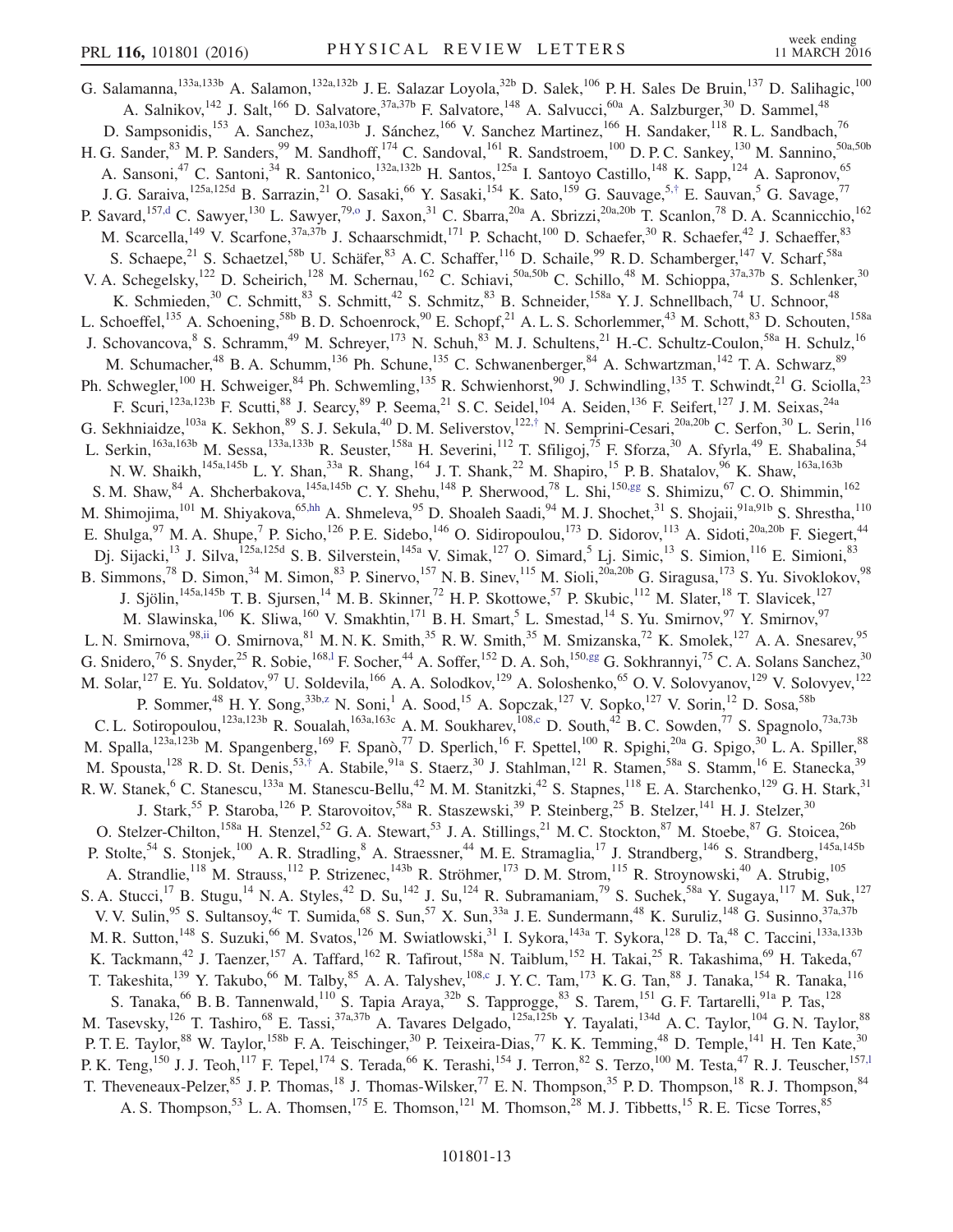V. O. Tikhomirov,  $95,ij$  Yu. A. Tikhonov,  $108,c$  $108,c$  S. Timoshenko,  $97$  E. Tiouchichine,  $85$  P. Tipton,  $175$  S. Tisserant,  $85$  K. Todome,  $156$ T. Todorov,<sup>5,[†](#page-17-2)</sup> S. Todorova-Nova,<sup>128</sup> J. Tojo,<sup>70</sup> S. Tokár,<sup>143a</sup> K. Tokushuku,<sup>66</sup> E. Tolley,<sup>57</sup> L. Tomlinson,<sup>84</sup> M. Tomoto,<sup>102</sup> L. Tompkins,  $^{142,kk}$  $^{142,kk}$  $^{142,kk}$  K. Toms,  $^{104}$  B. Tong,  $^{57}$  E. Torrence,  $^{115}$  H. Torres,  $^{141}$  E. Torró Pastor,  $^{137}$  J. Toth,  $^{85,II}$  F. Touchard,  $^{85}$ D. R. Tovey,<sup>138</sup> T. Trefzger,<sup>173</sup> L. Tremblet,<sup>30</sup> A. Tricoli,<sup>30</sup> I. M. Trigger,<sup>158a</sup> S. Trincaz-Duvoid,<sup>80</sup> M. F. Tripiana,<sup>12</sup> W. Trischuk,<sup>157</sup> B. Trocmé,<sup>55</sup> A. Trofymov,<sup>42</sup> C. Troncon,<sup>91a</sup> M. Trottier-McDonald,<sup>15</sup> M. Trovatelli,<sup>168</sup> L. Truong,<sup>163a,163b</sup> M. Trzebinski,<sup>39</sup> A. Trzupek,<sup>39</sup> J. C-L. Tseng,<sup>119</sup> P. V. Tsiareshka,<sup>92</sup> G. Tsipolitis,<sup>10</sup> N. Tsirintanis,<sup>9</sup> S. Tsiskaridze,<sup>12</sup> V. Tsiskaridze,<sup>48</sup> E. G. Tskhadadze,<sup>51a</sup> K. M. Tsui,<sup>60a</sup> I. I. Tsukerman,<sup>96</sup> V. Tsulaia,<sup>15</sup> S. Tsuno,<sup>66</sup> D. Tsybychev,<sup>147</sup> A. Tudorache,<sup>26b</sup> V. Tudorache,<sup>26b</sup> A. N. Tuna,<sup>57</sup> S. A. Tupputi,<sup>20a,20b</sup> S. Turchikhin,<sup>98[,ii](#page-18-32)</sup> D. Turecek,<sup>127</sup> D. Turgeman,<sup>171</sup> R. Turra, <sup>91a,91b</sup> A. J. Turvey, <sup>40</sup> P. M. Tuts, <sup>35</sup> M. Tylmad, <sup>145a, 145b</sup> M. Tyndel, <sup>130</sup> I. Ueda, <sup>154</sup> R. Ueno, <sup>29</sup> M. Ughetto, <sup>145a, 145b</sup> F. Ukegawa,  $^{159}$  G. Unal,  $^{30}$  A. Undrus,  $^{25}$  G. Unel,  $^{162}$  F. C. Ungaro,  $^{88}$  Y. Unno,  $^{66}$  C. Unverdorben,  $^{99}$  J. Urban,  $^{143b}$  P. Urquijo,  $^{88}$ P. Urrejola, <sup>83</sup> G. Usai, <sup>8</sup> A. Usanova, <sup>62</sup> L. Vacavant, <sup>85</sup> V. Vacek, <sup>127</sup> B. Vachon, <sup>87</sup> C. Valderanis, <sup>83</sup> E. Valdes Santurio, <sup>145a, 145b</sup> N. Valencic,<sup>106</sup> S. Valentinetti,<sup>20a,20b</sup> A. Valero,<sup>166</sup> L. Valery,<sup>12</sup> S. Valkar,<sup>128</sup> S. Vallecorsa,<sup>49</sup> J. A. Valls Ferrer,<sup>166</sup> W. Van Den Wollenberg,<sup>106</sup> P. C. Van Der Deijl,<sup>106</sup> R. van der Geer,<sup>106</sup> H. van der W. Van Den Wollenberg,<sup>106</sup> P. C. Van Der Deijl,<sup>106</sup> R. van der Geer,<sup>106</sup> H. van der Graaf,<sup>106</sup> N. van Eldik,<sup>151</sup> P. van Gemmeren, <sup>6</sup> J. Van Nieuwkoop, <sup>141</sup> I. van Vulpen, <sup>106</sup> M. C. van Woerden, <sup>30</sup> M. Vanadia, <sup>131a, 131b</sup> W. Vandelli, <sup>30</sup> R. Vanguri,<sup>121</sup> A. Vaniachine,<sup>6</sup> P. Vankov,<sup>106</sup> G. Vardanyan,<sup>176</sup> R. Vari,<sup>131a</sup> E. W. Varnes,<sup>7</sup> T. Varol,<sup>40</sup> D. Varouchas,<sup>80</sup> A. Vartapetian, <sup>8</sup> K. E. Varvell, <sup>149</sup> F. Vazeille, <sup>34</sup> T. Vazquez Schroeder, <sup>87</sup> J. Veatch, <sup>7</sup> L. M. Veloce, <sup>157</sup> F. Veloso, <sup>125a, 125c</sup> S. Veneziano, <sup>131a</sup> A. Ventura, <sup>73a,73b</sup> M. Venturi, <sup>168</sup> N. Venturi, <sup>157</sup> A. Venturini, <sup>23</sup> V. Vercesi, <sup>120a</sup> M. Verducci, <sup>131a,131b</sup> W. Verkerke,<sup>106</sup> J. C. Vermeulen,<sup>106</sup> A. Vest,<sup>44[,mm](#page-18-36)</sup> M. C. Vetterli,<sup>14[1,d](#page-18-1)</sup> O. Viazlo,<sup>81</sup> I. Vichou,<sup>164</sup> T. Vickey,<sup>138</sup> O. E. Vickey Boeriu,<sup>138</sup> G. H. A. Viehhauser,<sup>119</sup> S. Viel,<sup>15</sup> R. Vigne,<sup>62</sup> M. Villa,<sup>20a,20b</sup> M. Villaplana Perez,<sup>91a,91b</sup> E. Vilucchi,<sup>47</sup> M. G. Vincter,<sup>29</sup> V. B. Vinogradov,<sup>65</sup> I. Vivarelli,<sup>148</sup> S. Vlachos,<sup>10</sup> M. Vlasak,<sup>127</sup> M. Vogel,<sup>174</sup> P. Vokac,<sup>127</sup> G. Volpi,  $^{123a,123b}$  M. Volpi,  $^{88}$  H. von der Schmitt,  $^{100}$  E. von Toerne,  $^{21}$  V. Vorobel,  $^{128}$  K. Vorobev,  $^{97}$  M. Vos,  $^{166}$  R. Voss,  $^{30}$ J. H. Vossebeld,<sup>74</sup> N. Vranjes,<sup>13</sup> M. Vranjes Milosavljevic,<sup>13</sup> V. Vrba,<sup>126</sup> M. Vreeswijk,<sup>106</sup> R. Vuillermet,<sup>30</sup> I. Vukotic,<sup>31</sup> Z. Vykydal,<sup>127</sup> P. Wagner,<sup>21</sup> W. Wagner,<sup>174</sup> H. Wahlberg,<sup>71</sup> S. Wahrmund,<sup>44</sup> J. Wakabayashi,<sup>102</sup> J. Walder,<sup>72</sup> R. Walker,<sup>99</sup> W. Walkowiak,<sup>140</sup> V. Wallangen,<sup>145a,145b</sup> C. Wang,<sup>150</sup> C. Wang,<sup>33d,85</sup> F. Wang,<sup>172</sup> H. Wang,<sup>15</sup> H. Wang,<sup>40</sup> J. Wang,<sup>42</sup> J. Wang,<sup>149</sup> K. Wang,<sup>87</sup> R. Wang,<sup>6</sup> S. M. Wang,<sup>150</sup> T. Wang,<sup>21</sup> T. Wang,<sup>35</sup> X. Wang,<sup>175</sup> C. Wanotayaroj,<sup>115</sup> A. Warburton,<sup>87</sup> C. P. Ward,<sup>28</sup> D. R. Wardrope,<sup>78</sup> A. Washbrook,<sup>46</sup> P. M. Watkins,<sup>18</sup> A. T. Watson,<sup>18</sup> I. J. Watson,<sup>149</sup> M. F. Watson,<sup>18</sup> G. Watts,<sup>137</sup> S. Watts,<sup>84</sup> B. M. Waugh,<sup>78</sup> S. Webb,<sup>83</sup> M. S. Weber,<sup>17</sup> S. W. Weber,<sup>173</sup> J. S. Webster,<sup>6</sup> A. R. Weidberg,<sup>119</sup> B. Weinert, <sup>61</sup> J. Weingarten, <sup>54</sup> C. Weiser, <sup>48</sup> H. Weits, <sup>106</sup> P. S. Wells, <sup>30</sup> T. Wenaus, <sup>25</sup> T. Wengler, <sup>30</sup> S. Wenig, <sup>30</sup> N. Wermes, <sup>21</sup> M. Werner,<sup>48</sup> P. Werner,<sup>30</sup> M. Wessels,<sup>58a</sup> J. Wetter,<sup>160</sup> K. Whalen,<sup>115</sup> A. M. Wharton,<sup>72</sup> A. White,<sup>8</sup> M. J. White,<sup>1</sup> R. White,<sup>32b</sup> S. White,<sup>123a,123b</sup> D. Whiteson,<sup>162</sup> F. J. Wickens,<sup>130</sup> W. Wiedenmann,<sup>172</sup> M. Wielers,<sup>130</sup> P. Wienemann,<sup>21</sup> C. Wiglesworth,<sup>36</sup> L. A. M. Wiik-Fuchs,<sup>21</sup> A. Wildauer,<sup>100</sup> H. G. Wilkens,<sup>30</sup> H. H. Williams,<sup>121</sup> S. W L. A. M. Wiik-Fuchs,<sup>21</sup> A. Wildauer,<sup>100</sup> H. G. Wilkens,<sup>30</sup> H. H. Williams,<sup>121</sup> S. Williams,<sup>106</sup> C. Willis,<sup>90</sup> S. Willocq,<sup>86</sup> J. A. Wilson,<sup>18</sup> I. Wingerter-Seez, <sup>5</sup> F. Winklmeier, <sup>115</sup> O. J. Winston, <sup>148</sup> B. T. Winter, <sup>21</sup> M. Wittgen, <sup>142</sup> J. Wittkowski, <sup>99</sup> A. Wolf,  $83$  S. J. Wollstadt,  $83$  M. W. Wolter,  $39$  H. Wolters,  $125a,125c$  B. K. Wosiek,  $39$  J. Wotschack,  $30$  M. J. Woudstra,  $84$ K. W. Wozniak,<sup>39</sup> M. Wu,<sup>55</sup> M. Wu,<sup>31</sup> S. L. Wu,<sup>172</sup> X. Wu,<sup>49</sup> Y. Wu,<sup>89</sup> T. R. Wyatt,<sup>84</sup> B. M. Wynne,<sup>46</sup> S. Xella,<sup>36</sup> D. Xu,<sup>33a</sup> L. Xu,<sup>25</sup> B. Yabsley,<sup>149</sup> S. Yacoob,<sup>144a</sup> R. Yakabe,<sup>67</sup> D. Yamaguchi,<sup>156</sup> Y. Yamaguchi,<sup>117</sup> A. Yamamoto,<sup>66</sup> S. Yamamoto,<sup>154</sup> T. Yamanaka,<sup>154</sup> K. Yamauchi,<sup>102</sup> Y. Yamazaki,<sup>67</sup> Z. Yan,<sup>22</sup> H. Yang,<sup>33e</sup> H. Yang,<sup>172</sup> Y. Yang,<sup>150</sup> Z. Yang,<sup>14</sup> W-M. Yao,<sup>15</sup> Y. C. Yap,  $80$  Y. Yasu,  $66$  E. Yatsenko,  $5$  K. H. Yau Wong,  $21$  J. Ye,  $40$  S. Ye,  $25$  I. Yeletskikh,  $65$  A. L. Yen,  $57$  E. Yildirim,  $42$ K. Yorita,  $^{170}$  R. Yoshida,  $^{6}$  K. Yoshihara,  $^{121}$  C. Young,  $^{142}$  C. J. S. Young,  $^{30}$  S. Youssef,  $^{22}$  D. R. Yu,  $^{15}$  J. Yu,  $^{8}$  J. M. Yu,  $^{89}$ J. Yu,<sup>64</sup> L. Yuan,<sup>67</sup> S. P. Y. Yuen,<sup>21</sup> I. Yusuff,<sup>28[,nn](#page-18-37)</sup> B. Zabinski,<sup>39</sup> R. Zaidan,<sup>33d</sup> A. M. Zaitsev,<sup>129[,cc](#page-18-26)</sup> N. Zakharchuk,<sup>42</sup> J. Zalieckas,<sup>14</sup> A. Zaman,<sup>147</sup> S. Zambito,<sup>57</sup> L. Zanello,<sup>131a,131b</sup> D. Zanzi,<sup>88</sup> C. Zeitnitz,<sup>174</sup> M. Zeman,<sup>127</sup> A. Zemla,<sup>38a</sup> J. C. Zeng, <sup>164</sup> Q. Zeng, <sup>142</sup> K. Zengel, <sup>23</sup> O. Zenin, <sup>129</sup> T. Ženiš, <sup>143a</sup> D. Zerwas, <sup>116</sup> D. Zhang, <sup>89</sup> F. Zhang, <sup>172</sup> G. Zhang, <sup>33b, 2</sup> H. Zhang,<sup>33c</sup> J. Zhang,<sup>6</sup> L. Zhang,<sup>48</sup> R. Zhang,<sup>21</sup> R. Zhang,<sup>33b,00</sup> X. Zhang,<sup>33d</sup> Z. Zhang,<sup>116</sup> X. Zhao,<sup>40</sup> Y. Zhao,<sup>33d,116</sup> Z. Zhao,<sup>33b</sup> A. Zhemchugov,<sup>65</sup> J. Zhong,<sup>119</sup> B. Zhou,<sup>89</sup> C. Zhou,<sup>45</sup> L. Zhou,<sup>35</sup> L. Zhou,<sup>40</sup> M. Zhou,<sup>147</sup> N. Zhou,<sup>33f</sup> C. G. Zhu,<sup>33d</sup> H. Zhu,<sup>33a</sup> J. Zhu,<sup>89</sup> Y. Zhu,<sup>33b</sup> X. Zhuang,<sup>33a</sup> K. Zhukov,<sup>95</sup> A. Zibell,<sup>173</sup> D. Zieminska,<sup>61</sup> N. I. Zimine,<sup>65</sup> C. Zimmermann, <sup>83</sup> S. Zimmermann, <sup>48</sup> Z. Zinonos, <sup>54</sup> M. Zinser, <sup>83</sup> M. Ziolkowski, <sup>140</sup> L. Živković, <sup>13</sup> G. Zobernig, <sup>172</sup> A. Zoccoli,<sup>20a,20b</sup> M. zur Nedden,<sup>16</sup> G. Zurzolo,<sup>103a,103b</sup> and L. Zwalinski<sup>30</sup>

(ATLAS Collaboration)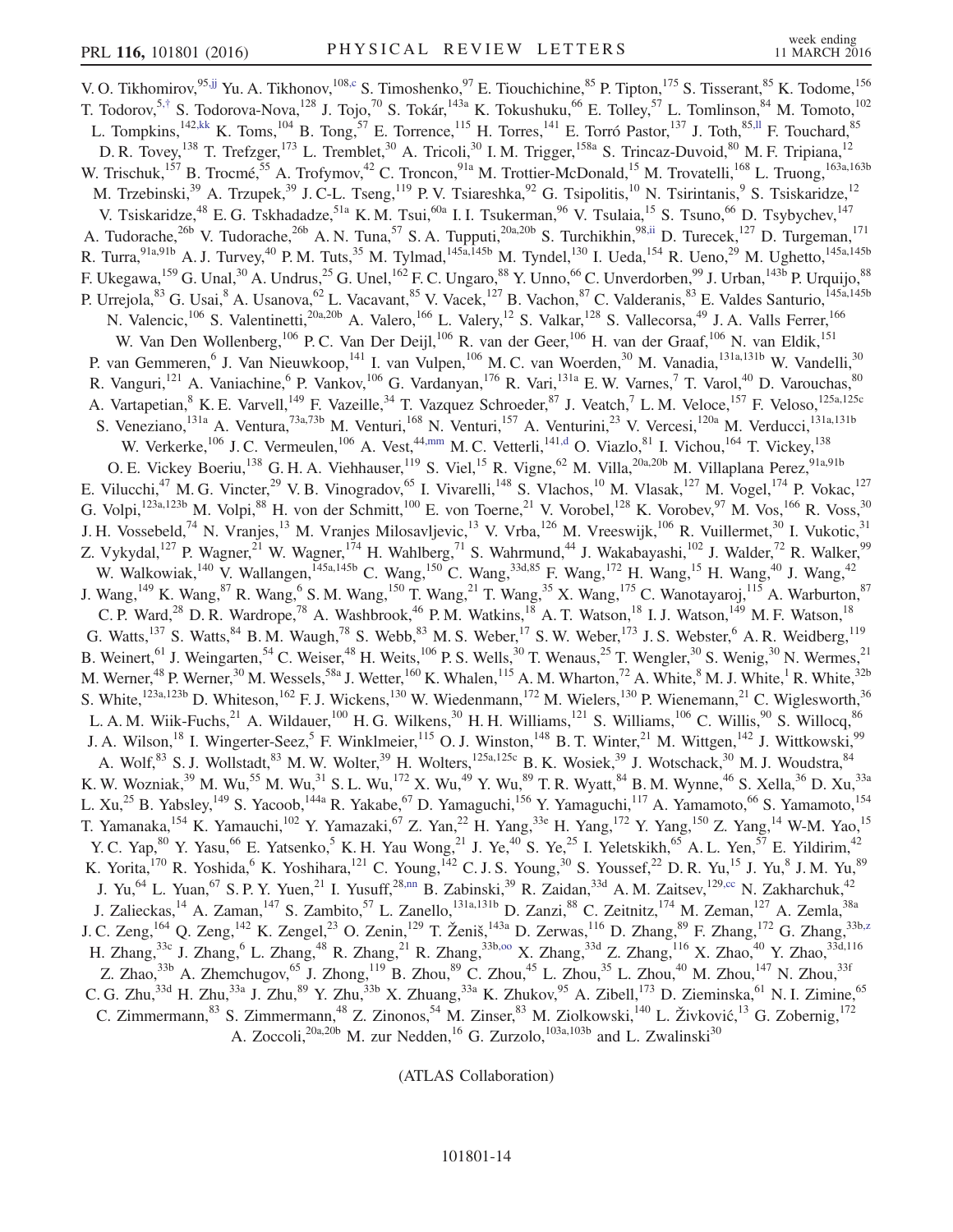<sup>1</sup>Department of Physics, University of Adelaide, Adelaide, Australia <sup>2</sup>Physics Department, SUNY Albany, Albany, New York, USA  $3$ Department of Physics, University of Alberta, Edmonton, Alberta, Canada <sup>4a</sup>Department of Physics, Ankara University, Ankara, Turkey <sup>4b</sup>Istanbul Aydin University, Istanbul, Turkey <sup>4c</sup>Division of Physics, TOBB University of Economics and Technology, Ankara, Turkey <sup>5</sup>LAPP, CNRS/IN2P3 and Université Savoie Mont Blanc, Annecy-le-Vieux, France  $^{6}$ High Energy Physics Division, Argonne National Laboratory, Argonne, Illinois, USA  $^7$ Department of Physics, University of Arizona, Tucson, Arizona, USA  $8$ Department of Physics, The University of Texas at Arlington, Arlington, Texas, USA <sup>9</sup>Physics Department, University of Athens, Athens, Greece  $10$ Physics Department, National Technical University of Athens, Zografou, Greece <sup>11</sup>Institute of Physics, Azerbaijan Academy of Sciences, Baku, Azerbaijan  $^{12}$ Institut de Física d'Altes Energies (IFAE), The Barcelona Institute of Science and Technology, Barcelona, Spain  $13$ Institute of Physics, University of Belgrade, Belgrade, Serbia  $14$ Department for Physics and Technology, University of Bergen, Bergen, Norway <sup>15</sup>Physics Division, Lawrence Berkeley National Laboratory and University of California, Berkeley, California, USA  $16$ Department of Physics, Humboldt University, Berlin, Germany <sup>17</sup>Albert Einstein Center for Fundamental Physics and Laboratory for High Energy Physics, University of Bern, Bern, Switzerland  $18$ School of Physics and Astronomy, University of Birmingham, Birmingham, United Kingdom <sup>19a</sup>Department of Physics, Bogazici University, Istanbul, Turkey  $19<sup>b</sup>$ Department of Physics Engineering, Gaziantep University, Gaziantep, Turkey <sup>19d</sup>Istanbul Bilgi University, Faculty of Engineering and Natural Sciences, Istanbul, Turkey  $19e$ Bahcesehir University, Faculty of Engineering and Natural Sciences, Istanbul, Turkey <sup>20a</sup>INFN Sezione di Bologna, Italy <sup>20b</sup>Dipartimento di Fisica e Astronomia, Università di Bologna, Bologna, Italy  $2^{21}$ Physikalisches Institut, University of Bonn, Bonn, Germany  $^{22}$ Department of Physics, Boston University, Boston, Massachusetts, USA  $^{23}$ Department of Physics, Brandeis University, Waltham, Massachusetts, USA <sup>24a</sup>Universidade Federal do Rio De Janeiro COPPE/EE/IF, Rio de Janeiro, Brazil <sup>24b</sup>Electrical Circuits Department, Federal University of Juiz de Fora (UFJF), Juiz de Fora, Brazil <sup>24c</sup>Federal University of Sao Joao del Rei (UFSJ), Sao Joao del Rei, Brazil <sup>24d</sup>Instituto de Fisica, Universidade de Sao Paulo, Sao Paulo, Brazil <sup>25</sup>Physics Department, Brookhaven National Laboratory, Upton, New York, USA <sup>26a</sup>Transilvania University of Brasov, Brasov, Romania <sup>26b</sup>National Institute of Physics and Nuclear Engineering, Bucharest, Romania <sup>26c</sup>National Institute for Research and Development of Isotopic and Molecular Technologies, Physics Department, Cluj Napoca, Romania <sup>26d</sup>University Politehnica Bucharest, Bucharest, Romania <sup>26e</sup>West University in Timisoara, Timisoara, Romania  $^{27}$ Departamento de Física, Universidad de Buenos Aires, Buenos Aires, Argentina  $28$ Cavendish Laboratory, University of Cambridge, Cambridge, United Kingdom  $^{29}$ Department of Physics, Carleton University, Ottawa, Ontario, Canada <sup>30</sup>CERN, Geneva, Switzerland  $31$ Enrico Fermi Institute, University of Chicago, Chicago, Illinois, USA  $32a$ Departamento de Física, Pontificia Universidad Católica de Chile, Santiago, Chile 32b Departamento de Física, Universidad Técnica Federico Santa María, Valparaíso, Chile  $33a$ Institute of High Energy Physics, Chinese Academy of Sciences, Beijing, China 33b Department of Modern Physics, University of Science and Technology of China, Anhui, China  $33c$ Department of Physics, Nanjing University, Jiangsu, China 33d School of Physics, Shandong University, Shandong, China <sup>33e</sup>Department of Physics and Astronomy, Shanghai Key Laboratory for Particle Physics and Cosmology, Shanghai Jiao Tong University, Shanghai; (also affiliated with PKU-CHEP), China 33f Physics Department, Tsinghua University, Beijing 100084, China <sup>34</sup>Laboratoire de Physique Corpusculaire, Clermont Université and Université Blaise Pascal and CNRS/IN2P3, Clermont-Ferrand, France <sup>35</sup>Nevis Laboratory, Columbia University, Irvington, New York, USA  $36$ Niels Bohr Institute, University of Copenhagen, Kobenhavn, Denmark

37<sup>a</sup>INFN Gruppo Collegato di Cosenza, Laboratori Nazionali di Frascati, Italy

<sup>37b</sup>Dipartimento di Fisica, Università della Calabria, Rende, Italy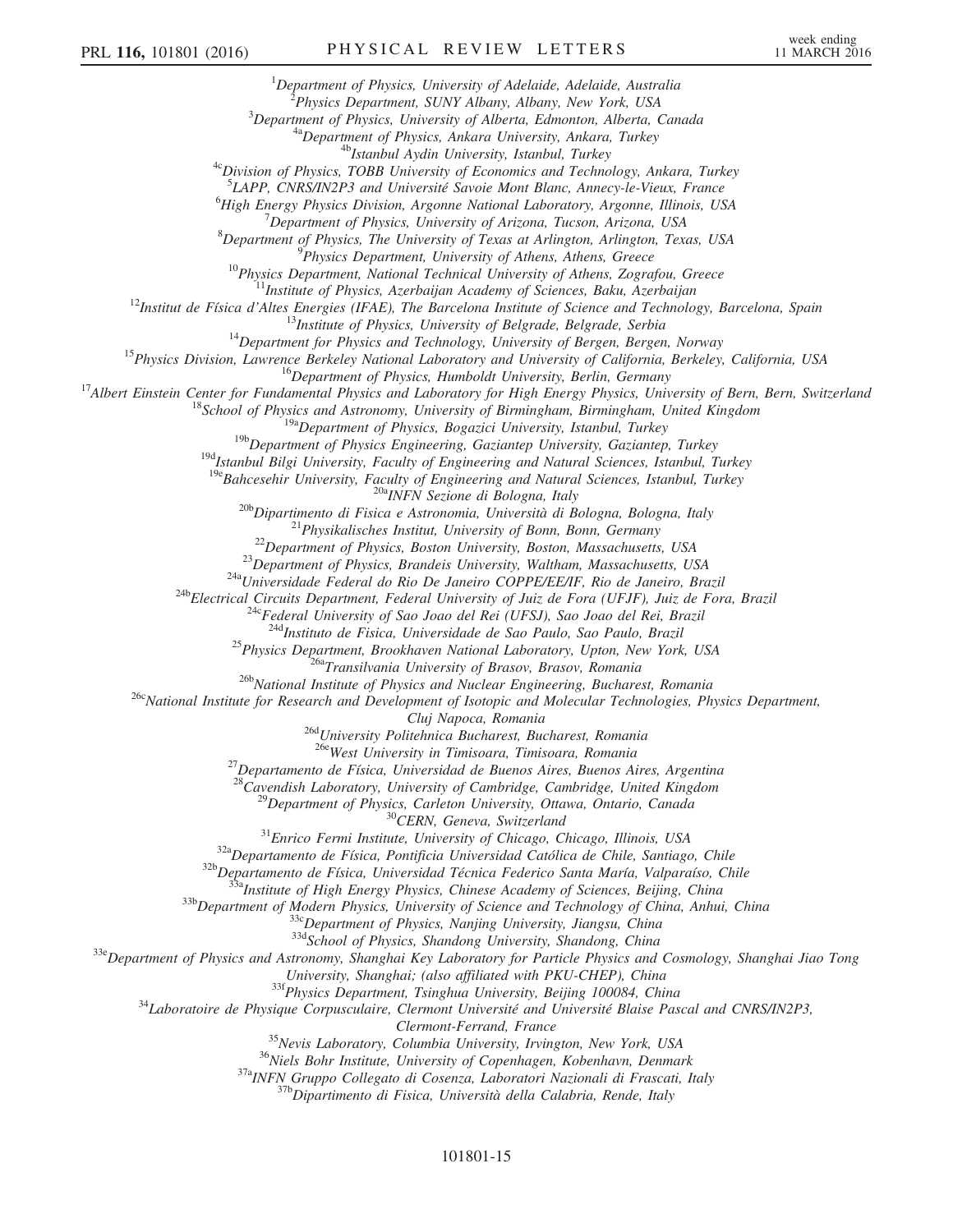<sup>38a</sup>AGH University of Science and Technology, Faculty of Physics and Applied Computer Science, Krakow, Poland

<sup>38b</sup>Marian Smoluchowski Institute of Physics, Jagiellonian University, Krakow, Poland

 $^{9}$ Institute of Nuclear Physics Polish Academy of Sciences, Krakow, Poland

<sup>40</sup>Physics Department, Southern Methodist University, Dallas, Texas, USA

<sup>41</sup>Physics Department, University of Texas at Dallas, Richardson, Texas, USA

<sup>42</sup>DESY, Hamburg and Zeuthen, Germany

<sup>43</sup>Institut für Experimentelle Physik IV, Technische Universität Dortmund, Dortmund, Germany

<sup>44</sup>Institut für Kern- und Teilchenphysik, Technische Universität Dresden, Dresden, Germany

<sup>45</sup>Department of Physics, Duke University, Durham, North Carolina, USA

<sup>46</sup>SUPA—School of Physics and Astronomy, University of Edinburgh, Edinburgh, United Kingdom

<sup>47</sup>INFN Laboratori Nazionali di Frascati, Frascati, Italy

<sup>48</sup>Fakultät für Mathematik und Physik, Albert-Ludwigs-Universität, Freiburg, Germany

Section de Physique, Université de Genève, Geneva, Switzerland

<sup>50a</sup>INFN Sezione di Genova, Italy

50b Dipartimento di Fisica, Università di Genova, Genova, Italy

51aE. Andronikashvili Institute of Physics, Iv. Javakhishvili Tbilisi State University, Tbilisi, Georgia

<sup>51b</sup>High Energy Physics Institute, Tbilisi State University, Tbilisi, Georgia

 $52$ II Physikalisches Institut, Justus-Liebig-Universität Giessen, Giessen, Germany

53SUPA-School of Physics and Astronomy, University of Glasgow, Glasgow, United Kingdom

<sup>54</sup>II Physikalisches Institut, Georg-August-Universität, Göttingen, Germany

<sup>55</sup>Laboratoire de Physique Subatomique et de Cosmologie, Université Grenoble-Alpes, CNRS/IN2P3, Grenoble, France

<sup>56</sup>Department of Physics, Hampton University, Hampton, Virginia, USA

<sup>57</sup>Laboratory for Particle Physics and Cosmology, Harvard University, Cambridge, Massachusetts, USA

<sup>58a</sup>Kirchhoff-Institut für Physik, Ruprecht-Karls-Universität Heidelberg, Heidelberg, Germany

<sup>58b</sup>Physikalisches Institut, Ruprecht-Karls-Universität Heidelberg, Heidelberg, Germany

58cZITI Institut für technische Informatik, Ruprecht-Karls-Universität Heidelberg, Mannheim, Germany

<sup>59</sup>Faculty of Applied Information Science, Hiroshima Institute of Technology, Hiroshima, Japan

<sup>60a</sup>Department of Physics, The Chinese University of Hong Kong, Shatin, N.T., Hong Kong, China

<sup>60b</sup>Department of Physics, The University of Hong Kong, Hong Kong, China

<sup>60c</sup>Department of Physics, The Hong Kong University of Science and Technology, Clear Water Bay, Kowloon, Hong Kong, China

<sup>61</sup>Department of Physics, Indiana University, Bloomington, Indiana, USA

 $^{62}$ Institut für Astro- und Teilchenphysik, Leopold-Franzens-Universität, Innsbruck, Austria

<sup>63</sup>University of Iowa, Iowa City Iowa, USA

<sup>64</sup>Department of Physics and Astronomy, Iowa State University, Ames, Iowa, USA

<sup>65</sup>Joint Institute for Nuclear Research, JINR Dubna, Dubna, Russia

<sup>66</sup>KEK, High Energy Accelerator Research Organization, Tsukuba, Japan

<sup>67</sup>Graduate School of Science, Kobe University, Kobe, Japan

<sup>68</sup>Faculty of Science, Kyoto University, Kyoto, Japan

 $^{69}$ Kyoto University of Education, Kyoto, Japan

 $70$ Department of Physics, Kyushu University, Fukuoka, Japan

 $71$ Instituto de Física La Plata, Universidad Nacional de La Plata and CONICET, La Plata, Argentina

 $72$ Physics Department, Lancaster University, Lancaster, United Kingdom

<sup>73a</sup>INFN Sezione di Lecce, Italy

 $^{73b}$ Dipartimento di Matematica e Fisica, Università del Salento, Lecce, Italy

 $74$ Oliver Lodge Laboratory, University of Liverpool, Liverpool, United Kingdom

 $^{75}$ Department of Physics, Jožef Stefan Institute and University of Ljubljana, Ljubljana, Slovenia

<sup>76</sup>School of Physics and Astronomy, Queen Mary University of London, London, United Kingdom

 $^{77}$ Department of Physics, Royal Holloway University of London, Surrey, United Kingdom

 $78$ Department of Physics and Astronomy, University College London, London, United Kingdom

<sup>79</sup>Louisiana Tech University, Ruston, Louisiana, USA

<sup>80</sup>Laboratoire de Physique Nucléaire et de Hautes Energies, UPMC and Université Paris-Diderot and CNRS/IN2P3, Paris, France

 $81$ Fysiska institutionen, Lunds universitet, Lund, Sweden

<sup>82</sup>Departamento de Fisica Teorica C-15, Universidad Autonoma de Madrid, Madrid, Spain

<sup>83</sup>Institut für Physik, Universität Mainz, Mainz, Germany

 $84$ School of Physics and Astronomy, University of Manchester, Manchester, United Kingdom

85 CPPM, Aix-Marseille Université and CNRS/IN2P3, Marseille, France

<sup>86</sup>Department of Physics, University of Massachusetts, Amherst, Massachusetts, USA

 $^{87}$ Department of Physics, McGill University, Montreal, Québec, Canada

<sup>8</sup>School of Physics, University of Melbourne, Victoria, Australia

<sup>89</sup>Department of Physics, The University of Michigan, Ann Arbor, Michigan, USA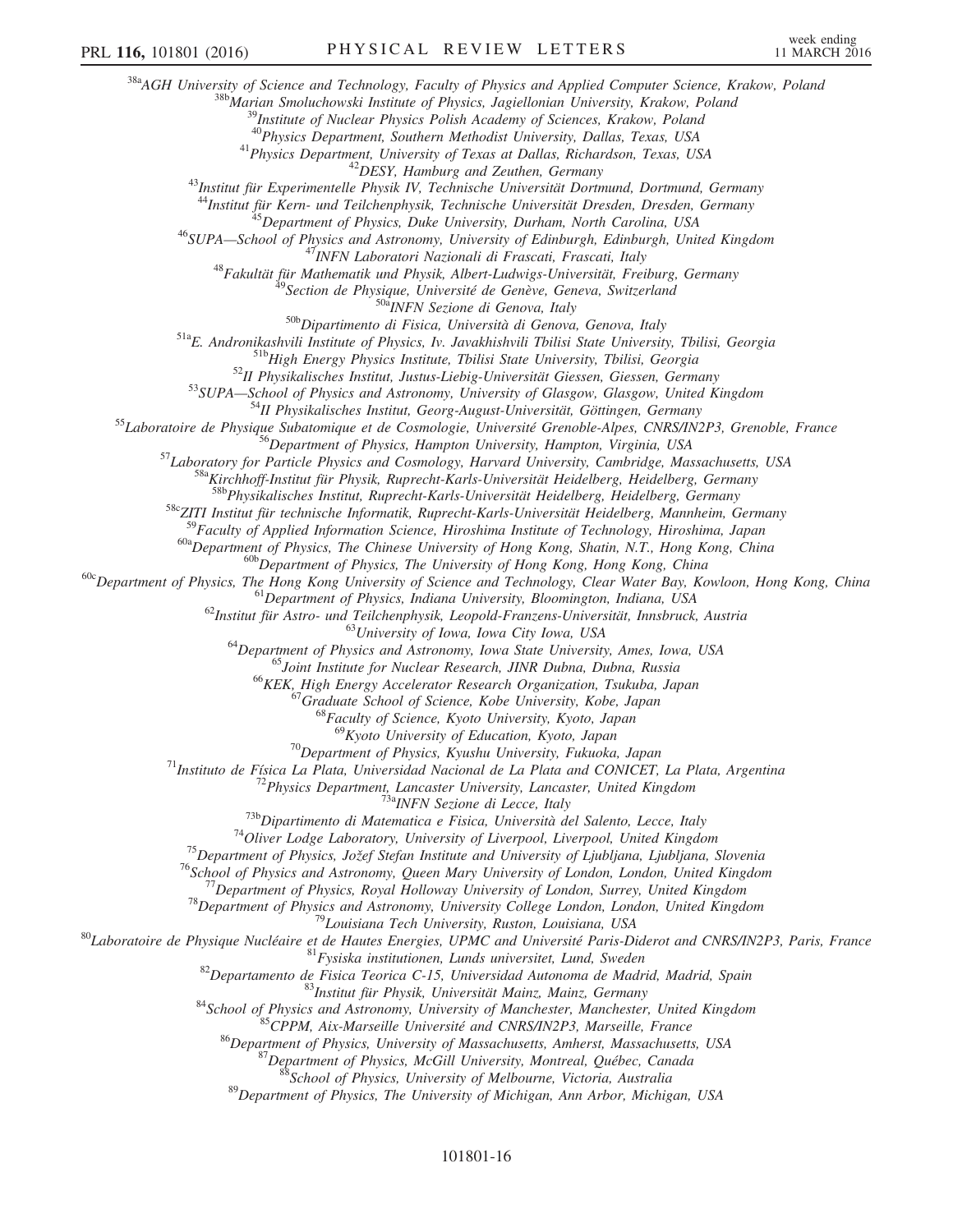$90$ Department of Physics and Astronomy, Michigan State University, East Lansing, Michigan, USA

91a<sub>INFN</sub> Sezione di Milano, Italy

91bDipartimento di Fisica, Università di Milano, Milano, Italy

 $92$ B.I. Stepanov Institute of Physics, National Academy of Sciences of Belarus, Minsk, Republic of Belarus

93 National Scientific and Educational Centre for Particle and High Energy Physics, Minsk, Republic of Belarus

 $94$ Group of Particle Physics, University of Montreal, Montreal, Québec, Canada

95P.N. Lebedev Physical Institute of the Russian Academy of Sciences, Moscow, Russia

<sup>96</sup>Institute for Theoretical and Experimental Physics (ITEP), Moscow, Russia

<sup>97</sup>National Research Nuclear University MEPhI, Moscow, Russia

<sup>98</sup>D.V. Skobeltsyn Institute of Nuclear Physics, M.V. Lomonosov Moscow State University, Moscow, Russia

 $^9$ Fakultät für Physik, Ludwig-Maximilians-Universität München, München, Germany

<sup>100</sup>Max-Planck-Institut für Physik (Werner-Heisenberg-Institut), München, Germany

<sup>101</sup>Nagasaki Institute of Applied Science, Nagasaki, Japan

<sup>102</sup>Graduate School of Science and Kobayashi-Maskawa Institute, Nagoya University, Nagoya, Japan

103a<sub>INFN</sub> Sezione di Napoli, Italy

<sup>103b</sup>Dipartimento di Fisica, Università di Napoli, Napoli, Italy

<sup>104</sup>Department of Physics and Astronomy, University of New Mexico, Albuquerque, New Mexico, USA

<sup>105</sup>Institute for Mathematics, Astrophysics and Particle Physics, Radboud University Nijmegen/Nikhef, Nijmegen, The Netherlands

<sup>106</sup>Nikhef National Institute for Subatomic Physics and University of Amsterdam, Amsterdam, The Netherlands

<sup>107</sup>Department of Physics, Northern Illinois University, DeKalb, Illinois, USA

<sup>108</sup>Budker Institute of Nuclear Physics, SB RAS, Novosibirsk, Russia

<sup>109</sup>Department of Physics, New York University, New York, New York, USA

11<sup>0</sup>Ohio State University, Columbus, Ohio, USA

<sup>111</sup>Faculty of Science, Okayama University, Okayama, Japan

<sup>112</sup>Homer L. Dodge Department of Physics and Astronomy, University of Oklahoma, Norman, Oklahoma, USA

 $^{113}$ Department of Physics, Oklahoma State University, Stillwater, Oklahoma, USA

 $114$ Palacký University, RCPTM, Olomouc, Czech Republic

<sup>115</sup>Center for High Energy Physics, University of Oregon, Eugene, Oregon, USA

<sup>116</sup>LAL, Univ. Paris-Sud, CNRS/IN2P3, Université Paris-Saclay, Orsay, France

 $117$ Graduate School of Science, Osaka University, Osaka, Japan

<sup>118</sup>Department of Physics, University of Oslo, Oslo, Norway

<sup>119</sup>Department of Physics, Oxford University, Oxford, United Kingdom

120a<sub>INFN</sub> Sezione di Pavia, Italy

<sup>120b</sup>Dipartimento di Fisica, Università di Pavia, Pavia, Italy

<sup>121</sup>Department of Physics, University of Pennsylvania, Philadelphia, Pennsylvania, USA

<sup>122</sup>National Research Centre 'Kurchatov Institute' B.P.Konstantinov Petersburg Nuclear Physics Institute, St. Petersburg, Russia

<sup>123a</sup>INFN Sezione di Pisa, Italy

 $123b$ Dipartimento di Fisica E. Fermi, Università di Pisa, Pisa, Italy

<sup>124</sup>Department of Physics and Astronomy, University of Pittsburgh, Pittsburgh, Pennsylvania, USA

<sup>125a</sup>Laboratório de Instrumentação e Física Experimental de Partículas—LIP, Lisboa, Portugal

<sup>125b</sup>Faculdade de Ciências, Universidade de Lisboa, Lisboa, Portugal

125cDepartment of Physics, University of Coimbra, Coimbra, Portugal

125d Centro de Física Nuclear da Universidade de Lisboa, Lisboa, Portugal

<sup>125e</sup>Departamento de Fisica, Universidade do Minho, Braga, Portugal

<sup>125f</sup>Departamento de Fisica Teorica y del Cosmos and CAFPE, Universidad de Granada, Granada, Spain

<sup>125g</sup>Dep Fisica and CEFITEC of Faculdade de Ciencias e Tecnologia, Universidade Nova de Lisboa, Caparica, Portugal

 $126$  Institute of Physics, Academy of Sciences of the Czech Republic, Praha, Czech Republic

 $127C$ zech Technical University in Prague, Praha, Czech Republic

 $128$ Faculty of Mathematics and Physics, Charles University in Prague, Praha, Czech Republic

 $129$ State Research Center Institute for High Energy Physics (Protvino), NRC KI, Russia

<sup>130</sup>Particle Physics Department, Rutherford Appleton Laboratory, Didcot, United Kingdom

131a<sub>INFN</sub> Sezione di Roma, Italy

<sup>131b</sup>Dipartimento di Fisica, Sapienza Università di Roma, Roma, Italy

<sup>132a</sup>INFN Sezione di Roma Tor Vergata, Italy

<sup>132b</sup>Dipartimento di Fisica, Università di Roma Tor Vergata, Roma, Italy

133a<sub>INFN</sub> Sezione di Roma Tre, Italy

<sup>133b</sup>Dipartimento di Matematica e Fisica, Università Roma Tre, Roma, Italy

<span id="page-17-2"></span><span id="page-17-1"></span><span id="page-17-0"></span><sup>134a</sup>Faculté des Sciences Ain Chock, Réseau Universitaire de Physique des Hautes Energies—Université Hassan II,

Casablanca, Morocco

134b Centre National de l'Energie des Sciences Techniques Nucleaires, Rabat, Morocco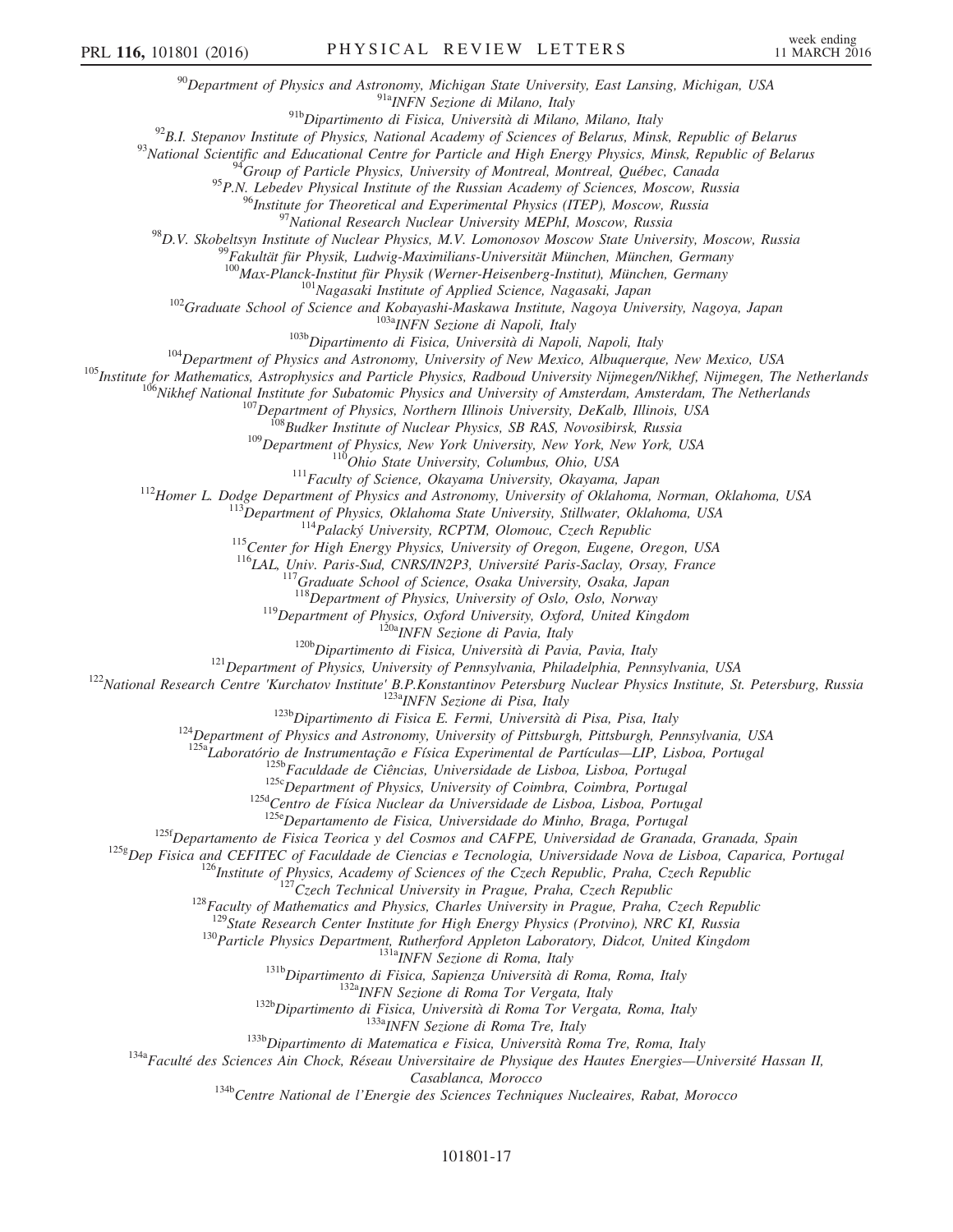<sup>134c</sup>Faculté des Sciences Semlalia, Université Cadi Ayyad, LPHEA-Marrakech, Morocco

<sup>134d</sup>Faculté des Sciences, Université Mohamed Premier and LPTPM, Oujda, Morocco

<sup>134e</sup>Faculté des sciences, Université Mohammed V, Rabat, Morocco

<span id="page-18-7"></span><span id="page-18-6"></span><span id="page-18-5"></span><span id="page-18-4"></span><span id="page-18-3"></span><span id="page-18-2"></span><span id="page-18-1"></span><span id="page-18-0"></span><sup>135</sup>DSM/IRFU (Institut de Recherches sur les Lois Fondamentales de l'Univers), CEA Saclay (Commissariat à l'Energie Atomique et

aux Energies Alternatives), Gif-sur-Yvette, France

<span id="page-18-8"></span><sup>136</sup>Santa Cruz Institute for Particle Physics, University of California Santa Cruz, Santa Cruz, California, USA

 $137$ Department of Physics, University of Washington, Seattle, Washington, USA

<sup>138</sup>Department of Physics and Astronomy, University of Sheffield, Sheffield, United Kingdom

<sup>39</sup>Department of Physics, Shinshu University, Nagano, Japan

<sup>140</sup>Fachbereich Physik, Universität Siegen, Siegen, Germany

 $141$ Department of Physics, Simon Fraser University, Burnaby, British Columbia, Canada

<sup>142</sup>SLAC National Accelerator Laboratory, Stanford, California, USA

 $143a$ Faculty of Mathematics, Physics & Informatics, Comenius University, Bratislava, Slovak Republic

<span id="page-18-17"></span><span id="page-18-16"></span><span id="page-18-15"></span><span id="page-18-14"></span><span id="page-18-13"></span><span id="page-18-12"></span><span id="page-18-11"></span><span id="page-18-10"></span><span id="page-18-9"></span><sup>143b</sup>Department of Subnuclear Physics, Institute of Experimental Physics of the Slovak Academy of Sciences, Kosice, Slovak Republic

 $144a$ Department of Physics, University of Cape Town, Cape Town, South Africa

144b Department of Physics, University of Johannesburg, Johannesburg, South Africa

<sup>144c</sup>School of Physics, University of the Witwatersrand, Johannesburg, South Africa

<sup>145a</sup>Department of Physics, Stockholm University, Sweden

<sup>15b</sup>The Oskar Klein Centre, Stockholm, Sweden

 $146$ Physics Department, Royal Institute of Technology, Stockholm, Sweden

<span id="page-18-22"></span><span id="page-18-21"></span><span id="page-18-20"></span><span id="page-18-19"></span><span id="page-18-18"></span><sup>147</sup>Departments of Physics & Astronomy and Chemistry, Stony Brook University, Stony Brook, New York, USA

 $148$ Department of Physics and Astronomy, University of Sussex, Brighton, United Kingdom

<sup>149</sup>School of Physics, University of Sydney, Sydney, Australia

<sup>150</sup>Institute of Physics, Academia Sinica, Taipei, Taiwan

 $151$ Department of Physics, Technion: Israel Institute of Technology, Haifa, Israel

<sup>152</sup>Raymond and Beverly Sackler School of Physics and Astronomy, Tel Aviv University, Tel Aviv, Israel

<sup>153</sup>Department of Physics, Aristotle University of Thessaloniki, Thessaloniki, Greece

<span id="page-18-30"></span><span id="page-18-29"></span><span id="page-18-28"></span><span id="page-18-27"></span><span id="page-18-26"></span><span id="page-18-25"></span><span id="page-18-24"></span><span id="page-18-23"></span><sup>154</sup>International Center for Elementary Particle Physics and Department of Physics, The University of Tokyo, Tokyo, Japan

<sup>155</sup>Graduate School of Science and Technology, Tokyo Metropolitan University, Tokyo, Japan

<sup>156</sup>Department of Physics, Tokyo Institute of Technology, Tokyo, Japan

<sup>157</sup>Department of Physics, University of Toronto, Toronto, Ontario, Canada

<sup>158a</sup>TRIUMF, Vancouver, British Columbia, Canada

<sup>158b</sup>Department of Physics and Astronomy, York University, Toronto, Ontario, Canada

<span id="page-18-38"></span><span id="page-18-37"></span><span id="page-18-36"></span><span id="page-18-35"></span><span id="page-18-34"></span><span id="page-18-33"></span><span id="page-18-32"></span><span id="page-18-31"></span> $159$  Faculty of Pure and Applied Sciences, and Center for Integrated Research in Fundamental Science and Engineering,

University of Tsukuba, Tsukuba, Japan

<sup>160</sup>Department of Physics and Astronomy, Tufts University, Medford, Massachusetts, USA

<sup>161</sup>Centro de Investigaciones, Universidad Antonio Narino, Bogota, Colombia

<sup>162</sup>Department of Physics and Astronomy, University of California Irvine, Irvine, California, USA

<sup>163a</sup>INFN Gruppo Collegato di Udine, Sezione di Trieste, Udine, Italy

<sup>163b</sup>ICTP, Trieste, Italy

<sup>163c</sup>Dipartimento di Chimica, Fisica e Ambiente, Università di Udine, Udine, Italy

<sup>164</sup>Department of Physics, University of Illinois, Urbana, Illinois, USA

<sup>165</sup>Department of Physics and Astronomy, University of Uppsala, Uppsala, Sweden

<sup>166</sup>Instituto de Física Corpuscular (IFIC) and Departamento de Física Atómica, Molecular y Nuclear and Departamento de Ingeniería

Electrónica and Instituto de Microelectrónica de Barcelona (IMB-CNM), University of Valencia and CSIC, Valencia, Spain

<sup>167</sup>Department of Physics, University of British Columbia, Vancouver, British Columbia, Canada

<sup>168</sup>Department of Physics and Astronomy, University of Victoria, Victoria, British Columbia, Canada

<sup>169</sup>Department of Physics, University of Warwick, Coventry, United Kingdom

170Waseda University, Tokyo, Japan

<sup>171</sup>Department of Particle Physics, The Weizmann Institute of Science, Rehovot, Israel

<sup>[72</sup>Department of Physics, University of Wisconsin, Madison, Wisconsin, USA

<sup>173</sup>Fakultät für Physik und Astronomie, Julius-Maximilians-Universität, Würzburg, Germany

<sup>174</sup>Fakultät für Mathematik und Naturwissenschaften, Fachgruppe Physik, Bergische Universität Wuppertal, Wuppertal, Germany

<sup>175</sup>Department of Physics, Yale University, New Haven, Connecticut, USA

<sup>176</sup>Yerevan Physics Institute, Yerevan, Armenia

<sup>177</sup>Centre de Calcul de l'Institut National de Physique Nucléaire et de Physique des Particules (IN2P3), Villeurbanne, France

[†](#page-6-2)Deceased.

<sup>[a](#page-6-3)</sup>Also at Department of Physics, King's College London, London, United Kingdom.

<sup>[b](#page-6-4)</sup>Also at Institute of Physics, Azerbaijan Academy of Sciences, Baku, Azerbaijan.